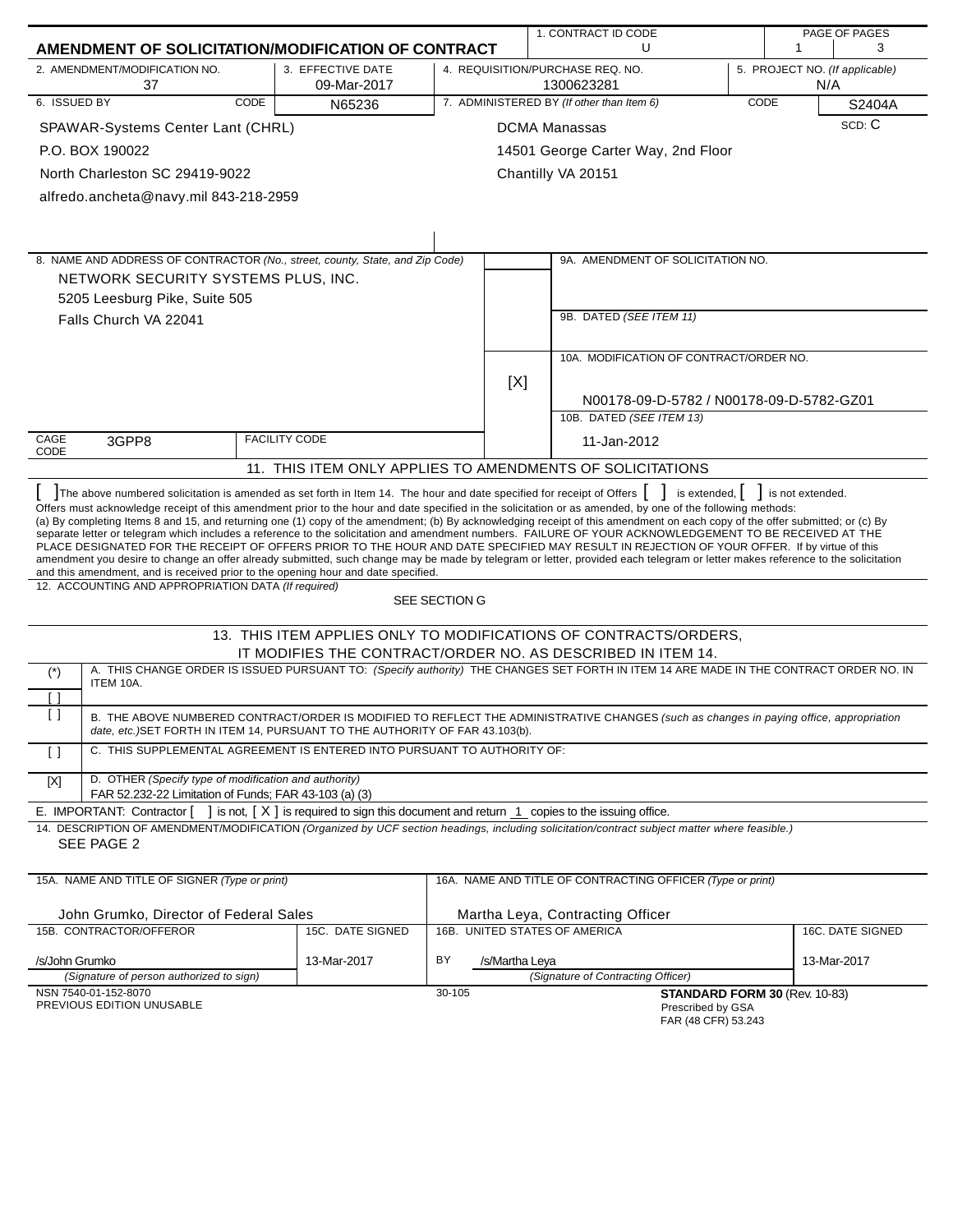| CONTRACT NO.     | <b>IDELIVERY ORDER NO.</b> | AMENDMENT/MODIFICATION NO. | l PAGE   | ' FINAL |
|------------------|----------------------------|----------------------------|----------|---------|
| N00178-09-D-5782 | N00178-09-D-5782-GZ01      |                            | $2$ of 3 |         |

## **GENERAL INFORMATION**

The purpose of this modification is to incrementally fund Task Order number GZ01, CLINs - 4006,6006,4106,6106,4206 and 6206. CLINs realignment of funds under CLIN 4005 and CLIN 6005 to CLINs 4006, 4106, 4206, 6006, 6106 and 6206 in accordance with the letter received from Network Security Systems Plus (NSSPLUS), Inc, dated 31 January 2017 and COR Memo, dated 10 January 2017. Accordingly, said Task Order is modified as follows: A conformed copy of this Task Order is attached to this modification for informational purposes only.

The Line of Accounting information is hereby changed as follows:

The total amount of funds obligated to the task is hereby increased from \$32,461,994.47 by \$1,518,935.28 to \$33,980,929.75.

| <b>CLIN/SLIN</b> | Type Of Fund                | From $(\$)$ | By $(\$)$  | To $($ math) |
|------------------|-----------------------------|-------------|------------|--------------|
| 400622           | Fund Type - TBD 0.00        |             | 30,000.00  | 30,000.00    |
| 400623           | Fund Type - TBD 0.00        |             | 600,000.00 | 600,000.00   |
| 400624           | Fund Type - TBD 0.00        |             | 250,000.00 | 250,000.00   |
| 400625           | Fund Type - TBD 0.00        |             | 180,000.00 | 180,000.00   |
| 400626           | Fund Type - TBD 0.00        |             | 230,521.28 | 230,521.28   |
| 400627           | Fund Type - TBD 0.00        |             | 103,000.00 | 103,000.00   |
| 410601           | RDT&E                       | 0.00        | 42,414.00  | 42,414.00    |
| 420601           | O&MN,R                      | 0.00        | 9,000.00   | 9,000.00     |
| 600608           | Fund Type -<br><b>OTHER</b> | 0.00        | 5,000.00   | 5,000.00     |
| 600609           | Fund Type -<br><b>OTHER</b> | 0.00        | 10,000.00  | 10,000.00    |
| 600610           | Fund Type -<br><b>OTHER</b> | 0.00        | 15,000.00  | 15,000.00    |
| 600611           | Fund Type -<br><b>OTHER</b> | 0.00        | 36,000.00  | 36,000.00    |
| 610601           | RDT&E                       | 0.00        | 5,000.00   | 5,000.00     |
| 620601           | O&MN,R                      | 0.00        | 3,000.00   | 3,000.00     |

The total value of the order is hereby increased from \$41,659,557.34 by \$0.00 to \$41,659,557.34.

| <b>CLIN/SLIN</b> | From $(\$)$   | By()           | To $($ )      |
|------------------|---------------|----------------|---------------|
| 4005             | 15,719,810.00 | (5,199,586.08) | 10,520,223.92 |
| 4006             | 13,321,035.00 | 5,148,172.08   | 18,469,207.08 |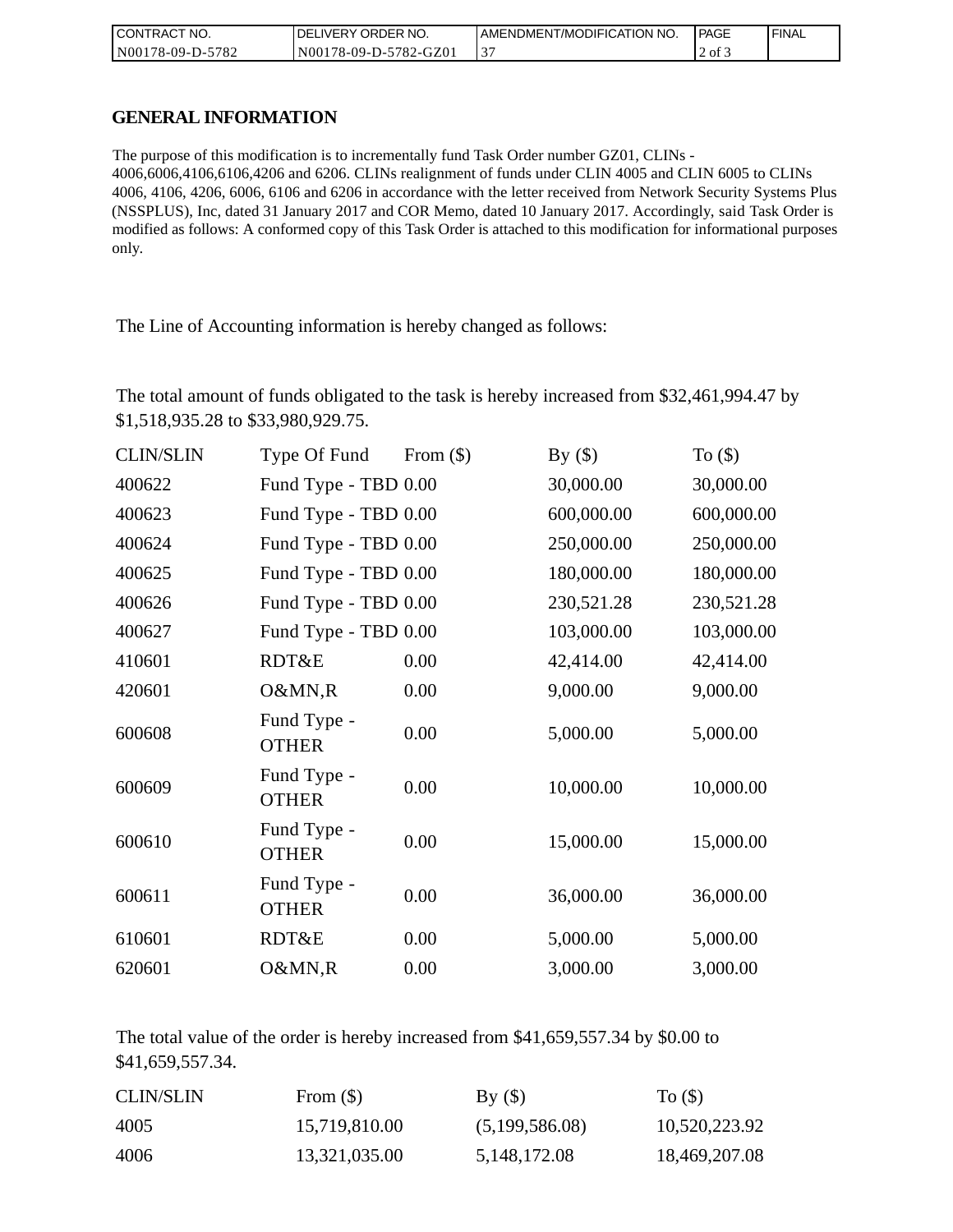| CONTRACT NO.     | DELIVERY ORDER NO.    | AMENDMENT/MODIFICATION NO. |           | <b>IPAGE</b> | <b>FINAL</b> |
|------------------|-----------------------|----------------------------|-----------|--------------|--------------|
| N00178-09-D-5782 | N00178-09-D-5782-GZ01 | 37                         |           | 3 of 3       |              |
|                  |                       |                            |           |              |              |
| 410601           | 0.00                  | 42,414.00                  | 42,414.00 |              |              |
| 420601           | 0.00                  | 9,000.00                   | 9,000.00  |              |              |
| 6005             | 631,490.00            | (393, 857.00)              |           | 237,633.00   |              |
| 6006             | 890,194.00            | 385,857.00                 |           | 1,276,051.00 |              |
| 610601           | 0.00                  | 5,000.00                   | 5,000.00  |              |              |
| 620601           | 0.00                  | 3,000.00                   | 3,000.00  |              |              |

The Period of Performance of the following line items is hereby changed as follows:

| <b>CLIN/SLIN</b> | From                    | To                      |
|------------------|-------------------------|-------------------------|
| 4005             | $9/11/2015 - 9/12/2016$ | $9/11/2015 - 7/10/2017$ |
| 4006             | $9/11/2016 - 7/10/2017$ | $9/11/2015 - 7/10/2017$ |
| 410601           |                         | $9/15/2016 - 7/10/2017$ |
| 420601           |                         | $9/15/2016 - 7/10/2017$ |
| 6005             | $9/11/2015 - 9/10/2016$ | $9/11/2015 - 7/10/2017$ |
| 6006             | $9/11/2016 - 7/10/2017$ | $9/11/2015 - 7/10/2017$ |
| 610601           |                         | $9/15/2016 - 7/10/2017$ |
| 620601           |                         | $9/15/2016 - 7/10/2017$ |
|                  |                         |                         |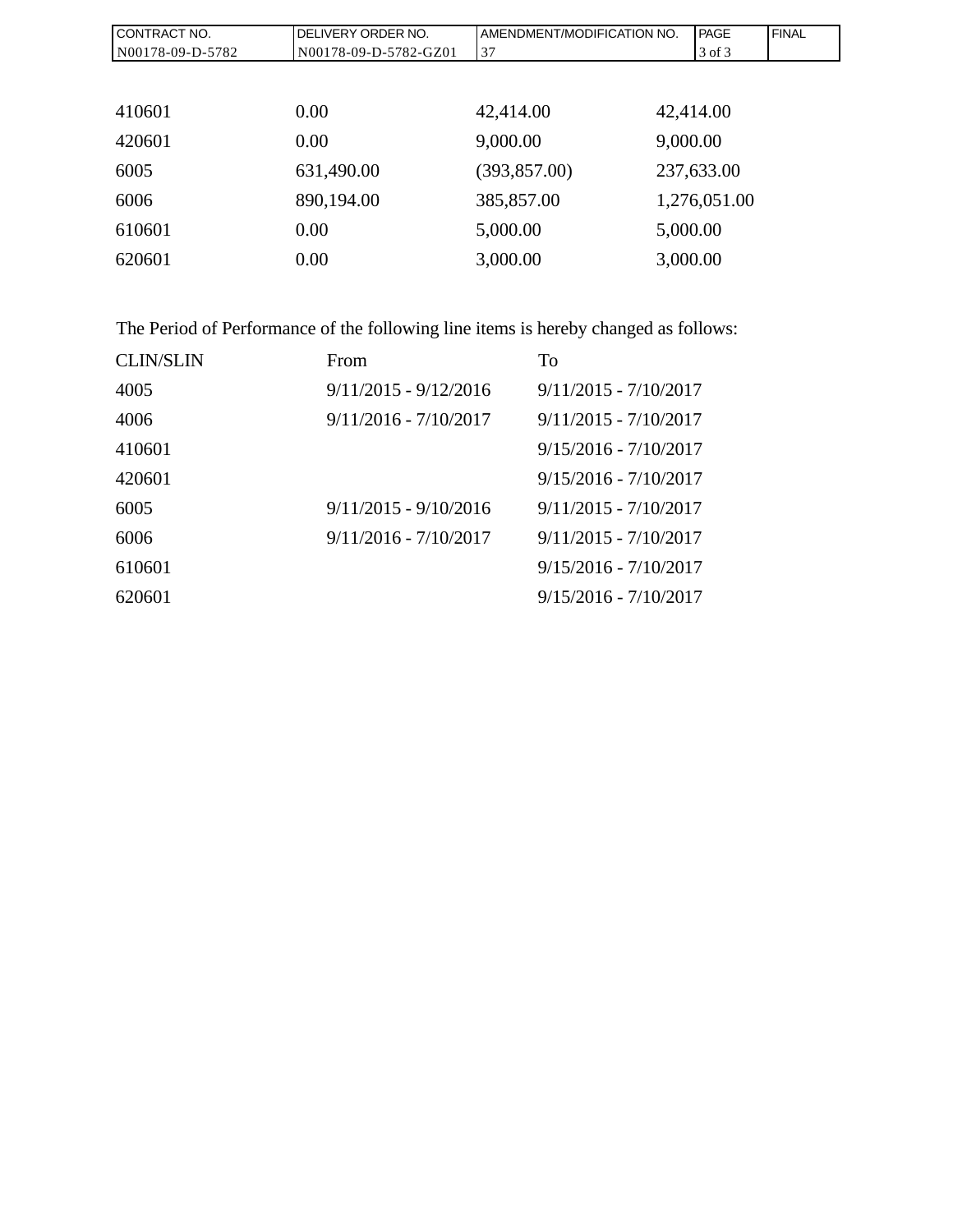| <b>CONT</b><br>'TRACT NO.        | ORDER<br>NO.<br><b>IVERY</b><br>ΩF    | AMENDMENT/MODIFICATION NO. | <b>PAGE</b> | <b>FINAL</b> |
|----------------------------------|---------------------------------------|----------------------------|-------------|--------------|
| $-5782$<br>N001<br>78-09-L<br>-ט | 5782<br>2-GZ01<br>N001<br>$78-09-D-5$ | $\sim$                     | Οİ<br>◡     |              |

# **SECTION B SUPPLIES OR SERVICES AND PRICES**

CLIN - SUPPLIES OR SERVICES

```
For Cost Type Items:
```

| Item | PSC | Supplies/Services                                                                   |  |  | Qty Unit Est. Cost Fixed Fee | CPFF |
|------|-----|-------------------------------------------------------------------------------------|--|--|------------------------------|------|
| 4001 |     | R425 IA Support (Fund Type - TBD) 1.0 LO \$282,675.35 \$12,324.65 \$295,000.00      |  |  |                              |      |
|      |     | 400101 R425 ACRN:AA PR 1300239279 (Fund Type -<br>OTHER)                            |  |  |                              |      |
|      |     | 400102 R425 ACRN:AB PR 1300286595 (Fund Type -<br>OTHER)                            |  |  |                              |      |
| 4002 |     | R425 IA Support (Fund Type - TBD) 1.0 LO \$2,477,518.34 \$120,326.00 \$2,597,844.34 |  |  |                              |      |
|      |     | 400201 R425 ACRN: AC PR: 1300298860 (Fund Type<br>- OTHER)                          |  |  |                              |      |
|      |     | 400202 R425 ACRN: AF PR: 1300319971 (Fund Type<br>$-$ OTHER)                        |  |  |                              |      |
|      |     | 400203 R425 ACRN: AE PR: 1300332147 (Fund Type<br>$-$ OTHER)                        |  |  |                              |      |
|      |     | 400204 R425 ACRN: AG PR: 1300354996 (Fund Type<br>$-$ OTHER)                        |  |  |                              |      |
|      |     | 400205 R425 ACRN: AH PR: 1300354996 (Fund Type<br>$-$ OTHER)                        |  |  |                              |      |
| 4003 |     | R425 IA Support (Fund Type - TBD) 1.0 LO \$2,919,639.00 \$142,361.00 \$3,062,000.00 |  |  |                              |      |
|      |     | 400301 R425 ACRN: AJ PR: 1300373150 (Fund Type<br>$-$ OTHER)                        |  |  |                              |      |
|      |     | 400302 R425 ACRN: AK PR: 1300373150 (Fund Type<br>$-$ OTHER)                        |  |  |                              |      |
|      |     | 400303 R425 ACRN: AJ PR: 1300373150 (Fund Type<br>- OTHER)                          |  |  |                              |      |
|      |     | 400304 R425 ACRN: AM PR: 1300394554 (Fund Type<br>- OTHER)                          |  |  |                              |      |
|      |     | 400305 R425 ACRN AN PR 1300415544 (O&MN, N)                                         |  |  |                              |      |
|      |     | 400306 R425 ACRN AP PR 1300436371 (O&MN, N)                                         |  |  |                              |      |
|      |     | 400307 R425 ACRN AQ PR 1300436371 (O&MN, N)                                         |  |  |                              |      |
| 4004 |     | R425 IA Support (Fund Type - TBD) 1.0 LO \$4,843,418.00 \$238,550.00 \$5,081,968.00 |  |  |                              |      |
|      |     | 400401 R425 ACRN AR PR1300443439 (O&MN, N)                                          |  |  |                              |      |
|      |     | 400402 R425 ACRN AS PR1300443439 (O&MN, N)                                          |  |  |                              |      |
|      |     | 400403 R425 ACRN AT PR1300443439 (O&MN, N)                                          |  |  |                              |      |
|      |     | 400404 R425 ACRN AU PR 1300447315 (O&MN, N)                                         |  |  |                              |      |
|      |     | 400405 R425 ACRN AV PR 1300447315 (O&MN, N)                                         |  |  |                              |      |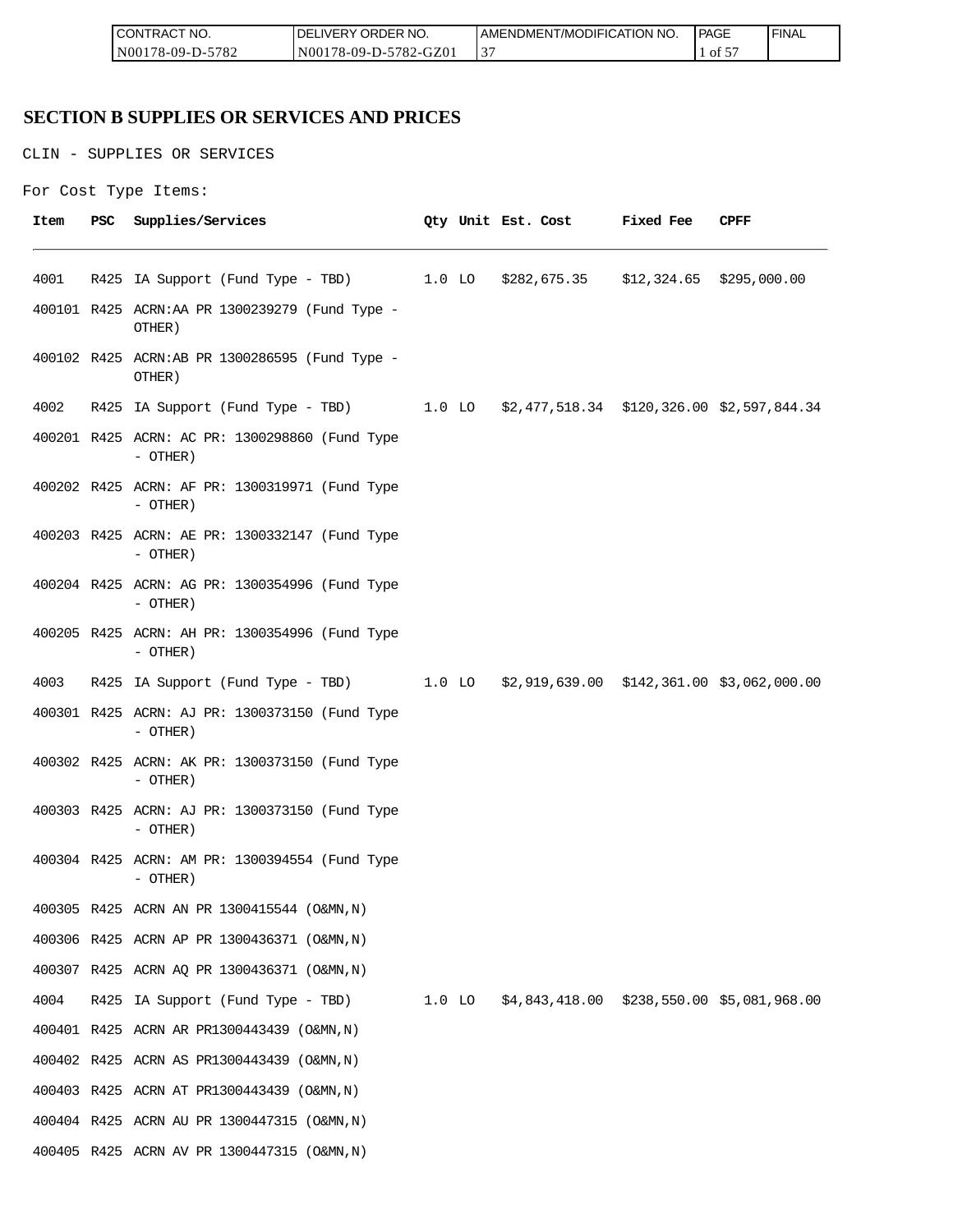| I CONTRACT NO.     | <b>IDELIVERY ORDER NO.</b> | I AMENDMENT/MODIFICATION NO. | l PAGE           | ' FINAL |
|--------------------|----------------------------|------------------------------|------------------|---------|
| $N00178-09-D-5782$ | N00178-09-D-5782-GZ01      | ◡                            | $2$ of $5^\circ$ |         |

|      |            | CONTRACT NO.<br>N00178-09-D-5782                                                                                                                      | DELIVERY ORDER NO.<br>N00178-09-D-5782-GZ01 |          | 37 |                    | AMENDMENT/MODIFICATION NO.                   |           | <b>PAGE</b><br>2 of 57 | <b>FINAL</b> |
|------|------------|-------------------------------------------------------------------------------------------------------------------------------------------------------|---------------------------------------------|----------|----|--------------------|----------------------------------------------|-----------|------------------------|--------------|
| Item | <b>PSC</b> | Supplies/Services                                                                                                                                     |                                             |          |    | Oty Unit Est. Cost |                                              | Fixed Fee | <b>CPFF</b>            |              |
|      |            | 400406 R425 ACRN AW PR 1300447315 (O&MN, N)                                                                                                           |                                             |          |    |                    |                                              |           |                        |              |
|      |            | 400407 R425 ACRN AX PR 1300481274 (O&MN, N)                                                                                                           |                                             |          |    |                    |                                              |           |                        |              |
|      |            | 400408 R425 ACRN AY PR 1300481274 (O&MN, N)                                                                                                           |                                             |          |    |                    |                                              |           |                        |              |
|      |            | 400409 R425 ACRN AZ PR 1300481274 (O&MN, N)                                                                                                           |                                             |          |    |                    |                                              |           |                        |              |
|      |            | 400410 R425 ACRN BB PR 1300493466 (O&MN, N)                                                                                                           |                                             |          |    |                    |                                              |           |                        |              |
|      |            | 400411 R425 ACRN BC PR 1300493466 (O&MN, N)                                                                                                           |                                             |          |    |                    |                                              |           |                        |              |
|      |            | 400412 R425 ACRN BD PR 1300493466 (O&MN, N)                                                                                                           |                                             |          |    |                    |                                              |           |                        |              |
|      |            | 400413 R425 ACRN BE PR 1300494766 (O&MN, N)                                                                                                           |                                             |          |    |                    |                                              |           |                        |              |
|      |            | 400414 R425 ACRN BF PR1300503112 FUNDING<br>DOC: PRM510760 NWA/BS: 100000986792<br>0060 EXPIRATION DATE: 9/30/2015<br>$($ O&MN, $N$ $)$               |                                             |          |    |                    |                                              |           |                        |              |
|      |            | 400415 R425 ACRN BG PR1300503112 FUNDING<br>DOC: PRM510785 NWA/BS: 100001054404<br>0060 EXPIRATION DATE: 9/30/2015<br>$($ O&MN, $N$ $)$               |                                             |          |    |                    |                                              |           |                        |              |
|      |            | 400416 R425 ACRN: BH PR1300513212 FUNDING DOC:<br>PRM510771 FUNDS EXPIRATION:<br>9/30/2015 NWA/BS: 100000989184 0060<br>$($ O&MN, $N$ $)$             |                                             |          |    |                    |                                              |           |                        |              |
|      |            | 400417 R425 ACRN:BF PR1300513212 FUNDING DOC:<br>PRM510760 FUNDS EXPIRATION:<br>9/30/2015 NWA/BS: 100000986792 0060<br>$($ O&MN, N)                   |                                             |          |    |                    |                                              |           |                        |              |
| 4005 |            | R425 IA Support (Fund Type - TBD)                                                                                                                     |                                             | $1.0$ LO |    |                    | \$10,075,218.45 \$445,005.47 \$10,520,223.92 |           |                        |              |
|      |            | 400501 R425 ACRN: BD PR1300518572 FUNDING DOC:<br>PRM58810 EXPIRATION OF FUNDS:<br>9/30/2015 NWA/BS: 100000989199 0060<br>$($ O&MN, N)                |                                             |          |    |                    |                                              |           |                        |              |
|      |            | 400502 R425 ACRN: BJ PR1300518572 FUNDING DOC:<br>PRM510772 EXPIRATION OF FUNDS:<br>9/30/2015 NWA/BS: 100000989224 0060<br>$($ O&MN, $\overline{N}$ ) |                                             |          |    |                    |                                              |           |                        |              |
|      |            | 400503 R425 ACRN: BF PR1300518572 FUNDING DOC:<br>PRM510760 EXPIRATION OF FUNDS:<br>9/30/2015 NWA/BS: 100000986792 0060<br>$($ O&MN, N)               |                                             |          |    |                    |                                              |           |                        |              |
|      |            | 400504 R425 ACRN: BK PR1300518572 FUNDING DOC:<br>PRM510762 EXPIRATION OF FUNDS:<br>9/30/2015 NWA/BS: 100000986795 0060<br>$($ O&MN, N)               |                                             |          |    |                    |                                              |           |                        |              |
|      |            | 400505 R425 ACRN: BL PR1300518572 FUNDING DOC:<br>PRM510768 EXPIRATION OF FUNDS:<br>9/30/2015 NWA/BS: 100001000323 0060                               |                                             |          |    |                    |                                              |           |                        |              |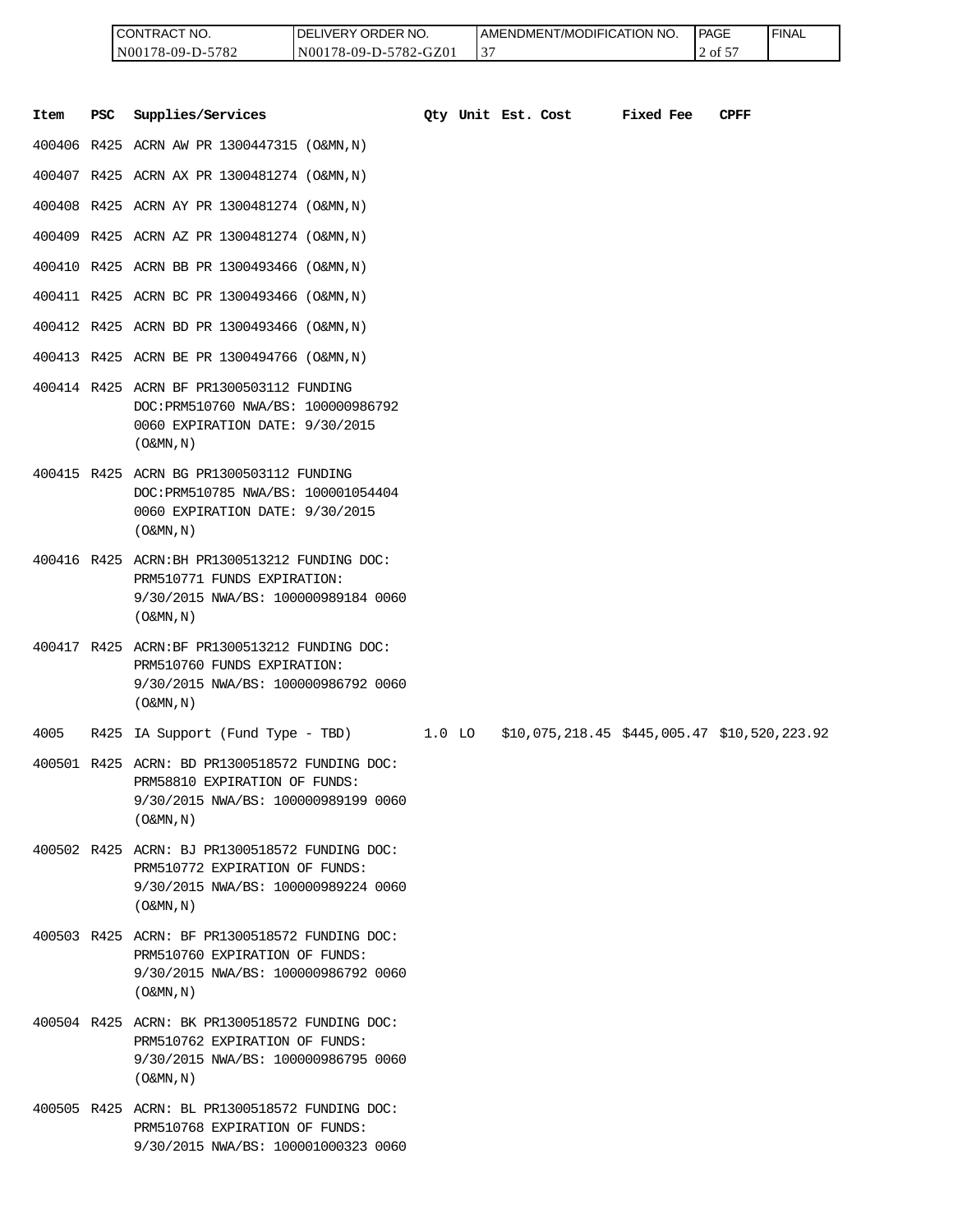| 'NO.<br>CONT<br>TRAC                               | ORDER NO.<br><b>IVERY</b><br>эF             | <b>I AMENDMENT/MODIFICATION NO.</b> | <b>PAGE</b> | <b>FINAL</b> |
|----------------------------------------------------|---------------------------------------------|-------------------------------------|-------------|--------------|
| 5700<br>N <sub>00</sub><br>$78-09-L$<br>⊿ '<br>- - | $782 - C$<br>GZ01<br>N00<br>$18 - 09 - D -$ | J.                                  | ΟĪ<br>◡     |              |

| Item | PSC | Supplies/Services                                                                                                                                              |  | Oty Unit Est. Cost | Fixed Fee | CPFF |
|------|-----|----------------------------------------------------------------------------------------------------------------------------------------------------------------|--|--------------------|-----------|------|
|      |     | $($ O&MN, N)                                                                                                                                                   |  |                    |           |      |
|      |     | 400506 R425 ACRN: BM PR1300518572 FUNDING DOC:<br>HT0003510986 EXPIRATION OF FUNDS:<br>9/30/2015 NWA/BS: 100001060851 0060<br>$($ O&MN, N)                     |  |                    |           |      |
|      |     | 400507 R425 ACRN: BN PR1300519229 COST CODE:<br>6890151H3340 FUNDING DOC:<br>N6890115RCV0003 NWA/BS:<br>100001020678 0401 (O&MN, N)                            |  |                    |           |      |
|      |     | 400508 R425 ACRN: BP PR1300519229 COST CODE:<br>6156451H303Q FUNDING DOC:<br>N6156415RC09018 NWA/BS:<br>100001072719 0400 (O&MN, N)                            |  |                    |           |      |
|      |     | 400509 R425 ACRN: BN PR1300527919 FUNDING DOC:<br>N6890115RCV0003 FUNDS EXPIRATION:<br>9/30/2015 COST CODE: 6890151H334Q<br>NWA/BS: 100001020678 0401 (O&MN,N) |  |                    |           |      |
|      |     | 400510 R425 ACNR: BQ PR1300520956 FUNDING DOC:<br>HT0003511890 FUNDS EXPIRATION:<br>9/30/2015 NWA/BS: 100000986793 0060<br>$($ O&MN, $\overline{N}$ )          |  |                    |           |      |
|      |     | 400511 R425 ACNR: BR PR1300520956 FUNDING DOC:<br>HT0003510989 FUNDS EXPIRATION:<br>9/30/2015 NWA/BS: 100001060852 0060<br>$($ O&MN, N)                        |  |                    |           |      |
|      |     | 400512 R425 ACNR: BS PR1300520956 FUNDING DOC:<br>HT0003511892 FUNDS EXPIRATION:<br>9/30/2015 NWA/BS: 100000986796 0060<br>$($ O&MN, N)                        |  |                    |           |      |
|      |     | 400513 R425 ACNR: BT PR1300520956 FUNDING DOC:<br>HT0003511713 FUNDS EXPIRATION:<br>9/30/2015 NWA/BS: 100000989225 0060<br>$($ O&MN, N)                        |  |                    |           |      |
|      |     | 400514 R425 ACNR: BU PR1300520956 FUNDING DOC:<br>PRM510766 FUNDS EXPIRATION:<br>9/30/2015 NWA/BS: 100000987052 0060<br>$($ O&MN, $\overline{N}$ )             |  |                    |           |      |
|      |     | 400515 R425 ACNR: BV PR1300520956 FUNDING DOC:<br>PRM510911 FUNDS EXPIRATION:<br>9/30/2015 NWA/BS: 100001054759 0060<br>$($ O&MN, $\overline{N}$ )             |  |                    |           |      |
|      |     | 400516 R425 ACNR: BH PR1300520956 FUNDING DOC:<br>PRM510771 FUNDS EXPIRATION:<br>9/30/2015 NWA/BS: 100000989184 0060<br>$($ O&MN, N)                           |  |                    |           |      |

400517 R425 ACNR: BW PR1300520956 FUNDING DOC: HT0003511157 FUNDS EXPIRATION: 9/30/2015 NWA/BS: 100000987059 0060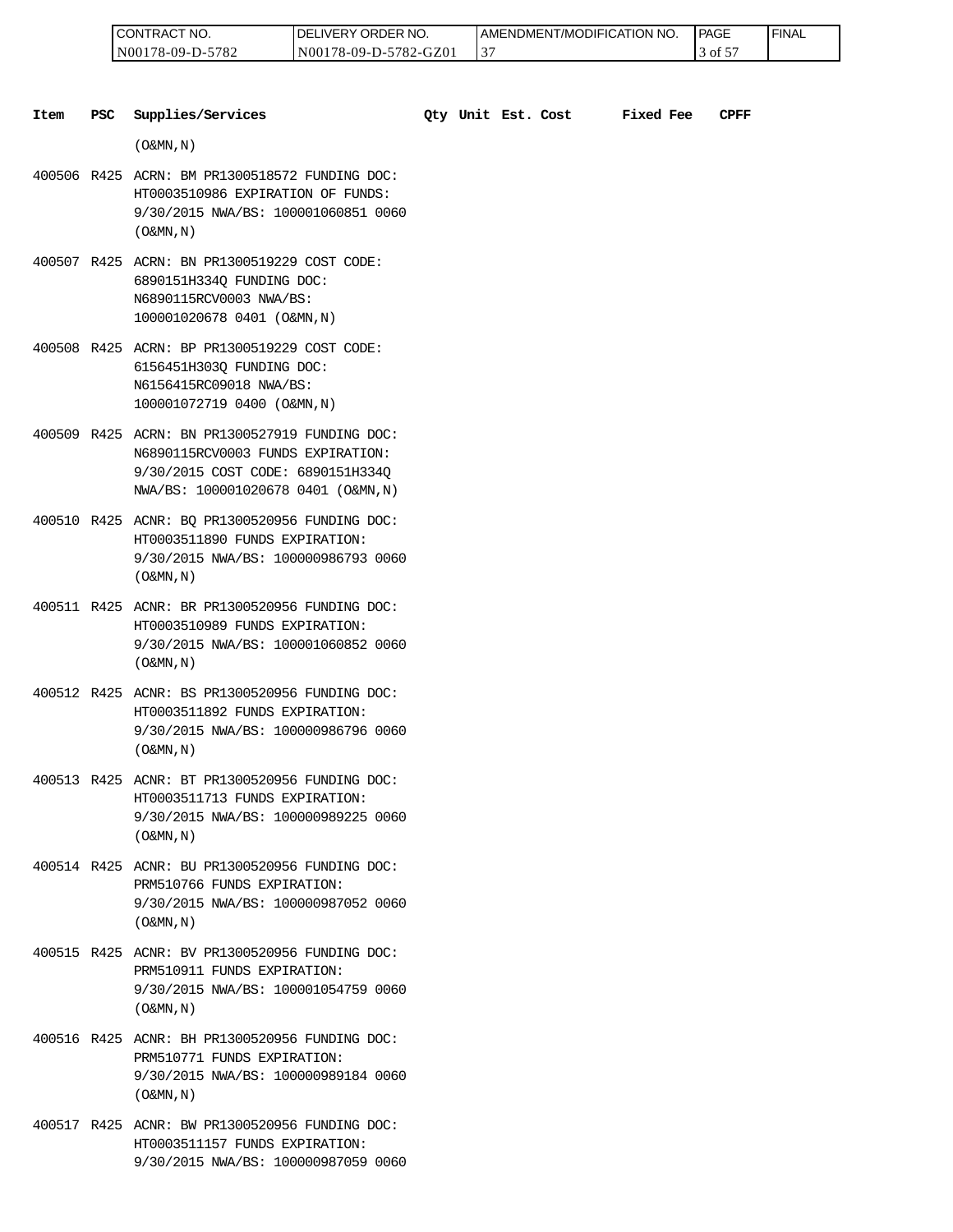| 'NO.<br>CONTRAC                    | ORDER NO.<br>ר.<br><b>IVERY</b>  | I AMENDMENT/MODIFICATION NO. | <b>PAGE</b><br>_____ | <b>FINAL</b> |
|------------------------------------|----------------------------------|------------------------------|----------------------|--------------|
| 5700<br>N00<br>78-09-I<br>⊿ '<br>. | GZ0<br>N00<br>78-09-D-:<br>782-0 | Ć                            | ΟĪ<br>◡              |              |

| Item | <b>PSC</b> | Supplies/Services                                                                                                                                                       |  | Oty Unit Est. Cost | <b>Fixed Fee</b> | CPFF |
|------|------------|-------------------------------------------------------------------------------------------------------------------------------------------------------------------------|--|--------------------|------------------|------|
|      |            | $(0\&MN, N)$                                                                                                                                                            |  |                    |                  |      |
|      |            | 400518 R425 ACNR: BY PR1300541516 FUNDING DOC:<br>HT0003512377 FUNDS EXPIRATION:<br>9/30/2016 NWA/BS: 100001091456 0060<br>$(0\&MN, N)$                                 |  |                    |                  |      |
|      |            | 400519 R425 ACNR: BZ PR1300541516 FUNDING DOC:<br>HT0003612852 FUNDS EXPIRATION:<br>9/30/2016 NWA/BS: 100001099806 0060<br>$($ O&MN, N)                                 |  |                    |                  |      |
|      |            | 400520 R425 ACNR: CA PR1300541516 FUNDING DOC:<br>HT0003512349 FUNDS EXPIRATION:<br>9/30/2016 NWA/BS: 100001090127 0060<br>$(0\&MN, N)$                                 |  |                    |                  |      |
|      |            | 400521 R425 ACRN: CB - Incr. funding PR:<br>1300576439 CIN: 130057643900004<br>NWA/BS: 100001090127 0060 Type:<br>Direct Cite Funding doc -<br>HT0003512349 (O&MN, N)   |  |                    |                  |      |
|      |            | 400522 R425 ACRN: CC - Incr. funding PR:<br>1300576439 CIN: 130057643900001<br>NWA/BS: 100001099806 0060 Type:<br>Direct Cite Funding Doc -<br>HT0003612852 (O&MN, N)   |  |                    |                  |      |
|      |            | $400523$ R425 ACRN: CD - Incr. funding PR:<br>1300576439 CIN: 130057643900002<br>NWA/BS: 100001094073 0060 Type:<br>Direct Cite Funding Doc -<br>HT0003613773 (O&MN, N) |  |                    |                  |      |
|      |            | $400524$ R425 ACRN: CE - Incr. funding PR:<br>1300576439 CIN: 130057643900007<br>NWA/BS: 100001093445 0060 Type:<br>Direct Cite Funding Doc -<br>HT0003512379 (O&MN, N) |  |                    |                  |      |
|      |            | 400525 R425 ACRN: CF - Incr. funding PR:<br>1300576439 CIN: 130057643900003<br>NWA/BS: 100001091357 0060 Type:<br>Direct Cite Funding doc -<br>HT0003512351 (O&MN, N)   |  |                    |                  |      |
|      |            | 400526 R425 ACRN: BY - Incr. funding PR:<br>1300576439 CIN: 130057643900005<br>NWA/BS: 100001091456 0060 Type:<br>Direct Cite Funding Doc -<br>HT0003512377 (O&MN, N)   |  |                    |                  |      |
|      |            | 400527 R425 ACRN: CG PR: 1300585804 FUNDING<br>DOC: HT0003613773 NWA: 100001094073<br>0060 FUNDS EXPIRATION: 09/30/2016                                                 |  |                    |                  |      |

 $($  O&MN , N  $)$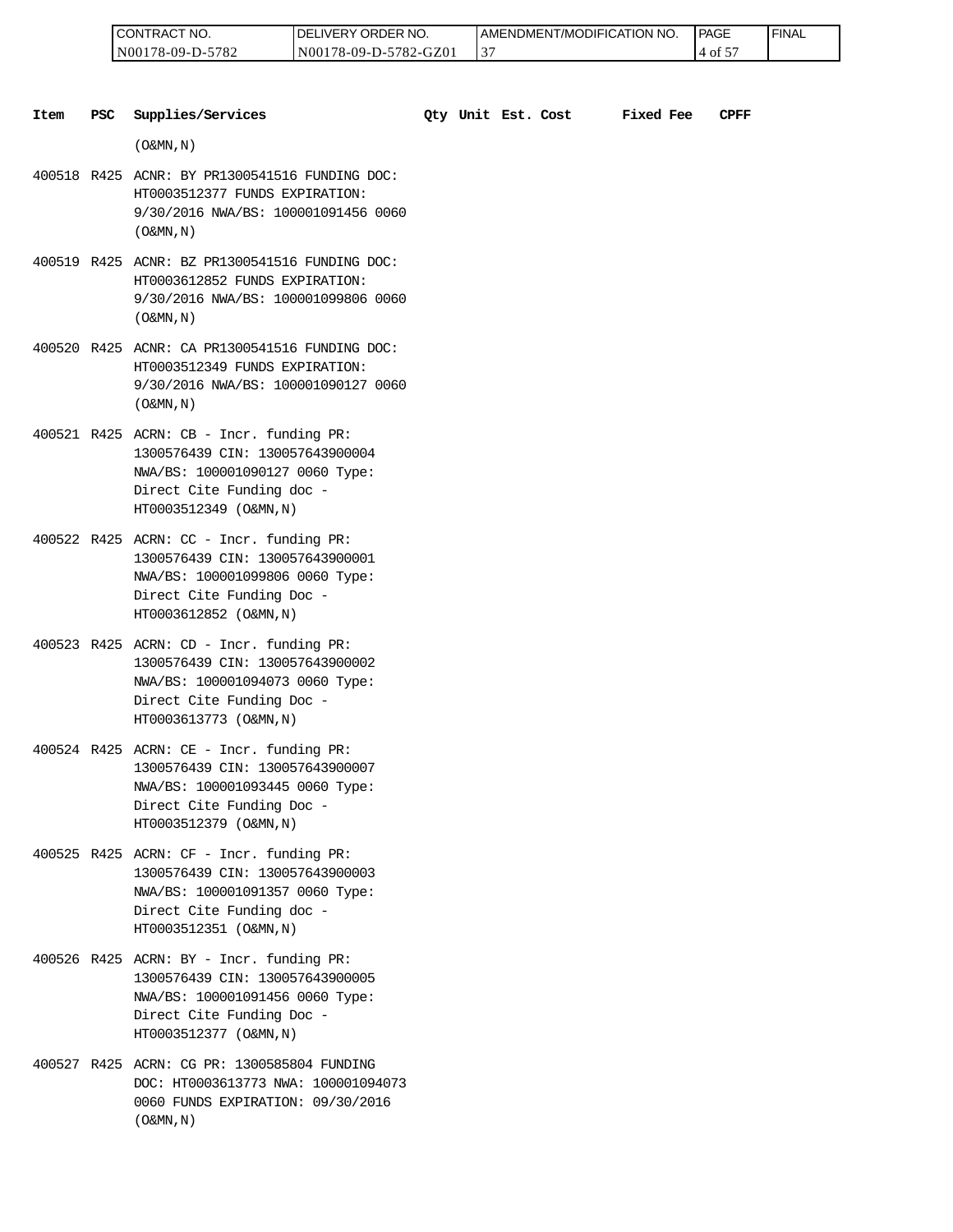| <b>CONTRACT NO.</b> | <b>IDELIVERY ORDER NO.</b> | AMENDMENT/MODIFICATION NO. | <b>PAGE</b> | ' FINAL |
|---------------------|----------------------------|----------------------------|-------------|---------|
| N00178-09-D-5782    | N00178-09-D-5782-GZ01      | ◡                          | -of         |         |

|      |            | CONTRACT NO.<br>N00178-09-D-5782                                                                                                                                                                                                                                                                                                      | DELIVERY ORDER NO.<br>N00178-09-D-5782-GZ01 |          | 37 | AMENDMENT/MODIFICATION NO.                      |           | PAGE<br>5 of 57 | <b>FINAL</b> |
|------|------------|---------------------------------------------------------------------------------------------------------------------------------------------------------------------------------------------------------------------------------------------------------------------------------------------------------------------------------------|---------------------------------------------|----------|----|-------------------------------------------------|-----------|-----------------|--------------|
|      |            |                                                                                                                                                                                                                                                                                                                                       |                                             |          |    |                                                 |           |                 |              |
| Item | <b>PSC</b> | Supplies/Services                                                                                                                                                                                                                                                                                                                     |                                             |          |    | Qty Unit Est. Cost                              | Fixed Fee | CPFF            |              |
|      |            | 400528 R425 ACRN: CC PR: 1300585804 FUNDING<br>DOC: HT0003612852 NWA: 100001099806<br>0060 FUNDS EXPIRATION: 09/30/2016<br>$($ O&MN, N)                                                                                                                                                                                               |                                             |          |    |                                                 |           |                 |              |
|      |            | 400529 R425 ACRN: CH PR: 1300585804 FUNDING<br>DOC: HT0003512377 NWA: 100001091456<br>0060 FUNDS EXPIRATION: 09/30/2016<br>$($ O&MN, N)                                                                                                                                                                                               |                                             |          |    |                                                 |           |                 |              |
|      |            | 400530 R425 ACRN: CJ PR: 1300585804 FUNDING<br>DOC: HT0003512351 NWA: 100001091357<br>0060 FUNDS EXPIRATION: 09/30/2016<br>$($ O&MN, $N$ $)$                                                                                                                                                                                          |                                             |          |    |                                                 |           |                 |              |
| 4006 |            | R425 Information Assurance (IA), IA<br>Mitigation, Certification and<br>Accreditation (C&A), Information<br>Assurance Vulnerability Management<br>(IAVM) and Military and Federal<br>Health Information<br>Management/Information Technology<br>(IM/IT) Strategic Plans and Master<br>Integrated Project Plans (Fund Type<br>$- TBD)$ |                                             | $1.0$ LO |    | $$17,718,941.65$ $$750,265.43$ $$18,469,207.08$ |           |                 |              |
|      |            | 400601 R425 (Fund Type - TBD)                                                                                                                                                                                                                                                                                                         |                                             |          |    |                                                 |           |                 |              |
|      |            | 400602 R425 (Fund Type - TBD)                                                                                                                                                                                                                                                                                                         |                                             |          |    |                                                 |           |                 |              |
|      |            | 400603 R425 (Fund Type - TBD)                                                                                                                                                                                                                                                                                                         |                                             |          |    |                                                 |           |                 |              |
|      |            | 400604 R425 (Fund Type - TBD)                                                                                                                                                                                                                                                                                                         |                                             |          |    |                                                 |           |                 |              |
|      |            | 400605 R425 (Fund Type - TBD)                                                                                                                                                                                                                                                                                                         |                                             |          |    |                                                 |           |                 |              |
|      |            | 400606 R425 (Fund Type - TBD)                                                                                                                                                                                                                                                                                                         |                                             |          |    |                                                 |           |                 |              |
|      |            | 400607 R425 (Fund Type - TBD)                                                                                                                                                                                                                                                                                                         |                                             |          |    |                                                 |           |                 |              |
|      |            | 400608 R425 (Fund Type - TBD)                                                                                                                                                                                                                                                                                                         |                                             |          |    |                                                 |           |                 |              |
|      |            | 400609 R425 (Fund Type - TBD)                                                                                                                                                                                                                                                                                                         |                                             |          |    |                                                 |           |                 |              |
|      |            | 400610 R425 ACRN: CT - Incr. funding PR:<br>1300588019 CIN: 130058801900014<br>NWA/BS: 100001134304 0060<br>Appropriation: 976130 Funding Doc:<br>HT0003613478 (Fund Type - TBD)                                                                                                                                                      |                                             |          |    |                                                 |           |                 |              |
|      |            | 400611 R425 (Fund Type - TBD)                                                                                                                                                                                                                                                                                                         |                                             |          |    |                                                 |           |                 |              |
|      |            | 400612 R425 (Fund Type - TBD)                                                                                                                                                                                                                                                                                                         |                                             |          |    |                                                 |           |                 |              |
|      |            | 400613 R425 (Fund Type - TBD)                                                                                                                                                                                                                                                                                                         |                                             |          |    |                                                 |           |                 |              |
|      |            | $400614$ R425 ACRN: CX - Incr Funding<br>PR:1300590196 CIN: 130059019600003<br>NWA/BS: 100001176498 0401 Type:<br>Direct Cite Appropriation: 9760130<br>(Fund Type - TBD)                                                                                                                                                             |                                             |          |    |                                                 |           |                 |              |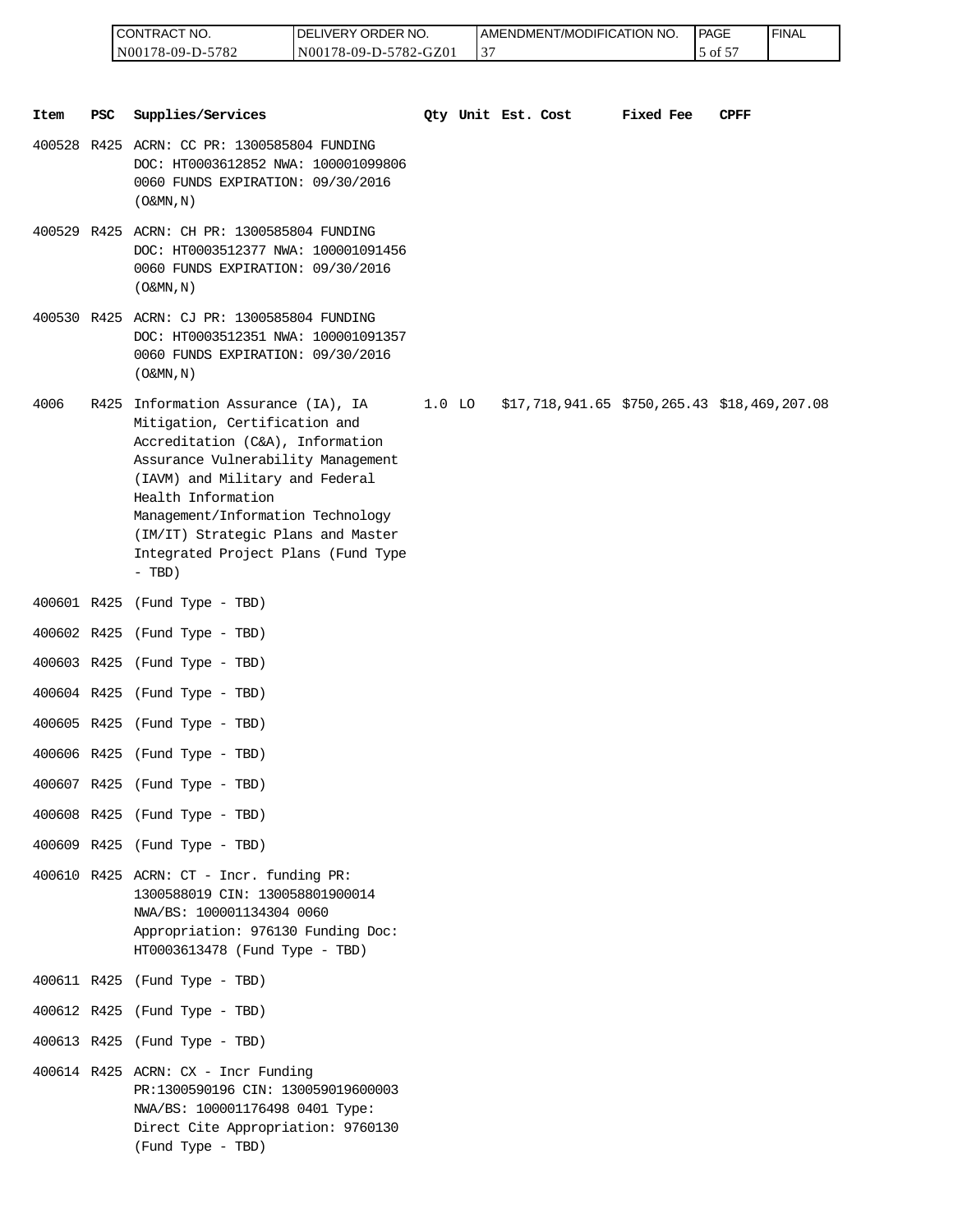| 'NO.<br><b>CONTRAC</b>                  | ORI<br>₹DER<br>NO.<br>ΩF<br>177 <b>-13</b> | LAMENDMENT/MODIFICATION NO. | <b>PAGE</b> | <b>FINAL</b> |
|-----------------------------------------|--------------------------------------------|-----------------------------|-------------|--------------|
| 5782<br>N00 <sub>1</sub><br>$78-09-D$ - | GZ0<br>N001<br>78-09-D-5782-<br>′−\        | $. \cap$<br>. 3             | --<br>ОI    |              |

| Item | PSC | Supplies/Services                                                                                                                                                                                        |  | Qty Unit Est. Cost | <b>Fixed Fee</b> | <b>CPFF</b> |
|------|-----|----------------------------------------------------------------------------------------------------------------------------------------------------------------------------------------------------------|--|--------------------|------------------|-------------|
|      |     | 400615 R425 ACRN: CQ - Incr. funding PR:<br>1300590196 CIN: 130059019600001<br>NWA/BS: 100001094073 0060 Funding<br>Doc: HT0003613773 Type: Direct Cite<br>Appropriation: 9760130 (Fund Type -<br>TBD)   |  |                    |                  |             |
|      |     | 400616 R425 ACRN: CU - Incr. funding PR:<br>1300590196 CIN: 130059019600002<br>NWA/BS: 100001094679 0401 Type:<br>Direct Cite Appropriation: 9760130<br>(Fund Type - TBD)                                |  |                    |                  |             |
|      |     | 400617 R425 ACRN: CY Incr. Funding PR<br>1300612511 CIN: 3006125110000 (Fund<br>Type - TBD)                                                                                                              |  |                    |                  |             |
|      |     | 400618 R425 ACRN DA: Incremental Funding DOC:<br>HT0003614712 CIN: 130061576500002<br>NWA/BS: 100001198980 0060 (Fund<br>Type - TBD)                                                                     |  |                    |                  |             |
|      |     | 400619 R425 ACRN DB: Incremental Funding DOC:<br>HT0003614714 CIN: 130061576500004<br>NWA/BS: 100001199625 0060 (Fund<br>Type - TBD)                                                                     |  |                    |                  |             |
|      |     | 400620 R425 ACRN DC: Incremental Funding DOC:<br>HT0003614758 CIN: 130061576500003<br>NWA/BS: 100001199792 0060 (Fund<br>Type - TBD)                                                                     |  |                    |                  |             |
|      |     | 400621 R425 ACRN DD: Incremental Funding DOC:<br>HT0003614865 CIN: 130061576500006<br>NWA/BS: 100001188337 0060 (Fund<br>$Type - TBD)$                                                                   |  |                    |                  |             |
|      |     | 400622 R425 ACRN: DF - Inc. Funding<br>PR:1300623281 CIN: 130062328100002<br>NWA/BS: 100001226249 0040 Type:<br>DC-1 Appropriation: 970130 PSC:<br>D310 Funding Doc: HT0003715707<br>(Fund Type - TBD)   |  |                    |                  |             |
|      |     | 400623 R425 ACRN: DA - Incr. Funding PR:<br>1300623281 CIN: 130062328100009<br>NWA/BS: 100001198980 0060 Funding<br>Doc: HT0003614712 Type: DC-1<br>Appropriation: 970130 PSC: D310<br>(Fund Type - TBD) |  |                    |                  |             |
|      |     | 400624 R425 ACRN: DB - Incr. Funding PR:<br>1300623281 CIN: 130062328100010<br>NWA/BS: 100001199625 0060 Funding<br>Doc: HT0003614714 Type: DC-1<br>Appropriation: 970130 PSC: D310<br>(Fund Type - TBD) |  |                    |                  |             |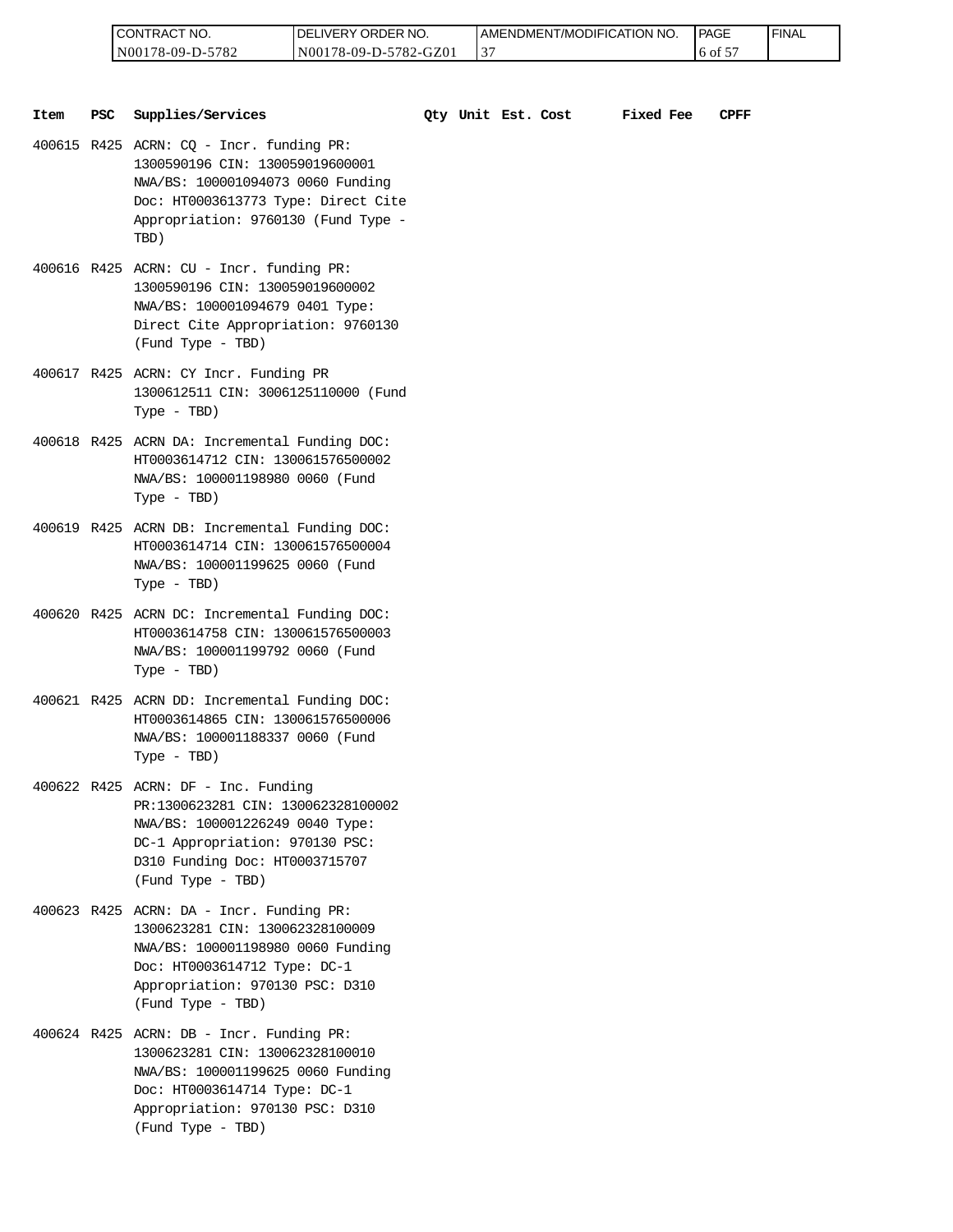| I CONTRACT NO.   | <b>IDELIVERY ORDER NO.</b> | AMENDMENT/MODIFICATION NO. | <b>PAGE</b> | ' FINAL |
|------------------|----------------------------|----------------------------|-------------|---------|
| N00178-09-D-5782 | N00178-09-D-5782-GZ01      |                            | ---<br>οt   |         |

|                |            | CONTRACT NO.<br>N00178-09-D-5782                                                                                                                                                                           | DELIVERY ORDER NO.<br>N00178-09-D-5782-GZ01 |          | 37 | AMENDMENT/MODIFICATION NO. |            | <b>PAGE</b><br>7 of 57 |                    | <b>FINAL</b> |
|----------------|------------|------------------------------------------------------------------------------------------------------------------------------------------------------------------------------------------------------------|---------------------------------------------|----------|----|----------------------------|------------|------------------------|--------------------|--------------|
| Item           | PSC        | Supplies/Services                                                                                                                                                                                          |                                             |          |    | Qty Unit Est. Cost         | Fixed Fee  |                        | CPFF               |              |
|                |            | 400625 R425 ACRN: DH - Incr. Funding. PR:<br>1300623281 CIN: 130062328100011<br>NWA/BS: 100001199728 0060 Funding<br>Doc: HT0003614753 Type: DC-1<br>Appropriation: 970130 PSC: D310<br>(Fund Type - TBD)  |                                             |          |    |                            |            |                        |                    |              |
|                |            | $400626$ R425 ACRN: DJ - Incr. Funding PR:<br>1300623281 CIN: 130062328100013<br>NWA/BS: 100001188784 0401 Funding<br>Doc: HT0003715901 Type: DC-1<br>Appropriation: 970130 PSC: D310<br>(Fund Type - TBD) |                                             |          |    |                            |            |                        |                    |              |
|                |            | 400627 R425 ACRN: DK - Incr. funding PR:<br>1300623281 CIN: HT0003715902<br>NWA/BS: 100001188787 0401 Funding<br>Doc: HT0003715902 Type: DC-1<br>Appropriation: 970130 PSC: D399<br>(Fund Type - TBD)      |                                             |          |    |                            |            |                        |                    |              |
| 4106           |            | IA Support                                                                                                                                                                                                 |                                             |          |    |                            |            |                        | \$42,414.00        |              |
|                |            | 410601 R425 IA Support-Sponsor DHA (RDT&E)                                                                                                                                                                 |                                             | $1.0$ LO |    | \$40,692.71                | \$1,721.29 |                        | \$42,414.00        |              |
| 4206           |            | IA Support.                                                                                                                                                                                                |                                             |          |    |                            |            |                        | \$9,000.00         |              |
|                |            | 420601 R425 IA Support - SSCPAC (O&MN,R)                                                                                                                                                                   |                                             | $1.0$ LO |    | \$8,634.75                 | \$365.25   |                        | \$9,000.00         |              |
| For ODC Items: |            |                                                                                                                                                                                                            |                                             |          |    |                            |            |                        |                    |              |
| Item           | <b>PSC</b> | Supplies/Services                                                                                                                                                                                          |                                             |          |    |                            |            |                        | Qty Unit Est. Cost |              |
| 6001           |            | R425 IA Support (Fund Type - TBD)                                                                                                                                                                          |                                             |          |    |                            | $1.0$ LO   |                        | \$10,000.00        |              |
|                |            | 600101 R425 ACRN: AB PR 1300286595 (Fund Type - OTHER)                                                                                                                                                     |                                             |          |    |                            |            |                        |                    |              |
| 6002           |            | R425 IA Support (Fund Type - TBD)                                                                                                                                                                          |                                             |          |    |                            | $1.0$ LO   |                        | \$25,000.00        |              |
|                |            | 600201 R425 ACRN: AC PR: 1300298860 (Fund Type - OTHER)                                                                                                                                                    |                                             |          |    |                            |            |                        |                    |              |
|                |            | 600202 R425 ACRN: AH PR: 1300354996 (Fund Type - OTHER)                                                                                                                                                    |                                             |          |    |                            |            |                        |                    |              |
| 6003           |            | R425 IA Support (Fund Type - TBD)                                                                                                                                                                          |                                             |          |    |                            | $1.0$ LO   |                        | \$10,216.00        |              |
|                |            | 600301 R425 ACRN: AJ PR: 1300373150 (Fund Type - TBD)                                                                                                                                                      |                                             |          |    |                            |            |                        |                    |              |
|                |            | 600302 R425 ACRN: AP PR:1300436371 (O&MN, N)                                                                                                                                                               |                                             |          |    |                            |            |                        |                    |              |
| 6004           |            | R425 IA Support (Fund Type - TBD)                                                                                                                                                                          |                                             |          |    |                            | $1.0$ LO   |                        | \$15,000.00        |              |
|                |            | 600401 R425 ACRN AS PR 1300443439 (O&MN, N)                                                                                                                                                                |                                             |          |    |                            |            |                        |                    |              |
|                |            | 600402 R425 ACRN AW PR 1300447315 (O&MN, N)                                                                                                                                                                |                                             |          |    |                            |            |                        |                    |              |
|                |            | 600403 R425 ACRN BA PR 1300481274- Realigned to 400408 AY (O&MN, N)                                                                                                                                        |                                             |          |    |                            |            |                        |                    |              |
|                |            | 600404 R425 ACRN BE PR 1300494766 (O&MN, N)                                                                                                                                                                |                                             |          |    |                            |            |                        |                    |              |
| 6005           |            | R425 IA Support (Fund Type - TBD)                                                                                                                                                                          |                                             |          |    |                            | $1.0$ LO   |                        | \$237,633.00       |              |

For ODC Items:

| Item | PSC | Supplies/Services                                                   |          | Oty Unit Est. Cost |
|------|-----|---------------------------------------------------------------------|----------|--------------------|
| 6001 |     | R425 IA Support (Fund Type - TBD)                                   | $1.0$ LO | \$10,000.00        |
|      |     | 600101 R425 ACRN: AB PR 1300286595 (Fund Type - OTHER)              |          |                    |
| 6002 |     | R425 IA Support (Fund Type - TBD)                                   | $1.0$ LO | \$25,000.00        |
|      |     | 600201 R425 ACRN: AC PR: 1300298860 (Fund Type - OTHER)             |          |                    |
|      |     | 600202 R425 ACRN: AH PR: 1300354996 (Fund Type - OTHER)             |          |                    |
| 6003 |     | R425 IA Support (Fund Type - TBD)                                   | $1.0$ LO | \$10, 216.00       |
|      |     | 600301 R425 ACRN: AJ PR: 1300373150 (Fund Type - TBD)               |          |                    |
|      |     | 600302 R425 ACRN: AP PR:1300436371 (O&MN, N)                        |          |                    |
| 6004 |     | R425 IA Support (Fund Type - TBD)                                   | $1.0$ LO | \$15,000.00        |
|      |     | 600401 R425 ACRN AS PR 1300443439 (O&MN, N)                         |          |                    |
|      |     | 600402 R425 ACRN AW PR 1300447315 (O&MN, N)                         |          |                    |
|      |     | 600403 R425 ACRN BA PR 1300481274- Realigned to 400408 AY (O&MN, N) |          |                    |
|      |     | 600404 R425 ACRN BE PR 1300494766 (O&MN, N)                         |          |                    |
| 6005 |     | R425 IA Support (Fund Type - TBD)                                   | $1.0$ LO | \$237,633.00       |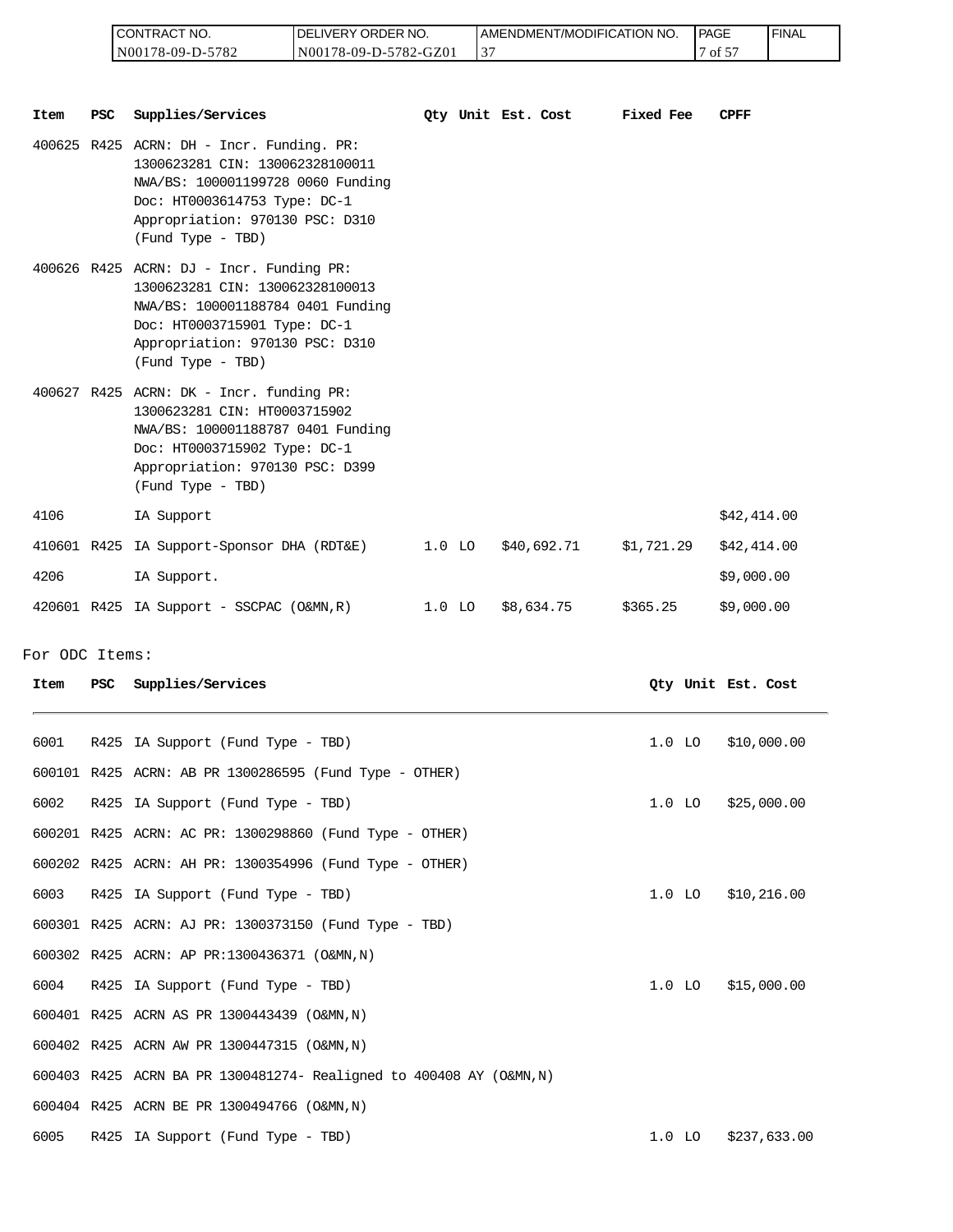| <b>CONTRACT NO.</b> | <b>IDELIVERY ORDER NO.</b> | I AMENDMENT/MODIFICATION NO. | <b>PAGE</b> | ' FINAL |
|---------------------|----------------------------|------------------------------|-------------|---------|
| N00178-09-D-5782    | N00178-09-D-5782-GZ01      | ◡                            | 8 of 5      |         |

#### **Item PSC Supplies/Services Qty Unit Est. Cost**

- 600501 R425 ACRN BN: PR 1300519229 COST CODE: 6890151H334Q FUNDING DOC: N6890115RCV0003 NWA/BS: 100001020678 0401 (O&MN,N)
- 600502 R425 ACRN: BX PR1300520956 FUNDING DOC: PRM510225 FUNDS EXPIRATION: 9/30/2015 NWA/BS: 100000987051 0060 (O&MN,N)
- 600503 R425 ACRN: BW PR1300520956 FUNDING DOC: HT0003511157 FUNDS EXPIRATION: 9/30/2015 NWA/BS: 100000987059 0060 (O&MN,N)
- 600504 R425 ACRN: BY PR1300541516 FUNDING DOC: HT0003512377 FUNDS EXPIRATION: 9/30/2016 NWA/BS: 100001091456 0060 (O&MN,N)
- 600505 R425 ACRN: BY Incr. funding PR: 1300576439 CIN: 130057643900006 NWA/BS: 100001091456 0060 Type: Direct Cite Funding Doc: HT0003512377 (O&MN,N)
- 600506 R425 ACRN: CG PR: 1300585804 FUNDING DOC: HT0003613773 NWA: 100001094073 0060 FUNDS EXPIRATION: 09/30/2016 (O&MN,N)
- 600507 R425 ACRN: CK PR: 1300585804 FUNDING DOC: HT0003512383 NWA: 100001094141 0060 FUNDS EXPIRATION: 09/30/2016 (O&MN,N)
- 600508 R425 ACRN: CH PR: 1300585804 FUNDING DOC: HT0003512377 NWA: 100001091456 0060 FUNDS EXPIRATION: 09/30/2016 (O&MN,N)
- 6006 R425 ODC in support of CLIN 4006 Sponsor DHA (Fund Type OTHER) 1.0 LO \$1,276,051.00
- 600601 R425 (Fund Type TBD)
- 600602 R425 (Fund Type TBD)
- 600603 R425 (Fund Type TBD)
- 600604 R425 ACRN: CT Incr. funding PR: 1300588019 CIN: 130058801900015 NWA/BS: 100001134304 0060 Funding doc: HT0003613478 Appropriation: 976130 (Fund Type - TBD)
- 600605 R425 (Fund Type TBD)
- 600606 R425 ACRN: CZ Incr. funding PR: 1300612511 CIN: 130061251100002 (Fund Type - TBD)
- 600607 R425 ACRN DE: Incremental funding DOC: HT0003614753 CIN: 130061576500005 NWA/BS: 100001199728 0060 (Fund Type - TBD)
- 600608 R425 ACRN: DF Incr. funding PR: 1300623281 CIN:130062328100003 NWA/BS: 100001226249 0040 Funding Doc: HT0003715707 Type: DC-1 Appropriation: 970130 PSC: D310 (Fund Type - OTHER) 6106 \$5,000.00 CONTRACT NO.
- 600609 R425 ACRN: DH Incr. funding PR: 1300623281 CIN: 130062328100012 NWA/BS: 100001199728 0060 Funding Doc: HT0003614753 Type: DC-1 Appropriation: 970130 PSC: D310 (Fund Type - OTHER)
- 600610 R425 ACRN: DM Incr. funding PR: 1300623281 CIN: 130062328100008 NWA/BS: 100001199792 0060 Funding Doc: HT0003614758 Type: DC-1 Appropriation: 970130 PSC: D130 (Fund Type - OTHER)
- 600611 R425 ACRN: DJ Incr. funding PR: 1300623281 CIN: 130062328100014 NWA/BS: 100001188784 0401 Funding Doc: HT0003715901 Type: DC-1 Appropriation: 970130 PSC: D399 (Fund Type - OTHER)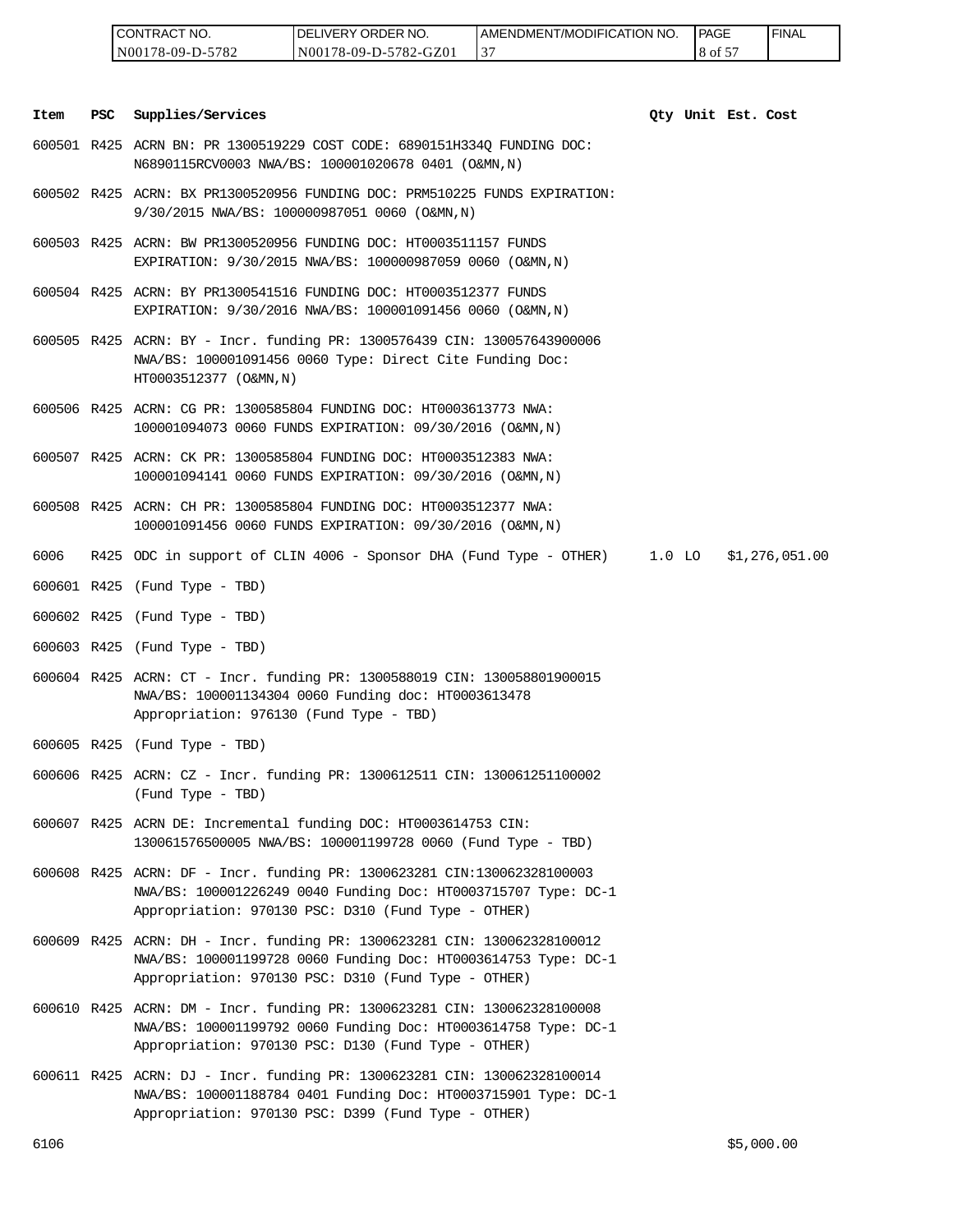| CONTRACT NO.     | ELIVERY ORDER NO.<br>DEI | AMENDMENT/MODIFICATION NO. | PAGE                                        | ' FINAL |
|------------------|--------------------------|----------------------------|---------------------------------------------|---------|
| N00178-09-D-5782 | N00178-09-D-5782-GZ01    |                            | $\overline{\phantom{a}}$<br>$19$ of $\circ$ |         |
|                  |                          |                            |                                             |         |

| Item | PSC | Supplies/Services                                                  |          | Oty Unit Est. Cost |
|------|-----|--------------------------------------------------------------------|----------|--------------------|
|      |     | $610601$ R425 ODC in support of CLIN 4106 - Sponsor: DHA (RDT&E)   |          | 1.0 LO \$5,000.00  |
| 6206 |     |                                                                    |          | \$3,000.00         |
|      |     | 620601 R425 ODC in support of CLIN 4206, SPONSOR: SSC PAC (O&MN,R) | $1.0$ LO | \$3,000.00         |

#### 5252.216-9204 LEVEL OF EFFORT--FEE ADJUSTMENT FORMULA (MAR 1994)

(a) Subject to the provisions of the "Limitation of Cost" or "Limitation of Funds" clause (whichever is applicable to this contract), it is hereby understood and agreed that the fixed fee is based upon the Contractor providing the following number of staff-hours of direct labor, hereinafter referred to as X, at the estimated cost and during the term of this contract specified elsewhere herein:

Total Staff-Hours (X)\* Total Prime Staff-Hours

Fixed Fee\*\*\*(inclusive of Prime and any proposed Subcontractor(s))

| Base Period |  |  |
|-------------|--|--|
| Option 1    |  |  |
| Option 2    |  |  |
| Option 3    |  |  |
| Option 4    |  |  |

\*\*Contractor is to identify basis for fixed fee amount: \_\_\_ Prime Hours Only \_\_\_ Total Staff-Hours

The Contractor agrees to provide the total level of effort specified above in performance of work described in Sections "B" and "C" of this contract.

(b) Of the total staff-hours of direct labor set forth above, it is estimated that \_\_ staff-hours are competitive time (uncompensated overtime). Competitive time (uncompensated overtime) is defined as hours provided by personnel in excess of 40 hours per week without additional compensation for such excess work. All other effort is defined as compensated effort. If no amount is indicated in the first sentence of this paragraph, competitive time (uncompensated overtime) effort performed by the contractor shall not be counted in fulfillment of the level of effort obligations under this contract.

(c) Effort performed in fulfilling the total level of effort obligations specified above shall only include effort performed in direct support of this contract and shall not include time and effort expended on such things as local travel from an employee's residence to their usual work location, uncompensated effort while on travel status, truncated lunch periods, or other time and effort which does not have a specific and direct contribution to the tasks described in Section B.

(d) It is understood and agreed that various conditions may exist prior to or upon expiration of the term of the contract, with regard to the expenditure of labor staff-hours and/or costs thereunder which may require adjustment to the aggregate fixed fee. The following actions shall be dictated by the existence of said conditions:

(1) If the Contractor has provided not more than 105% of X or not less than 95% of X, within the estimated cost, and at the term of the contract, then the fee shall remain as set forth in Section B.

(2) If the Contractor has provided X-staff-hours, within the term, and has not exceeded the estimated cost then the Contracting Officer may require the Contractor to continue performance until the expiration of the term, or until the expenditure of the estimated cost of the contract except that, in the case of any items or tasks funded with O&MN funds, performance shall not extend beyond 30 September. In no event shall the Contractor be required to provide more than 105% of X within the term and estimated cost of this contract. The fee shall remain as set forth in Section B.

(3) If the Contractor expends the estimated cost of the contract, during the term of the contract and has provided less than X staff-hours, the Government may require the Contractor to continue performance, by providing cost growth funding, without adjusting the fixed fee, until such time as the Contractor has provided X staff-hours.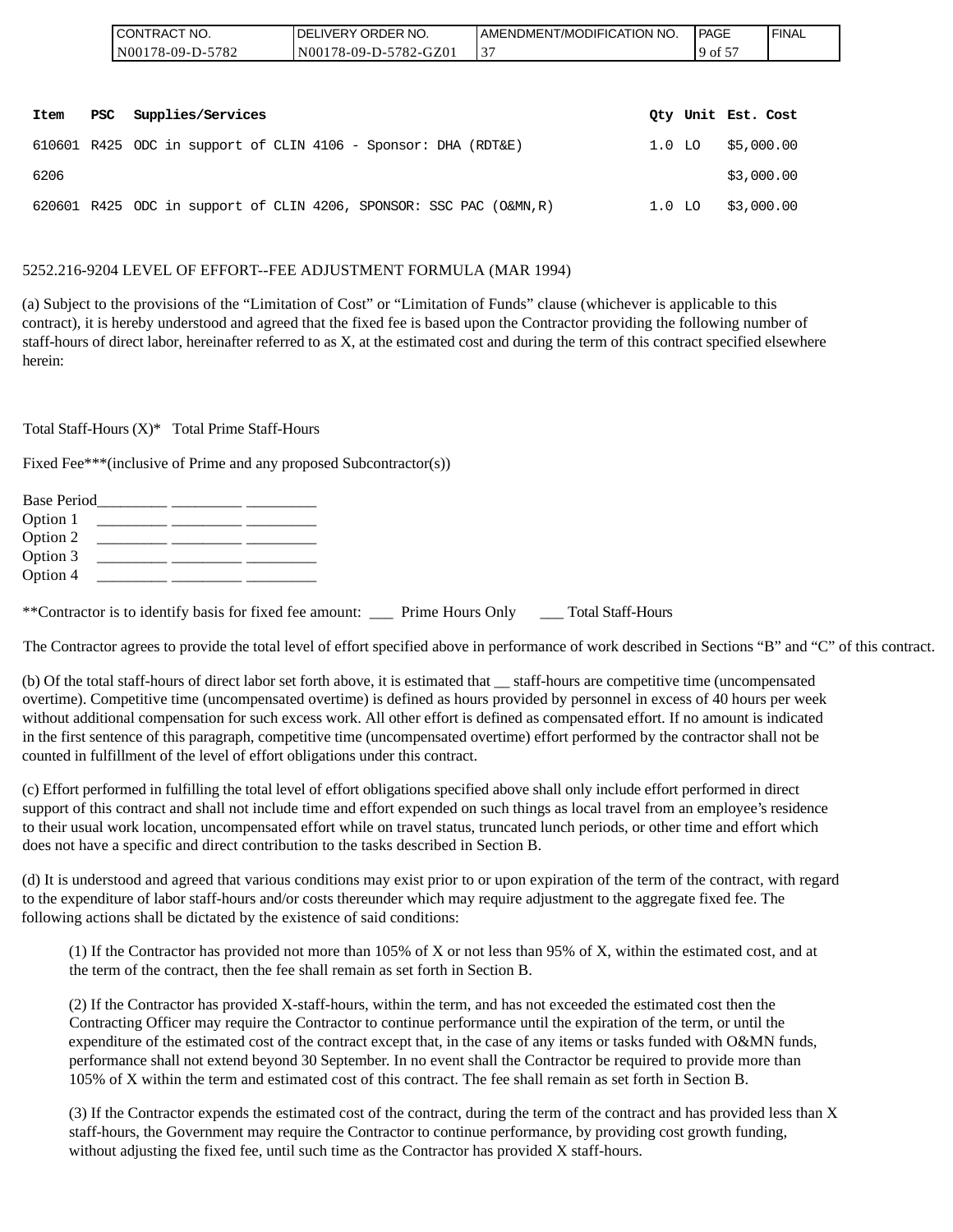| I CONTRACT NO.    | <b>IDELIVERY ORDER NO.</b> | AMENDMENT/MODIFICATION NO. | PAGE       | <b>I FINAL</b> |
|-------------------|----------------------------|----------------------------|------------|----------------|
| IN00178-09-D-5782 | N00178-09-D-5782-GZ01      | ້                          | $'10$ of 5 |                |

(4) If the Contracting Officer does not elect to exercise the Government's rights as set forth in paragraph (d)(2) and (d)(3) above, and the Contractor has not expended more than 95% of X staff-hours, the fixed fee shall be equitably adjusted downward to reflect the diminution of work. The total fee due the contractor shall be adjusted so as to be in direct proportion to the number of direct hours utilized in the same ration of fee to the estimated total hours then set forth in the contract.

(5) Nothing herein contained shall, in any way, abrogate the Contractor's responsibilities, and/or the Government's rights within the terms of the contract provision entitled "Limitation of Cost" or "Limitation of Funds" as they shall apply throughout the term of the contract, based upon the total amount of funding allotted to the contract during its specified term.

(e) Within 45 days after completion of the work under each separately identified period of performance hereunder, the Contractor shall submit the following information in writing to the Contracting Officer with copies to the cognizant Contract Administration Office and DCAA office to which vouchers are submitted:

(1) The total number of staff-hours of direct labor expended during the applicable period.

(2) A breakdown of this total showing the number of staff-hours expended in each direct labor classification and associated direct and indirect costs.

(3) A breakdown of other costs incurred.

(4) The Contractor's estimate of the total allowable cost incurred under the contract for the period.

In the case of a cost under-run, the Contractor shall submit the following information in addition to that required above:

(5) The amount by which the estimated cost of this contract may be reduced to recover excess funds and the total amount of staff-hours not expended, if any.

(6) A calculation of the appropriate fee reduction in accordance with this clause.

All submissions required by this paragraph shall separately identify subcontractor information, if any.

#### **ADDITIONAL SLINS**

Additional SLINs will be unilaterally created by the Contracting Officer during performance of this Task Order to accommodate the multiple types of funds that will be used under this order.

# **LIMITATION OF LIABILITY – INCREMENTAL FUNDING**

CLINs 4001 & 6001 are incrementally funded and the amount currently available for payment hereunder is limited to **\$305,000.00**. It is estimated that these funds will cover the cost of performance through **10 January 2013**. Subject to the provisions of the clause entitled "Limitation of Funds" (APR 94) (FAR 52.232-22) of the general provisions of this contract, no legal liability on the part of the Government for payment in excess of **\$305,000.00** shall arise unless additional funds are made available and are incorporated as a modification to the delivery order.

| <b>CLIN</b> | <b>CPFF</b><br>$NTE*$ | <b>PREVIOUSLY</b><br><b>FUNDED</b> | <b>THIS</b><br><b>ACTION</b> | <b>TOTAL</b><br><b>FUNDED</b> | <b>UNFUNDED</b><br><b>BALANCE</b> |
|-------------|-----------------------|------------------------------------|------------------------------|-------------------------------|-----------------------------------|
| 4001        | \$295,000.00]         | \$0.00                             | \$0.00                       | \$295,000.00                  | \$0.00                            |
| 6001        | \$10,000.00           | \$0.00                             | \$0.00                       | \$10,000.00                   | \$0.00                            |
|             | TOTAL \\$305,000.00   | \$0.00                             | \$0.00                       | \$305,000.00                  | \$0.00                            |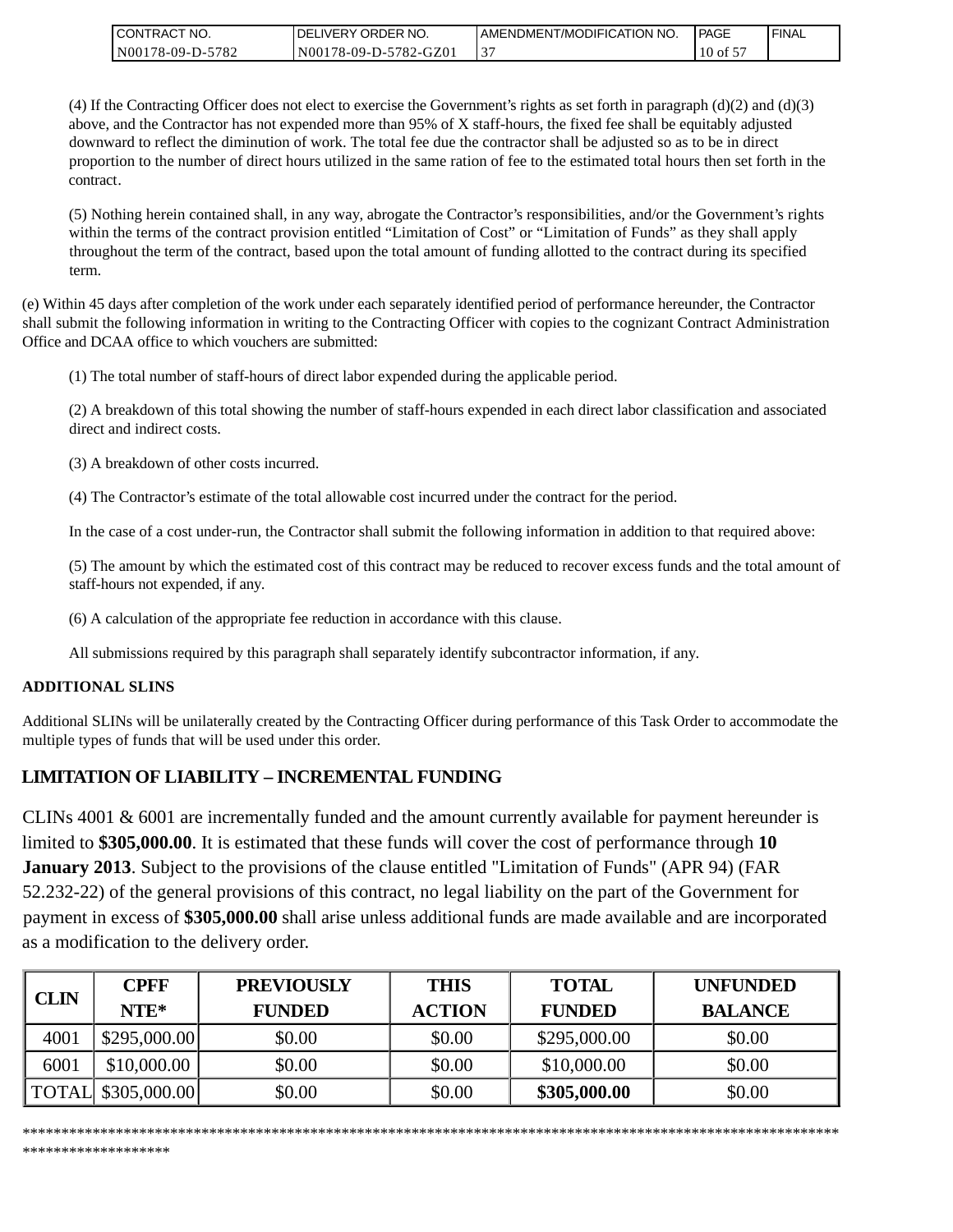| I CONTRACT NO.       | ' NO.<br>DELIVERY ORDER | I AMENDMENT/MODIFICATION NO. | PAGE | ' FINAL |
|----------------------|-------------------------|------------------------------|------|---------|
| 78-09-D-5782<br>N001 | N00178-09-D-5782-GZ01   | ້                            | ΟÌ   |         |

CLINs 4002 & 6002 are incrementally funded and the amount currently available for payment hereunder is limited to **\$2,622,844.34**. It is estimated that these funds will cover the cost of performance through **10 September 2013**. Subject to the provisions of the clause entitled "Limitation of Funds" (APR 94) (FAR 52.232-22) of the general provisions of this contract, no legal liability on the part of the Government for payment in excess of **\$2,622,844.34** shall arise unless additional funds are made available and are incorporated as a modification to the delivery order.

| CLIN | <b>CPFF NTE*</b>     | <b>PREVIOUSLY</b> | <b>THIS</b>   | <b>TOTAL</b>   | <b>UNFUNDED</b> |
|------|----------------------|-------------------|---------------|----------------|-----------------|
|      |                      | <b>FUNDED</b>     | <b>ACTION</b> | <b>FUNDED</b>  | <b>BALANCE</b>  |
| 4002 | \$7,864,802.00       | \$0.00            | \$0.00        | \$2,597,844.34 | \$5,266,957.66  |
| 6002 | \$313,470.00         | \$0.00            | \$0.00        | \$25,000.00    | \$288,470.00    |
|      | TOTAL \$8,178,272.00 | \$0.00            | \$0.00        | \$2,622,844.34 | \$5,555,427.66  |

\*\*\*\*\*\*\*\*\*\*\*\*\*\*\*\*\*\*\*\*\*\*\*\*\*\*\*\*\*\*\*\*\*\*\*\*\*\*\*\*\*\*\*\*\*\*\*\*\*\*\*\*\*\*\*\*\*\*\*\*\*\*\*\*\*\*\*\*\*\*\*\*\*\*\*\*\*\*\*\*\*\*\*\*\*\*\*\*\*\*\*\*\*\*\*\*\*\*\*\*\*\*\*\*\*

CLINs 4003 & 6003 are incrementally funded and the amount currently available for payment hereunder is limited to **\$3,072,215.99**. It is estimated that these funds will cover the cost of performance through 10 September 2014. Subject to the provisions of the clause entitled "Limitation of Funds" (APR 94) (FAR 52.232-22) of the general provisions of this contract, no legal liability on the part of the Government for payment in excess of **\$3,072,215.99** shall arise unless additional funds are made available and are incorporated as a modification to the delivery order.

| <b>CLIN</b> | <b>CPFF NTE*</b>     | <b>PREVIOUSLY</b><br><b>FUNDED</b> | <b>THIS</b><br><b>ACTION</b> | <b>TOTAL</b><br><b>FUNDED</b> | <b>UNFUNDED</b><br><b>BALANCE</b> |
|-------------|----------------------|------------------------------------|------------------------------|-------------------------------|-----------------------------------|
| 4003        | \$8,006,158.00       | \$532,000.00                       | \$0.00                       | \$3,062,000.00                | \$4,944,158.00                    |
| 6003        | \$313,470.00         | \$1,000.00                         | \$0.00                       | \$10,215.99                   | \$303,254.01                      |
|             | TOTAL \$8,319,628.00 | \$533,000.00                       | \$0.00                       | \$3,072,215.99                | \$5,247,412.01                    |

\*\*\*\*\*\*\*\*\*\*\*\*\*\*\*\*\*\*\*

\*\*\*\*\*\*\*\*\*\*\*\*\*\*\*\*\*\*\*\*\*\*\*\*\*\*\*\*\*\*\*\*\*\*\*\*\*\*\*\*\*\*\*\*\*\*\*\*\*\*\*\*\*\*\*\*\*\*\*\*\*\*\*\*\*\*\*\*\*\*\*\*\*\*\*\*\*\*\*\*\*\*\*\*\*\*\*\*\*\*\*\*\*\*\*\*\*\*\*\*\*\*\*\*\*

CLINs 4004 & 6004 are incrementally funded and the amount currently available for payment hereunder is limited to **\$5,096,967.37**. It is estimated that these funds will cover the cost of performance through **10 September 2015**. Subject to the provisions of the clause entitled "Limitation of Funds" (APR 94) (FAR 52.232-22) of the general provisions of this contract, no legal liability on the part of the Government for payment in excess of **\$5,096,967.37** shall arise unless additional funds are made available and are incorporated as a modification to the delivery order.

\*\*\*\*\*\*\*\*\*\*\*\*\*\*\*\*\*\*\*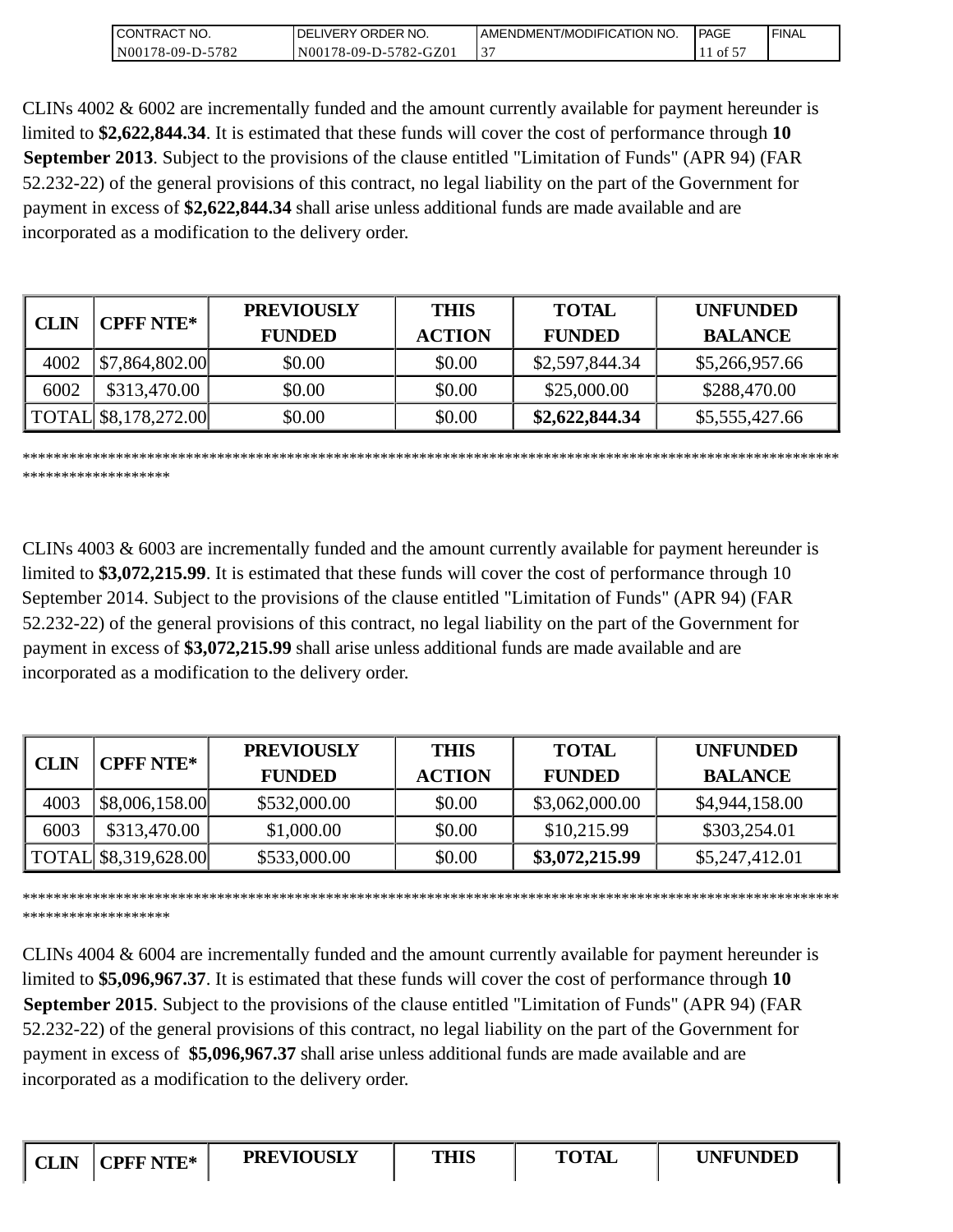| NO.<br>CON'<br>RAC                          | RDER NO.<br>7R I<br>⊣د،<br>. IVER   | 'NO.<br>  AMENDMENT/MODIFICATION_ | PAGE | ' FINAL |
|---------------------------------------------|-------------------------------------|-----------------------------------|------|---------|
| 5782<br>N <sub>001</sub><br>$.8 - 09 - D -$ | ን-GZ0.<br>782<br>'8-09-D-:<br>N(0() | $\sim$<br>◡                       | ΟĪ   |         |

|      |                                | <b>FUNDED</b>  | <b>ACTION</b>  | <b>FUNDED</b>  | <b>BALANCE</b> |
|------|--------------------------------|----------------|----------------|----------------|----------------|
| 4004 | \$8,191,887.00                 | \$4,671,967.37 | \$410,000.00   | \$5,081,967.37 | \$3,109,919.63 |
| 6004 | \$313,470.00                   | \$20,000.00    | $-$ \$5,000.00 | \$15,000.00    | \$298,470.00   |
|      | $\vert$ TOTAL \ \$8,505,357.00 | \$4,691,967.37 | \$405,000.00   | \$5,096,967.37 | \$3,408,389.63 |

\*\*\*\*\*\*\*\*\*\*\*\*\*\*\*\*\*\*\*\*\*\*\*\*\*\*\*\*\*\*\*\*\*\*\*\*\*\*\*\*\*\*\*\*\*\*\*\*\*\*\*\*\*\*\*\*\*\*\*\*\*\*\*\*\*\*\*\*\*\*\*\*\*\*\*\*\*\*\*\*\*\*\*\*\*\*\*\*\*\*\*\*\*\*\*\*\*\*\*\*\*\*\*\*\*

\*\*\*\*\*\*\*\*\*\*\*\*\*\*\*\*\*\*\*

CLINs 4005 & 6005 are incrementally funded and the amount currently available for payment hereunder is limited to **\$10,448,856.92**. It is estimated that these funds will cover the cost of performance **11 September 2015 through 10 September 2016**. Subject to the provisions of the clause entitled "Limitation of Funds" (APR 94) (FAR 52.232-22) of the general provisions of this contract, no legal liability on the part of the Government for payment in excess of **\$10,448,856.92** shall arise unless additional funds are made available and are incorporated as a modification to the delivery order.

| <b>CLIN</b> | <b>CPFF NTE*</b>      | <b>PREVIOUSLY</b> | <b>THIS</b>    | <b>TOTAL</b>    | <b>UNFUNDED</b> |
|-------------|-----------------------|-------------------|----------------|-----------------|-----------------|
|             |                       | <b>FUNDED</b>     | <b>ACTION</b>  | <b>FUNDED</b>   | <b>BALANCE</b>  |
| 4005        | \$10,520,223.92       | \$9,118,223.92    | \$1,145,000.00 | \$10,263,223.92 | \$257,000.00    |
| 6005        | 237,633.00            | \$170,633.00      | \$15,000.00    | \$185,633.00    | \$52,000.00     |
|             | TOTAL \$10,757,856.00 | \$9,288,856.92    | \$1,160,000.00 | \$10,448,856.92 | \$309,000.00    |

**\*\*\*\*\*\*\*\*\*\*\*\*\*\*\*\*\*\*\*\*\*\*\*\*\*\*\*\*\*\*\*\*\*\*\*\*\*\*\*\*\*\*\*\*\*\*\*\*\*\*\*\*\*\*\*\*\*\*\*\*\*\*\*\*\*\*\*\*\*\*\*\*\*\*\*\*\*\*\*\*\*\*\*\*\*\*\*\*\*\*\*\*\*\*\*\*\*\*\*\*\*\*\*\*\* \*\*\*\*\*\*\*\*\*\*\*\*\*\*\*\*\*\*\***

CLINs 4006 & 6006 are incrementally funded and the amount currently available for payment hereunder is limited to **\$12,066,631.13**. It is estimated that these funds will cover the cost of performance **11 September 2016 through 10 July 2017**. Subject to the provisions of the clause entitled "Limitation of Funds" (APR 94) (FAR 52.232-22) of the general provisions of this contract, no legal liability on the part of the Government for payment in excess of **\$12,066,631.13** shall arise unless additional funds are made available and are incorporated as a modification to the delivery order.

| <b>CLIN</b>  | <b>CPFF NTE*</b> | <b>PREVIOUSLY</b><br><b>FUNDED</b> | <b>THIS</b><br><b>ACTION</b> | <b>TOTAL</b><br><b>FUNDED</b> | <b>UNFUNDED</b><br><b>BALANCE</b> |
|--------------|------------------|------------------------------------|------------------------------|-------------------------------|-----------------------------------|
| 4006         | \$18,469,207.08  | \$10,323,931.41                    | \$1,393,521.28               | \$11,717,452.69               | \$6,751,754.39                    |
| 6006         | 1,276,051.00     | \$283,178.44                       | \$66,000                     | \$349,178.44                  | \$926,872.56                      |
| <b>TOTAL</b> | \$19,745,258.08  | \$10,607,109.85                    | \$1,459,521.28               | \$12,066,631.13               | \$7,678,626.95                    |

CLINs 4106 & 6106 are incrementally funded and the amount currently available for payment hereunder is limited to **\$47,414.00**. It is estimated that these funds will cover the cost of performance **11 September 2016 through 10 July 2017**. Subject to the provisions of the clause entitled "Limitation of Funds" (APR 94) (FAR 52.232-22) of the general provisions of this contract, no legal liability on the part of the Government for payment in excess of **\$47,414.00** shall arise unless additional funds are made available and are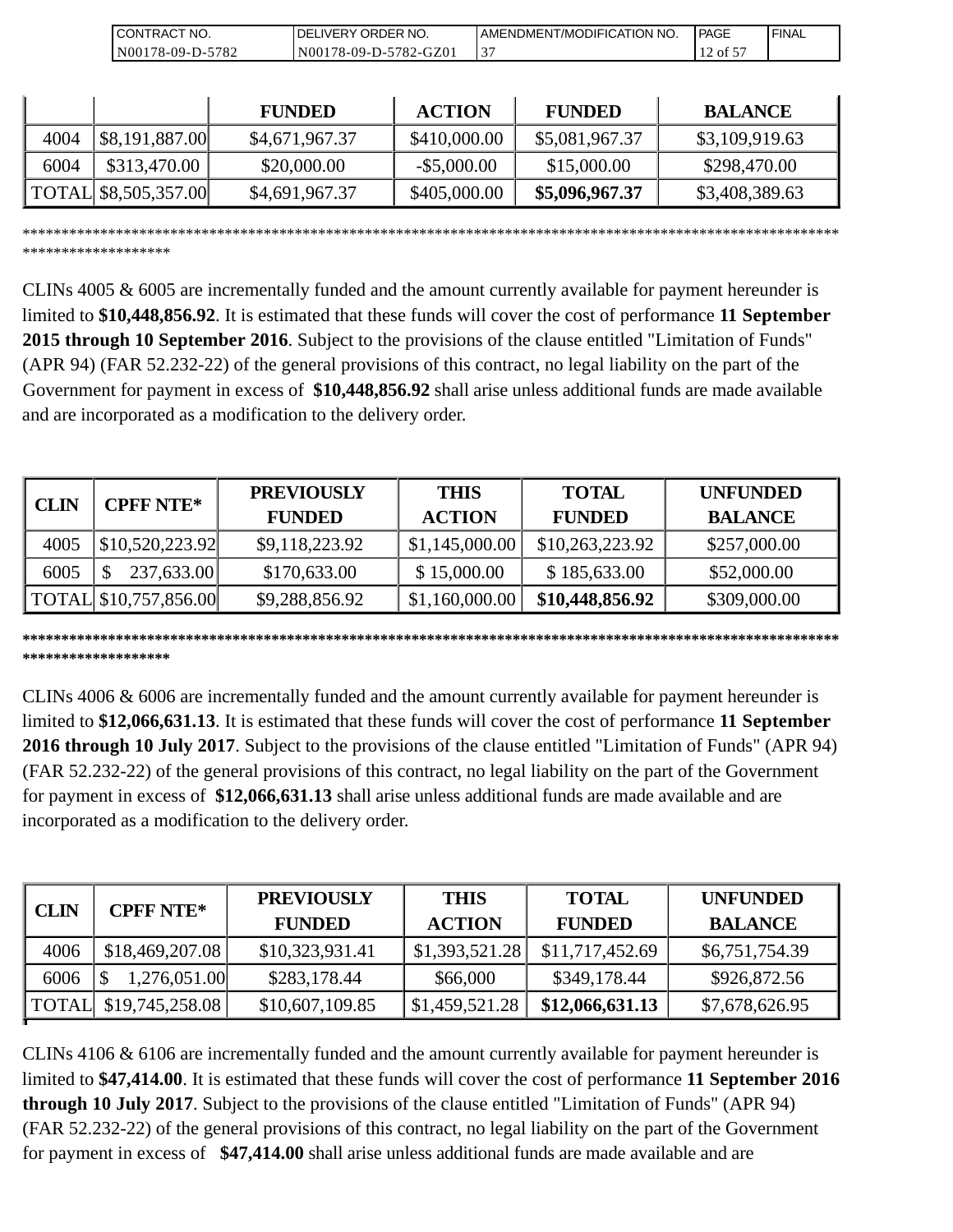| I CONTRACT NO.   | DELIVERY ORDER NO.    | AMENDMENT/MODIFICATION NO. | l PAGE                  | ' FINAL |
|------------------|-----------------------|----------------------------|-------------------------|---------|
| N00178-09-D-5782 | N00178-09-D-5782-GZ01 |                            | $\rightarrow$ of $\sim$ |         |

incorporated as a modification to the delivery order.

| <b>CLIN</b>  | <b>CPFF</b> | <b>PREVIOUSLY</b> | <b>THIS</b>   | <b>TOTAL</b>  | <b>UNFUNDED</b> |
|--------------|-------------|-------------------|---------------|---------------|-----------------|
|              | $NTE*$      | <b>FUNDED</b>     | <b>ACTION</b> | <b>FUNDED</b> | <b>BALANCE</b>  |
| 4106         | \$42,414.00 |                   | \$42,414.00   | \$42,414.00   | \$0             |
| 6106         | 5,000.00    |                   | \$5,000.00    | \$5,000.00    | \$0             |
| <b>TOTAL</b> | \$47,414.00 |                   | \$47,414.00   | \$47,414.00   | \$0             |

CLINs 4206 & 6206 are incrementally funded and the amount currently available for payment hereunder is limited to **\$12,000.00**. It is estimated that these funds will cover the cost of performance **11 September 2016 through 10 July 2017**. Subject to the provisions of the clause entitled "Limitation of Funds" (APR 94) (FAR 52.232-22) of the general provisions of this contract, no legal liability on the part of the Government for payment in excess of **\$12,000.00** shall arise unless additional funds are made available and are incorporated as a modification to the delivery order.

| <b>CLIN</b>  | <b>CPFF</b> | <b>PREVIOUSLY</b> | <b>THIS</b>   | <b>TOTAL</b>  | <b>UNFUNDED</b> |
|--------------|-------------|-------------------|---------------|---------------|-----------------|
|              | $NTE*$      | <b>FUNDED</b>     | <b>ACTION</b> | <b>FUNDED</b> | <b>BALANCE</b>  |
| 4206         | \$9,000.00  |                   | \$9,000.00    | \$9,000.00    | \$0             |
| 6206         | 3,000.00    |                   | \$3,000.00    | \$3,000.00    | \$0             |
| <b>TOTAL</b> | \$12,000.00 |                   | \$12,000.00   | \$12,000.00   | \$0             |

**CLIN 4006/6006 - \$1,459,521.28**

**CLIN 4106/6106 - \$ 47,414.00**

**CLIN 4206/6206 - \$ 12,000.00** 

**PR 1300623281**

**Funds expiration date: 30 Sep 2017** 

**\*\*\*\*\*\*\*\*\*\*\*\*\*\*\*\*\*\*\*\*\*\*\*\*\*\*\*\*\*\*\*\*\*\*\*\*\*\*\*\*\*\*\*\*\*\*\*\*\*\*\*\*\*\*\*\*\*\*\*\*\*\*\*\*\*\*\*\*\*\*\*\*\*\*\*\*\*\*\*\*\*\*\*\*\*\*\*\*\*\*\*\*\*\*\*\*\*\*\*\*\*\*\*\*\* \*\*\*\*\*\*\*\*\*\*\*\*\*\*\*\*\***

**PR 1300615765 - dated 22 Dec 2016** 

**Funds expiration date: 10 Jul 2017**

#### **PR 1300612511 - dated 06 Dec 2016**

**Funds expiration date: 10 Jul 2017**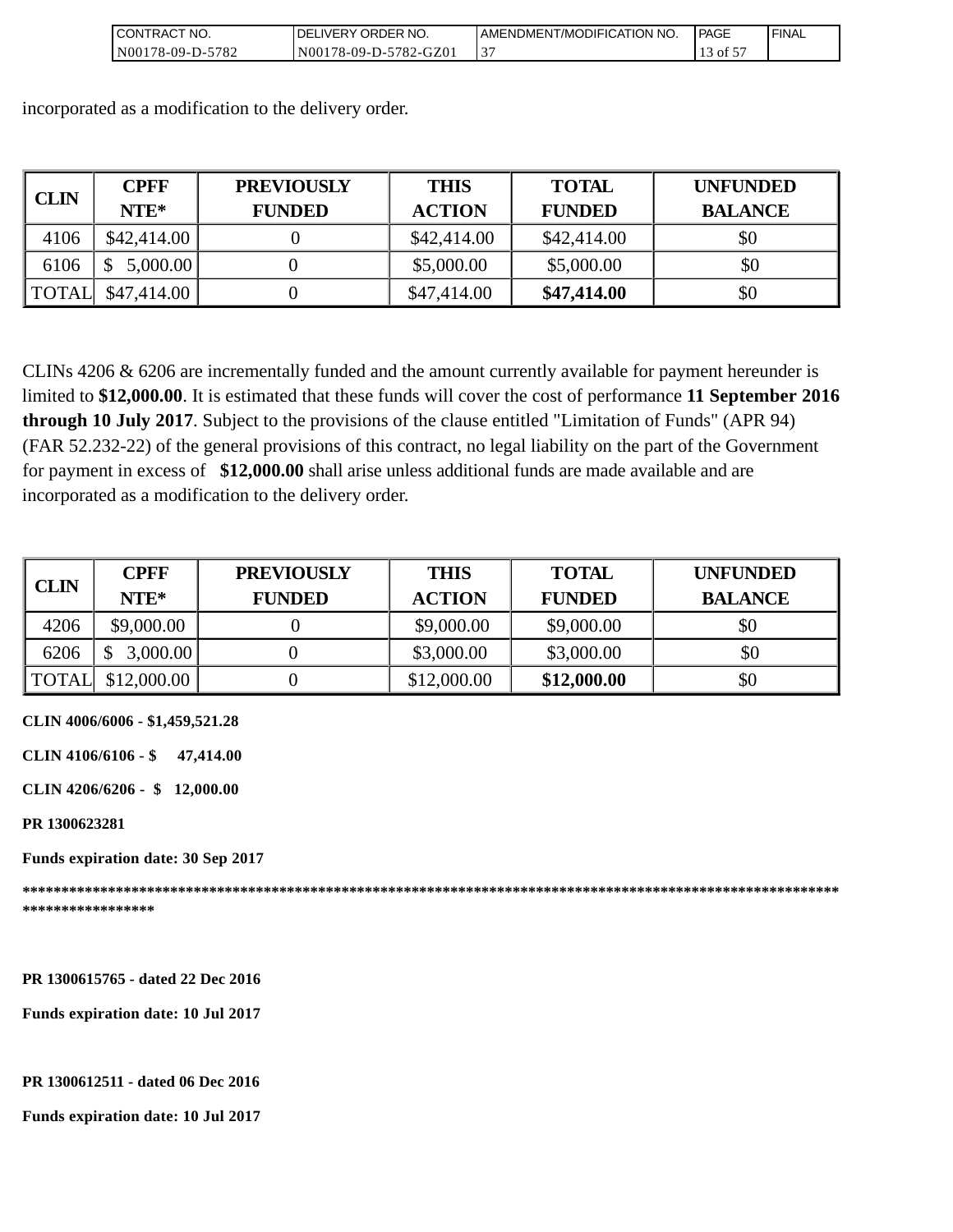| . ſRACT<br>" NO.<br><b>ICONT</b> | ORDER NO.<br>DELIVERY C    | <b>I AMENDMENT/MODIFICATION NO.</b> | <b>PAGE</b> | 'FINAL |
|----------------------------------|----------------------------|-------------------------------------|-------------|--------|
| N00178-09-D-5782                 | 178-09-D-5782-GZ01<br>N001 | ◡                                   | ιotΣ        |        |

#### **PR 1300590196 - dated 14 Aug 2016**

#### **Funds expiration date: 30 Sep 2016**

**\*\*\*\*\*\*\*\*\*\*\*\*\*\*\*\*\*\*\*\*\*\*\*\*\*\*\*\*\*\*\*\*\*\*\*\*\*\*\*\*\*\*\*\*\*\*\*\*\*\*\*\*\*\*\*\*\*\*\*\*\*\*\*\*\*\*\*\*\*\*\*\*\*\*\*\*\*\*\*\*\*\*\*\*\*\*\*\*\*\*\*\*\*\*\*\*\*\*\*\*\*\*\*\*\* \*\*\*\*\*\*\*\*\*** 

**PR 1300588019 (All Documents)**

**Expiration of Funds: All Funds Expire on 10 Jul 2017.**

**\*\*\*\*\*\*\*\*\*\*\*\*\*\*\*\*\*\*\*\*\*\*\*\*\*\*\*\*\*\*\*\*\*\*\*\*\*\*\*\*\*\*\*\*\*\*\*\*\*\*\*\*\*\*\*\*\*\*\*\*\*\*\*\*\*\*\*\*\*\*\*\*\*\*\*\*\*\*\*\*\*\*\*\*\*\*\*\*\*\*\*\*\*\*\*\*\*\*\*\*\*\*\*\*\* \*\*\*\*\*\*\*\*\***

#### **PR: 1300615765**

Funding Documents: HT0003614712, HT0003614758, HT0003614714, HT0003614753, and HT0003614865

Expiration of funds: 10 Jul 2017

#### **PR: 1300576439**

Funding Documents: HT0003612852, HT0003613773, HT0003512379, HT0003512349, HT0003512377 & HT003512351

Expiration of funds: 30 Sep 2016

#### **PR: 1300518572**

Funding Documents: PRM58810, PRM510772, PRM510760, PRM510762, PRM510768, HT0003510986

Expiration of Funds: All Funds expire on 9/30/2015

#### **PR: 1300519229**

Funding Documents: N6890115RCV0003, N6156415RC09018

Expiration of Funds: 9/30/2015

#### **PR: 13005527919**

Funding Documents: N6890115RCV0003

Expiration of Funds: 9/30/2015

This document provides funding for a severable service contract that crosses fiscal years in compliance with 10 U.S. Code 2410 (a). Therefore, this period of performance may not exceed September 22, 2016.

\*One year from start date\*

#### **PR: 1300520956**

Funding Documents: HT0003511890, HT003510989, HT003511892, HT003511713, HT0003511157, PRM510225, PRM510766, PRM510911, PRM510771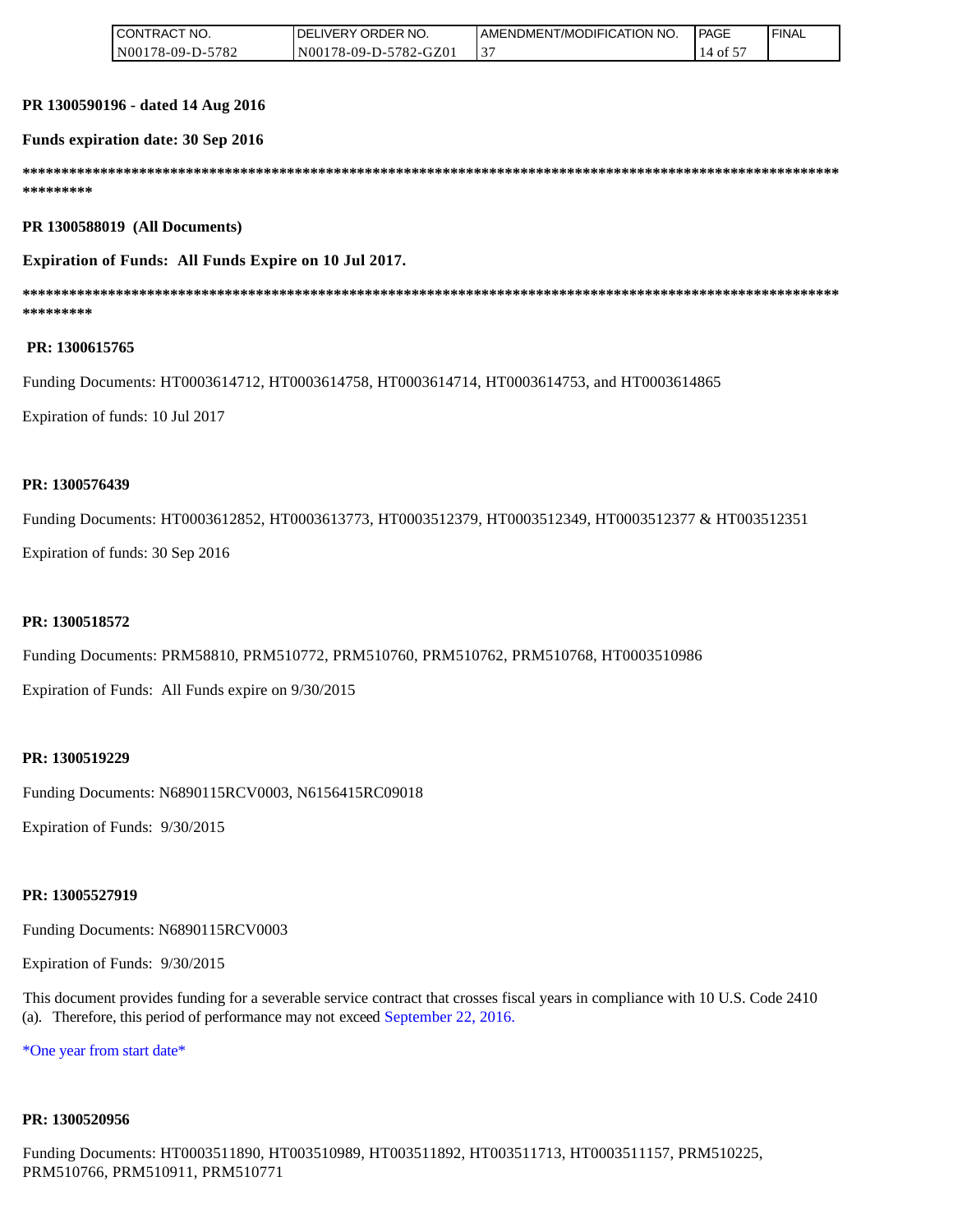| <b>I CONTRACT NO.</b> | <b>IDELIVERY ORDER NO.</b> | <b>I AMENDMENT/MODIFICATION NO.</b> | l PAGE           | ' FINAL |
|-----------------------|----------------------------|-------------------------------------|------------------|---------|
| N00178-09-D-5782      | N00178-09-D-5782-GZ01      |                                     | $\sim$ of $\sim$ |         |

Expiration of Funds: 9/30/2015

This document provides funding for a severable service contract that crosses fiscal years in compliance with 10 U.S. Code 2410 (a). Therefore, this period of performance may not exceed September 25, 2016.

# **PR: 1300541516**

Funding Documents: HT0003512377, HT0003612852, HT0003512349

Expiration of Funds: 9/30/2016

\*One year from start date\*

**PR: 1300572001**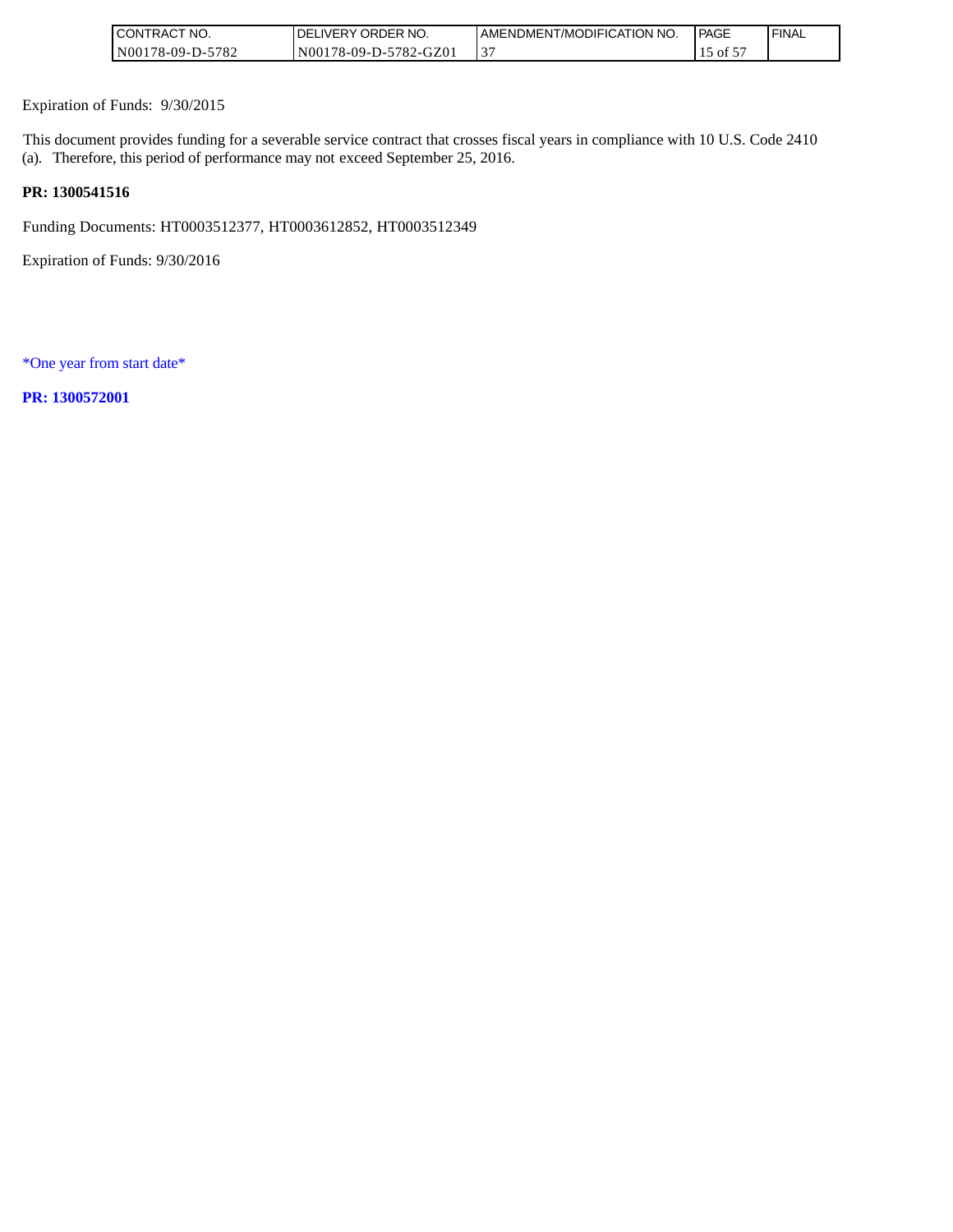| <b>CONTRACT</b><br>" NO. | NO. י<br><b>DELIVERY ORDER</b> | AMENDMENT/MODIFICATION NO. | <b>PAGE</b> | ' FINAL |
|--------------------------|--------------------------------|----------------------------|-------------|---------|
| N00178-09-D-5782         | N00178-09-D-5782-GZ01          |                            | of 5<br>16  |         |

# **SECTION C DESCRIPTIONS AND SPECIFICATIONS**

# *C-302 SPECIFICATIONS/STATEMENT OF WORK (DEC 1998)*

Work under this contract shall be performed in accordance with the following Performance Work Statement (PWS):

# **Section C - Performance Work Statement (PWS)**

SPAWARSYSCEN-CHARLESTON, Code 582V0, Information Assurance (IA), IA Mitigation, Certification and Accreditation (C&A), and Information Assurance Vulnerability Management (IAVM)

## **1.0 INTRODUCTION**

The Space and Naval Warfare Systems Center (SPAWARSYSCEN) Atlantic; Network Security Implementation Branch, Code 582V0, is providing Network Security Engineering Support Services in support of Navy Medicine and Federal Health Systems as it pertains to information assurance for Navy Medicine's Military Treatment Facilities (MTF), Dental clinics worldwide, and Federal Health agencies.

# **2.0 BACKGROUND**

The task will support the continued Information Assurance initiatives within Navy Medicine and Federal Health agencies, and provide support to the Information Management and Information Technology (IM/IT) execution agent. SSC Atlantic will execute all aspects of Information Assurance for Navy Medicine and Federal Health agencies to ensure compliance with Federal, Department of Defense (DoD), and Department of Navy (DoN) regulations and policies.

#### **3.0 SCOPE**

The objective of this Task Order is to provide support in the conduct of Information Assurance (IA), IA Mitigation, Certification and Accreditation (C&A), and Information Assurance Vulnerability Management (IAVM) to support the mission of Navy Medical and Federal Health systems at locations throughout the CONUS and OCONUS areas as well as incorporate the evaluation of the current IA and security posture of Navy Medical and Federal Health Systems facilities. The range of this support would span subject matter expertise to administrative support/graphic services with skill sets and experience that match Code 582V0's need to comply with and respond to requirements including current, updated program plans and documentation, current and accurate requirements definition, alternative approaches for fielding, migrating, staging and supporting systems, site management, adherence to standards, specifications and best practices, mitigation of risks, addressing issues and performing all Program and Project functions necessary to achieve the strategic goals and objectives of SPAWAR's customers.

# **4.0 PLACE OF PERFORMANCE**

Work shall be performed at the SPAWARSYSCEN, Atlantic and in each of the following location(s):

- Contractor's Facility
- Charleston, SC
- Bethesda, MD
- NH Pearl Harbor (Honolulu)

# **5.0 APPLICABLE DIRECTIVES / REFERENCES**

The Contractor shall adhere to the following documents in accordance with paragraph 8.0, Performance Requirements.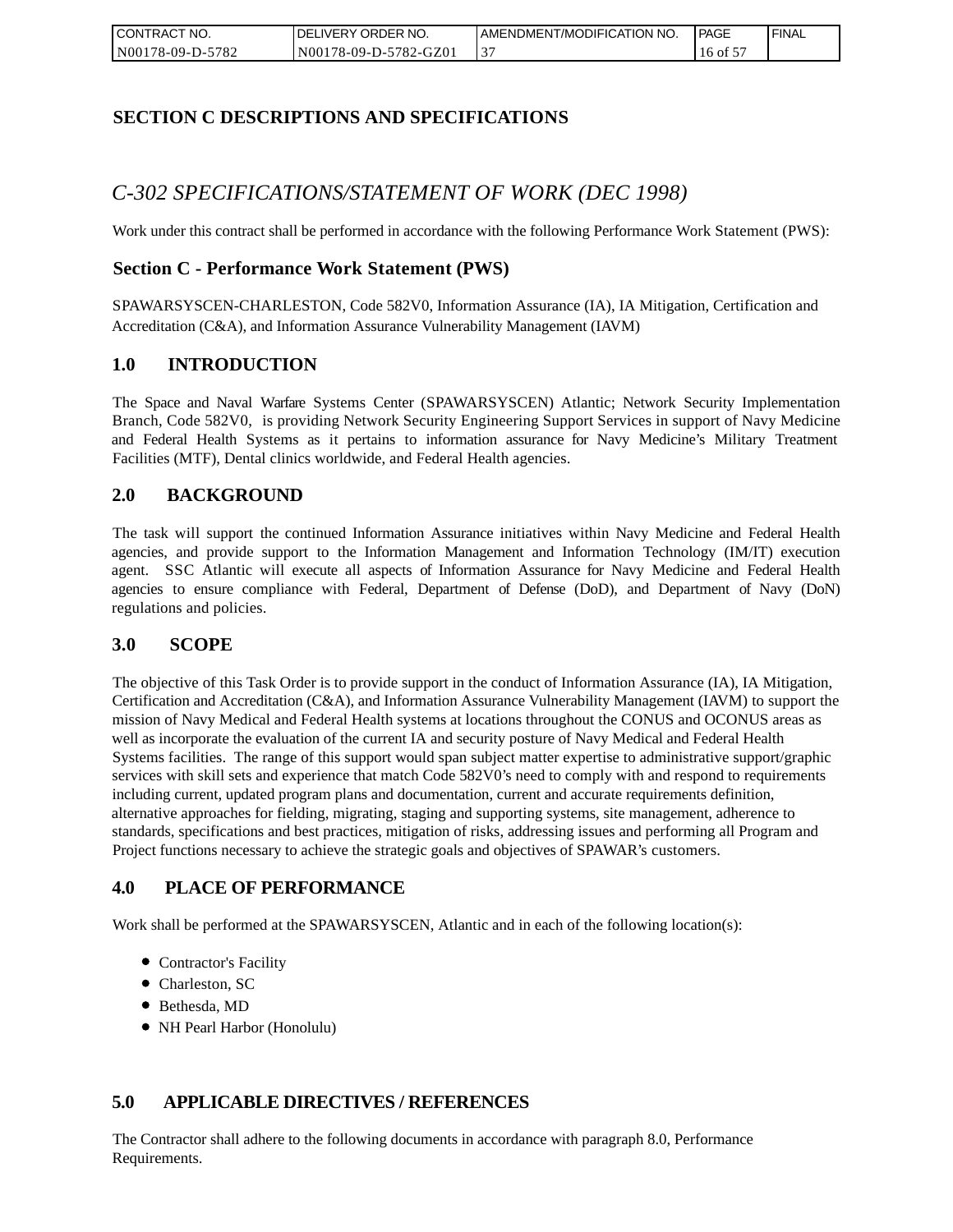| <b>CONTRACT</b><br>T NO. | ' NO.<br>DELIVERY ORDER | I AMENDMENT/MODIFICATION NO. | l PAGE | ' FINAL |
|--------------------------|-------------------------|------------------------------|--------|---------|
| 178-09-D-5782<br>N001    | N00178-09-D-5782-GZ01   | ້                            | ΩŤ     |         |

| CONTRACT NO.<br>N00178-09-D-5782                             | DELIVERY ORDER NO.<br>N00178-09-D-5782-GZ01 | AMENDMENT/MODIFICATION NO.<br>37                                                                                                                                                                                                                                                                                                                                                                                                                                                                                                                                                                                                                                                                                                                                                                                                                                                                                                                                                                                                                             |                | <b>PAGE</b><br>17 of 57 | <b>FINAL</b> |
|--------------------------------------------------------------|---------------------------------------------|--------------------------------------------------------------------------------------------------------------------------------------------------------------------------------------------------------------------------------------------------------------------------------------------------------------------------------------------------------------------------------------------------------------------------------------------------------------------------------------------------------------------------------------------------------------------------------------------------------------------------------------------------------------------------------------------------------------------------------------------------------------------------------------------------------------------------------------------------------------------------------------------------------------------------------------------------------------------------------------------------------------------------------------------------------------|----------------|-------------------------|--------------|
|                                                              |                                             |                                                                                                                                                                                                                                                                                                                                                                                                                                                                                                                                                                                                                                                                                                                                                                                                                                                                                                                                                                                                                                                              |                |                         |              |
| <b>Document Type</b>                                         | No./Version                                 | <b>Title</b>                                                                                                                                                                                                                                                                                                                                                                                                                                                                                                                                                                                                                                                                                                                                                                                                                                                                                                                                                                                                                                                 | <b>Date</b>    |                         |              |
| DoD Directive 8500.1                                         |                                             | Information Assurance (IA)                                                                                                                                                                                                                                                                                                                                                                                                                                                                                                                                                                                                                                                                                                                                                                                                                                                                                                                                                                                                                                   | 10-24-2002     |                         |              |
| DoD Instruction 8500.2                                       |                                             | Information Assurance (IA)<br><b>Implementation for Automated</b><br>Information<br>Systems                                                                                                                                                                                                                                                                                                                                                                                                                                                                                                                                                                                                                                                                                                                                                                                                                                                                                                                                                                  | $2 - 6 - 2003$ |                         |              |
| DoD Regulation 5200.2-R                                      |                                             | DoD Personnel Security Program                                                                                                                                                                                                                                                                                                                                                                                                                                                                                                                                                                                                                                                                                                                                                                                                                                                                                                                                                                                                                               | 1-1987         |                         |              |
| SECNAVINST 5510.30A                                          |                                             | Department of the Navy<br>Personnel Security Program                                                                                                                                                                                                                                                                                                                                                                                                                                                                                                                                                                                                                                                                                                                                                                                                                                                                                                                                                                                                         | 3/10/1999      |                         |              |
| SECNAVINST 5510.36                                           |                                             | Department of the Navy<br><b>Information Security Program</b><br>(ISP)                                                                                                                                                                                                                                                                                                                                                                                                                                                                                                                                                                                                                                                                                                                                                                                                                                                                                                                                                                                       | 3/17/1999      |                         |              |
| regulations.<br>minimum of every 5 years.                    |                                             | unclassified but sensitive and classified information in accordance with appropriate Department of Defense security<br>The Project Engineer shall determine if the appropriate IT Position Category has been assigned to the respective<br>contractor personnel and inform the contractor of that determination based on the following criteria:<br>IT-1 Position - Positions in which the incumbent is responsible for the planning, direction, and implementation of<br>a computer security program; major responsibility for the direction, planning and design of a computer system,<br>including the hardware and software; or, can access a system during the operation or maintenance in such a way, ar<br>with a relatively high risk for causing grave damage, or realize a significant personal gain. Personnel whose duties<br>meet the criteria for IT-1 Position designation require a favorably adjudicated Single Scope Background<br>Investigation (SSBI) or SSBI Periodic Reinvestigation (SSBI-PR). The SSBI or SSBI-PR shall be updated a |                |                         |              |
| require a favorably adjudicated National Agency Check (NAC). |                                             | <b>IT-II Position -</b> Positions in which the incumbent is responsible for the direction, planning, design, operation, or<br>maintenance of a computer system, and whose work is technically reviewed by a higher authority at the IT-II<br>Position level to insure the integrity of the system. Personnel whose duties meet the criteria for an IT-II Position                                                                                                                                                                                                                                                                                                                                                                                                                                                                                                                                                                                                                                                                                            |                |                         |              |
| NAC.                                                         |                                             | <b>IT-III Position -</b> All other positions involved in computer activities. Incumbent in this position has<br>non-privileged access to one or more DoD information systems/applications or database to which they are authorized<br>access. Personnel whose duties meet the criteria for an IT-III Position designation require a favorably adjudicated                                                                                                                                                                                                                                                                                                                                                                                                                                                                                                                                                                                                                                                                                                    |                |                         |              |
| SSC-C Project Office.                                        |                                             | Contractor's request for visit authorization shall be submitted in the appropriate format and coordinated with the                                                                                                                                                                                                                                                                                                                                                                                                                                                                                                                                                                                                                                                                                                                                                                                                                                                                                                                                           |                |                         |              |
| 6.1                                                          |                                             | <b>Personnel Common Access Card (CAC) and PKI Requirements</b>                                                                                                                                                                                                                                                                                                                                                                                                                                                                                                                                                                                                                                                                                                                                                                                                                                                                                                                                                                                               |                |                         |              |

# **6.0 SECURITY and TRAINING SUPPORT**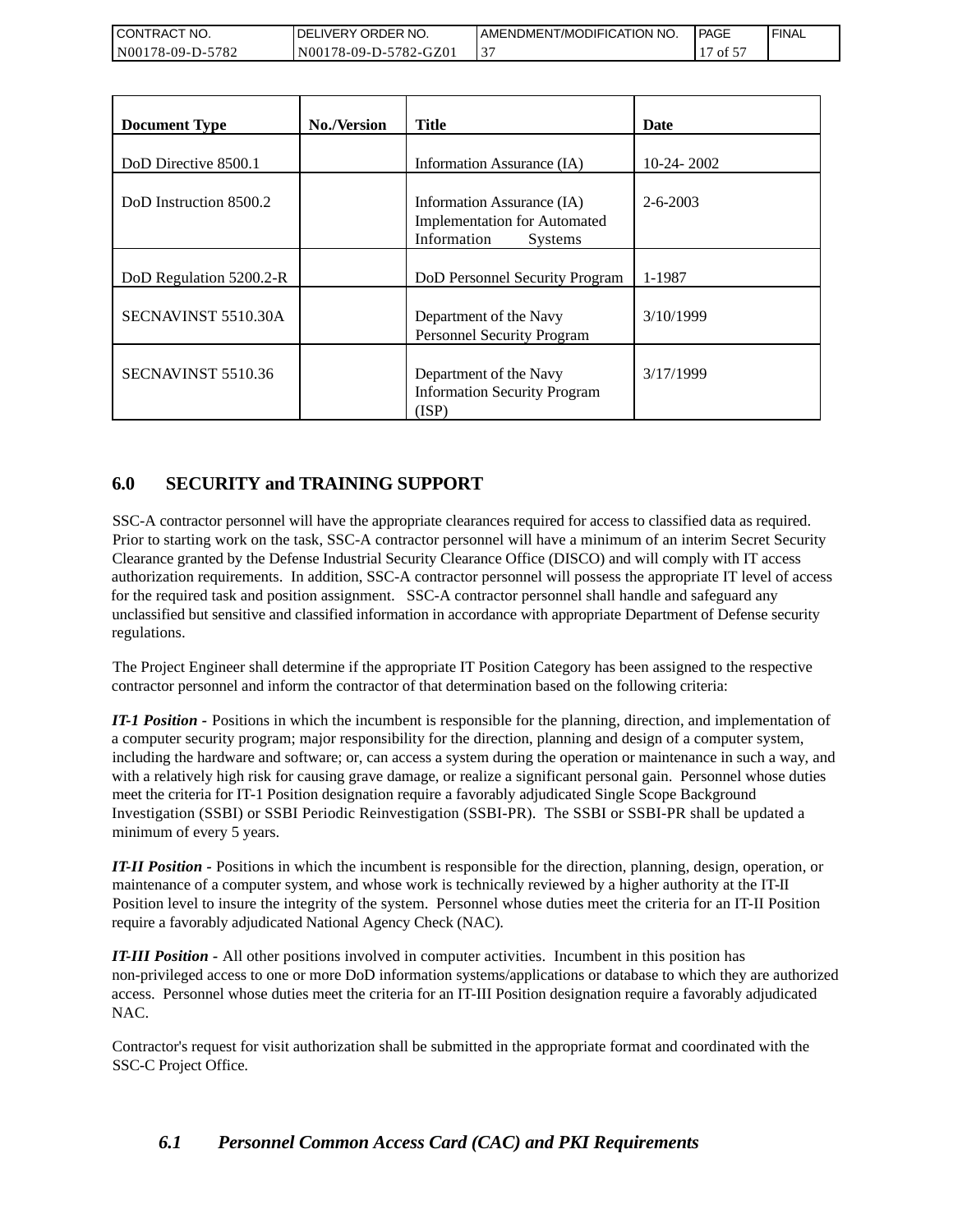| CONTRACT NO.     | I DELIVERY ORDER NO.  | I AMENDMENT/MODIFICATION NO. | <b>I PAGE</b> | ' FINAL |
|------------------|-----------------------|------------------------------|---------------|---------|
| N00178-09-D-5782 | N00178-09-D-5782-GZ01 | ◡                            | 18 of 5       |         |

SSC-A contractor personnel are required to obtain a Common Access Card (CAC) with PKI for access to Department of Defense facilities (CONUS and OCONUS) and websites. In addition, a hardware solution to securely read the card via a personal computer, and approved software for reading the CAC (ex. ActiveGold) is required.

# *6.2 Personnel Supporting Information Assurance (IA) functions*

In accordance with clause 252.239-7001, Contractor personnel supporting Information Assurance (IA) functions shall be appropriately trained and certified prior to being engaged in IA related work. IA Personnel shall be in full compliance with DoD 8570.01-M, Information Assurance Workforce Improvement Program (PWS ref 2.1.\$) and DoDD 8570.1, IA Training, Certification, and Workforce Management (PWS ref 2.1.\$). This includes personnel training being certified/accredited at the appropriate levels of IAT I-III and IAM I-III. This will be verified by the contracting officer who will ensure that contractor personnel are entered in to the Defense Eligibility Enrollment System (DEERS) or other appropriate database. The contractor shall also provide the requested mix of labor categories pertaining to IA applicable tasks as directed by the PCO or Task Order in support of IA training requirements. Contractor personnel not certified within 6 months of assignment of IA duties or who fails to maintain their certified status will not be permitted to carry out the responsibilities of the position, and shall be replaced with personnel that meet the minimum certification requirements as mandated above.

# **7.0 CONTRACTING OFFICER'S REPRESENTATIVE (COR)**

The Contracting Officer Representative (COR) for this task order is Michael R. Morris , who can be reached at phone 843-218-5758; e-mail: michael.r.morris1@navy.mil.

# **8.0 PERFORMANCE REQUIREMENTS**

The contractor shall provide support to SPAWARSYSCEN Atlantic in conducting Information Assurance (IA), IA Mitigation, Certification and Accreditation (C&A), and Information Assurance Vulnerability Management (IAVM) to support the mission of Navy Medical and Federal Health agencies at locations throughout the CONUS and OCONUS areas as well as incorporate the evaluation of the current IA and security posture of Navy Medical and Federal Health facilities in accordance with DoD 8500.1 and 8500.2. The contractor shall provide support to SPAWAR Atlantic in the conduct of Certification and Accreditation (C&A) efforts to support the mission of Navy Medical and Federal Health systems. The contractor shall also assist in prioritizing short and long term initiatives considering strategic planning alignment, budget, and available funding.

In the performance of this work, the contractor will be required to utilize a government provided XenClient computing platform image [\(http://www.citrix.com/products/xenclient/how-it-works/specifications.html\)](http://www.citrix.com/products/xenclient/how-it-works/specifications.html).

# *8.1 Sub-Task 1. Project Management Support*

8.1.1 The contractor shall provide support to SPAWAR Atlantic in the conduct of Information Assurance (IA), IA Mitigation, Certification and Accreditation (C&A), Navy Medicine Network Operations Center (NOC) and Information Assurance Vulnerability Management (IAVM).

8.1.2 The contractor shall appoint a program manager specifically charted with the responsibility of interfacing with the Government on all matters pertaining to this Performance Work Statement. The Program Manager shall direct the contractor's effort through the company's internal management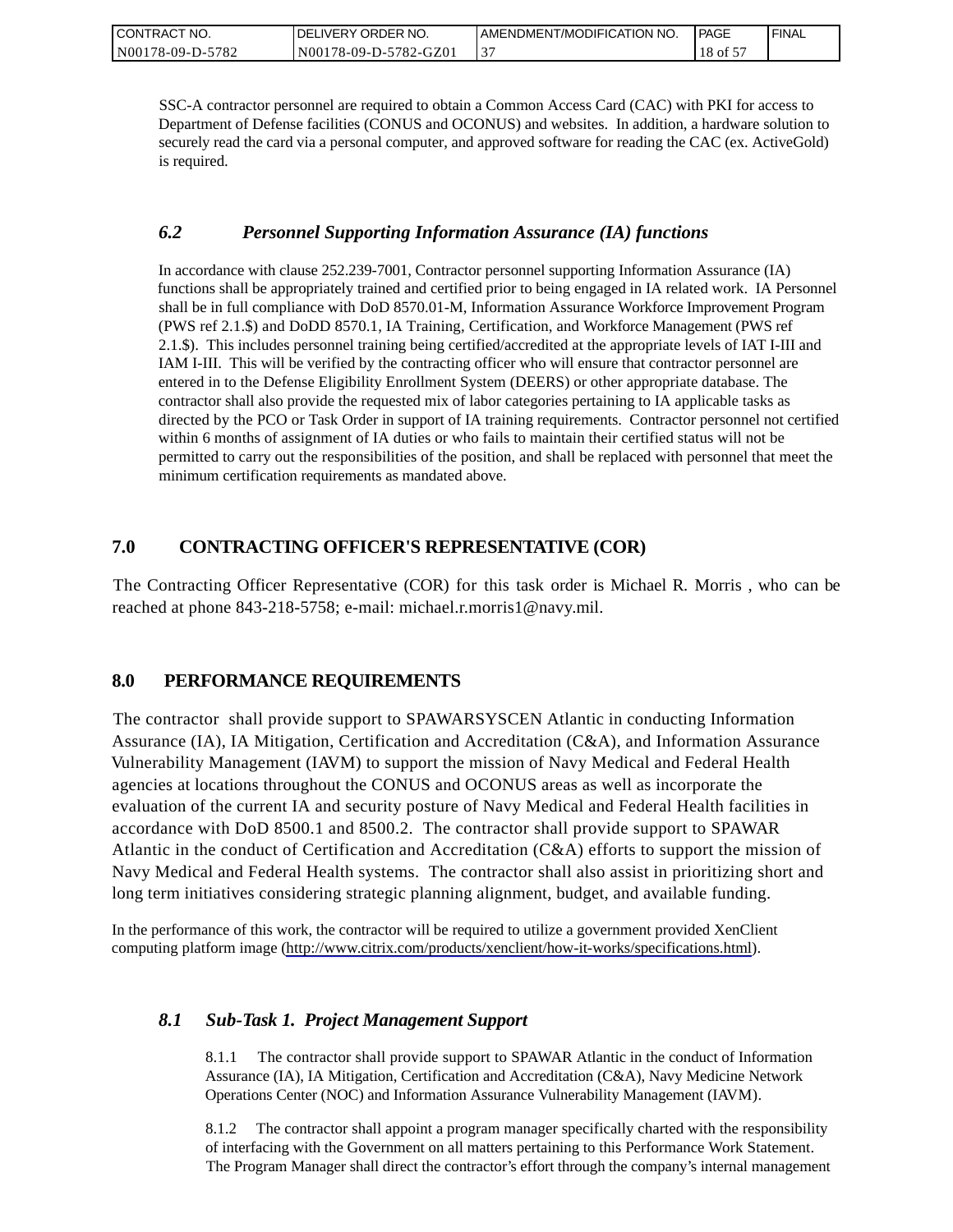| CONTRACT NO.     | I DELIVERY ORDER NO.  | I AMENDMENT/MODIFICATION NO. | <b>IPAGE</b> | ' FINAL |
|------------------|-----------------------|------------------------------|--------------|---------|
| N00178-09-D-5782 | N00178-09-D-5782-GZ01 | ◡                            | 19 of 5      |         |

system that shall provide project progress visibility to assure on-time completion of contract requirements. The contractor shall also use best industry practices including ISO/IEC 15288 for System life cycle processes and ISO/IEC 12207 for Software life cycle processes. This shall include providing technical program and project management support that will mitigate the risks to successful program and compliance with SSC Atlantic's Capability Maturity Model Integration (CMMI) Engineering Process Office (EPO) program. The contractor as part of a team will support projects at SPAWAR Atlantic at CMMI Level III. The contractor will be required to utilize the processes and procedures already established for the project and the CMMI program, and deliver products that are compliant with the aforementioned processes and procedures. These tasks require the contractor to research and analyze technical and management information and data, costs, performance trends, and project progress based on earned value management (EVM). The contractor shall participate in design reviews, technical reviews, audits and discussions, and shall provide SPAWAR Atlantic with management status reports that will be updated and delivered on a weekly/monthly basis, or as required.

#### *8.2 Sub-Task 2. Facilitation*

8.2.1 The contractor shall assist in planning, coordinating, and facilitating meetings with the principals, develop material to support the meetings, and ensure all action items are tracked through completion. Meetings shall be held weekly unless otherwise directed.

#### *8.3 Sub-Task 3. SCTS Deployment Support*

8.3.1 The contractor shall conduct the installation of the JTF/GNO mandated SCTS system to support the IAVM program at locations throughout the CONUS and OCONUS areas.

#### *8.4 Sub-Task 4. Network Device Hardening Analysis*

8.4.1 The contractor shall provide assistance in the management of the network perimeter improvement by ensuring that approved policies are implemented and controlled at the Outside Security Screening Router (OSSR) ACL, Firewall ruleset, and IPSs. This will ensure that only approved Ports, Protocols, Services (PPS) necessary to do business are opened.

#### *8.5 Sub-Task 5. Site Network IA Assessment Support*

8.5.1 The contractor shall provide support to SPAWAR Atlantic in the conduct of IA Tiger Team efforts at locations throughout the CONUS and OCONUS areas. These Tiger Team efforts would incorporate the evaluation of the current IA and security posture of these facilities. Final reports would be generated and delivered to SPAWAR Atlantic to support mitigation efforts and the development of an overall IA strategy.

#### *8.6 Sub-Task 6. Site Network Remediation and Mitigation support*

8.6.1 The contractor shall conduct the mitigation efforts at locations throughout the CONUS and OCONUS areas. These efforts will incorporate the evaluation of the current IA and security posture of these facilities in accordance with 8500.1 and 8500.2. Also provide final reports to SPAWAR Atlantic that can assist in the development of an overall Enterprise mitigation strategy.

#### *8.7 Sub-Task 7. Program of Record and Site Certification and Accreditation Packages*

8.7.1 The contractor shall provide support to SPAWAR Atlantic in the conduct of Certification and Accreditation (C&A) efforts. These efforts would be in accordance with Navy Medical and Federal Health systems IA documentation at various locations throughout the CONUS and OCONUS areas, as required.

## *8.8 Sub-Task 8. Navy Medicine Network Operations Center Support*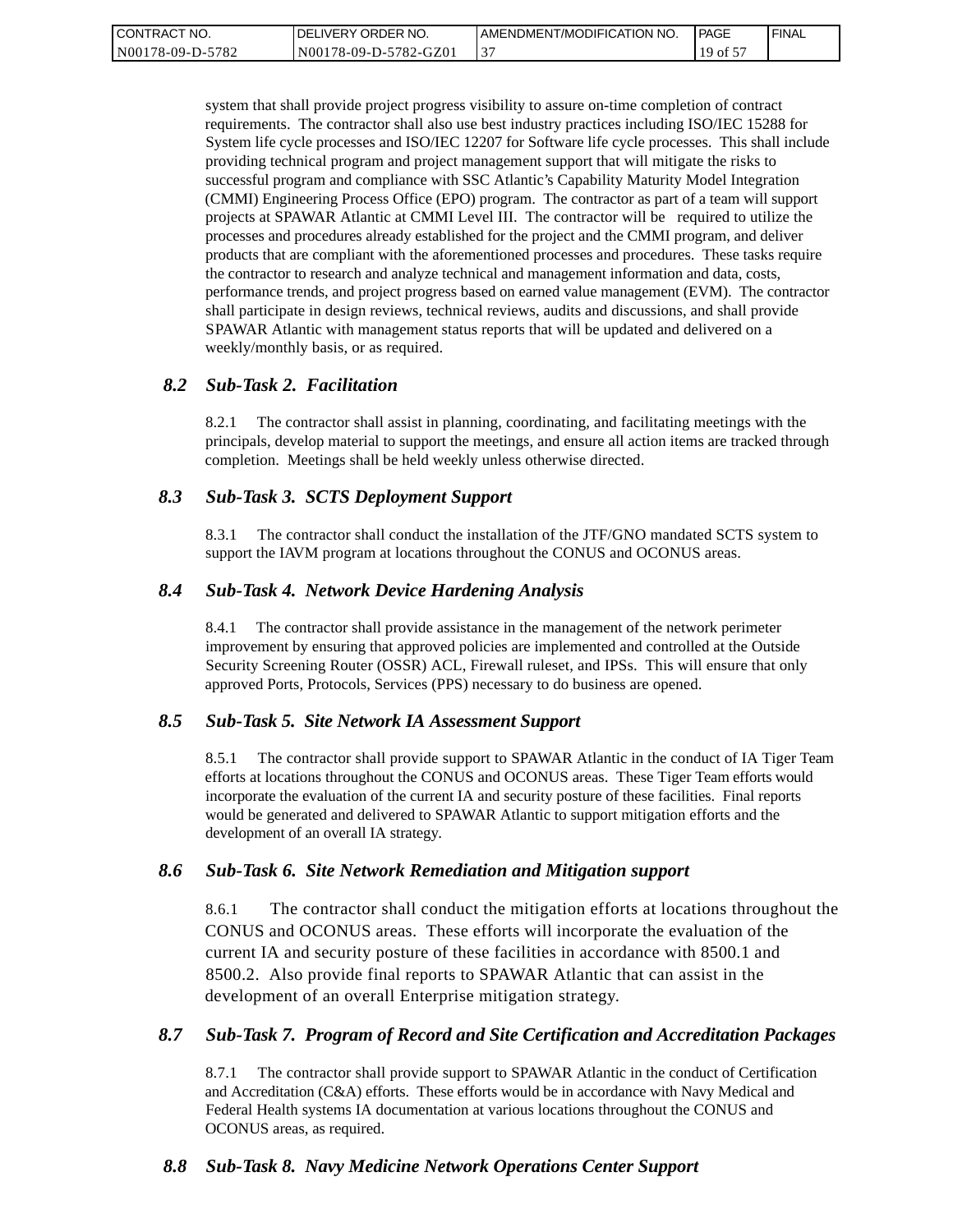| CONTRACT<br>" NO. | ' ORDER NO.<br><b>DELIVERY</b> | AMENDMENT/MODIFICATION NO. | <b>I PAGE</b> | ' FINAL |
|-------------------|--------------------------------|----------------------------|---------------|---------|
| N00178-09-D-5782  | N00178-09-D-5782-GZ01          | ◡                          | $20$ of 5     |         |

8.8.1 The contractor shall provide support to SPAWAR Atlantic in the 24 x 7 x 365 operations of the Navy Medicine Operations Center. These efforts will incorporate IA, router analysis, firewall analysis, and IAVA compliance.

# **9.0 GOVERNMENT FURNISHED INFORMATION**

The government will furnish a XenClient software image for contractor use when working on government networks

# **10.0 GOVERNMENT FURNISHED MATERIAL**

Not Applicable

# **11.0 GOVERNMENT FURNISHED EQUIPMENT**

Not Applicable

# **12.0 CONTRACTOR FURNISHED MATERIAL**

Miscellaneous Other Direct Costs (ODCs) such as FedEx shipping.

# **13.0 CONTRACTOR FURNISHED EQUIPMENT**

Not Applicable

# **14.0 TRAVEL REQUIREMENTS**

When it becomes necessary for the contractor to travel, the contractor shall submit a request, via email, to the SPAWARSYSCEN Atlantic Task Order Manager seeking approval to travel before initiating any travel plans. All travel claims shall make reference to the e-mail, letter or phone call that granted approval. Failure to gain prior approval may result in disallowance of invoiced travel claims. Emergent travel as directed by the Project Engineer for upgrade support and engineering solutions provided efforts are fair and reasonable and in accordance with the Joint Travel Regulations.

Estimated travel locations are as follows. The following trips are per annum.

| To                   | # of Trips                  | # of<br><b>People</b> |
|----------------------|-----------------------------|-----------------------|
| San Diego, CA        | $\overline{2}$              | $\overline{2}$        |
| Ocean Side, CA       | $\overline{2}$              | $\overline{2}$        |
| New Orleans, LA      | $\overline{2}$              | $\overline{2}$        |
| Oak Harbor, WA       | $\overline{2}$              | $\overline{2}$        |
| Corpus Christi, TX   | $\overline{2}$              | $\overline{2}$        |
| Rota Spain           | $\overline{2}$              | $\overline{2}$        |
| Guam                 | $\overline{2}$              | $\overline{2}$        |
| Guantanamo Bay, Cuba | $\overline{2}$              | $\overline{2}$        |
| Cherry Point, NC     | $\overline{2}$              | $\overline{2}$        |
| Bremerton, WA        | 3                           | 3                     |
| LeMoore, CA          | $\mathcal{D}_{\mathcal{A}}$ | 2                     |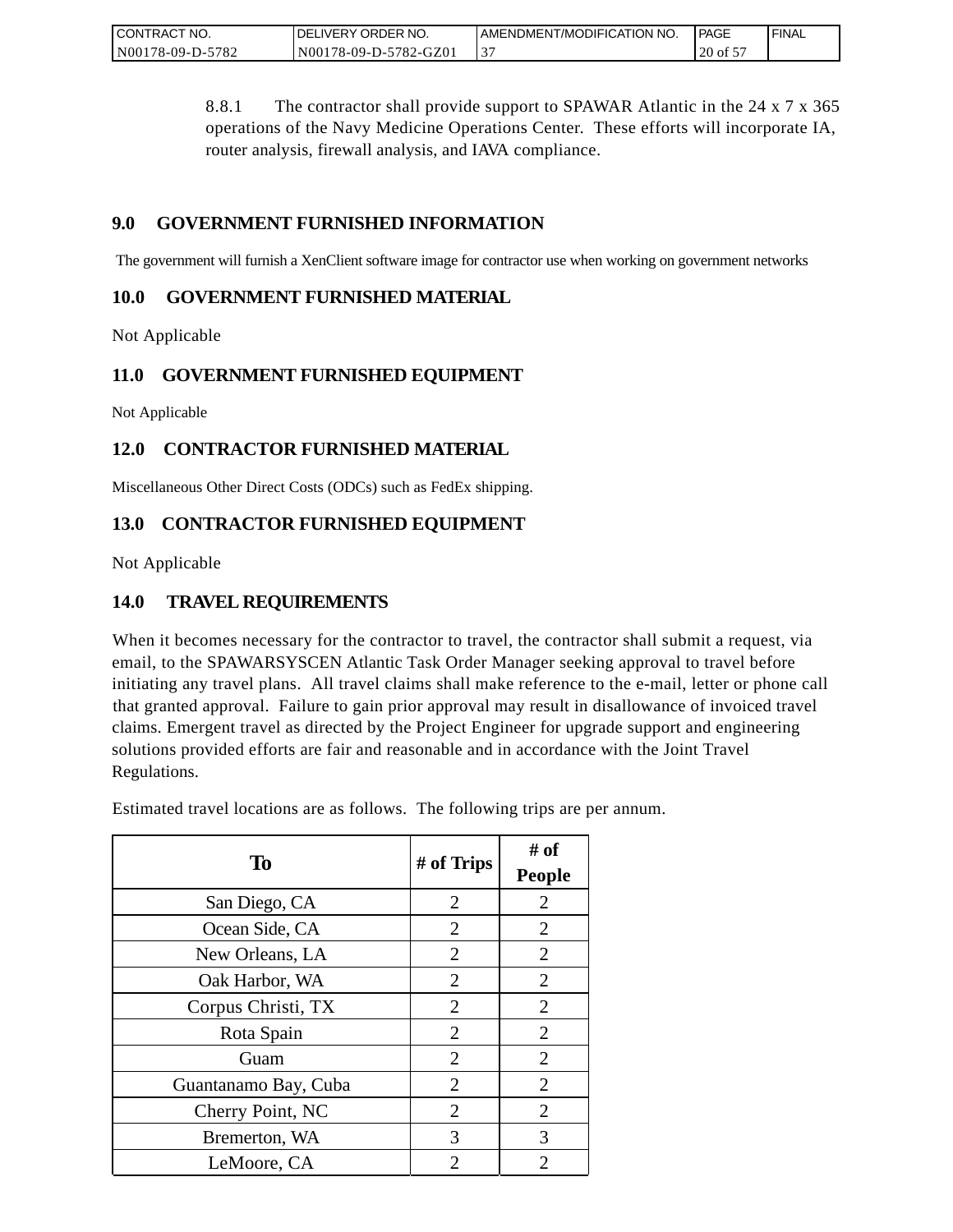| <b>CONTRACT</b><br>T NO. | <b>IDELIVERY ORDER NO.</b> | AMENDMENT/MODIFICATION NO. | <b>IPAGE</b> | ' FINAL |
|--------------------------|----------------------------|----------------------------|--------------|---------|
| N00178-09-D-5782         | N00178-09-D-5782-GZ01      |                            | c fo         |         |

| Sigonella, Italy      | $\overline{2}$ | $\overline{2}$ |
|-----------------------|----------------|----------------|
| Naples, Italy         | $\overline{2}$ | $\overline{2}$ |
| Okinawa, Japan        | $\overline{2}$ | $\overline{2}$ |
| Pensacola, FL         | 3              | $\overline{2}$ |
| 29 Palms, CA          | 3              | $\overline{c}$ |
| Bethesda, MD          | 6              | $\overline{2}$ |
| Yokosuka, Japan       | $\overline{2}$ | $\overline{2}$ |
| Jakarta, Indonesia    | $\overline{2}$ | $\overline{2}$ |
| Cairo, Egypt          | $\overline{2}$ | $\overline{2}$ |
| Pearl Harbor, HI      | $\overline{c}$ | $\overline{c}$ |
| Lima, Peru            | $\overline{2}$ | $\overline{2}$ |
| Washington, DC        | 3              | $\mathbf{1}$   |
| San Antonio, TX       | 4              | $\overline{2}$ |
| Robins AFB, GA        | 4              | 2              |
| Ft Belvoir, VA        | $\overline{c}$ | 1              |
| Miramar, CA           | $\overline{2}$ | $\mathbf{1}$   |
| Hickham AFB, HI       | 4              | $\overline{2}$ |
| Yokota AFB, Japan     | 4              | $\overline{2}$ |
| Patch Barracks, GE    | $\overline{2}$ | 1              |
| Molesworth, GB        | 4              | $\overline{2}$ |
| Buckley AFB, CO       | 4              | $\overline{2}$ |
| Manama, Bahrain       | $\overline{2}$ | 1              |
| Fort Benning, GA      | $\overline{2}$ | 1              |
| Fort Bliss, TX        | $\overline{2}$ | 1              |
| Fort Bragg, NC        | $\overline{2}$ | 1              |
| Fort Campbell, KY     | $\overline{2}$ | 1              |
| Fort Carson, CO       | 2              | 1              |
| Fort Drum, NY         | $\overline{2}$ | 1              |
| Fort Gordon, GA       | 2              | 1              |
| Fort Hood, TX         | $\overline{2}$ | 1              |
| Fort Huachuca, AZ     | $\overline{2}$ | 1              |
| Fort Irwin, CA        | $\overline{2}$ | I              |
| Fort Knox, KY         | $\overline{2}$ | 1              |
| Fort Leavenworth, KS  | 2              | 1              |
| Fort Leonard Wood, MO | $\overline{2}$ | 1              |
| Fort Lewis, WA        | $\overline{2}$ | 1              |
| Fort Polk, LA         | 2              | I              |
| Fort Riley, KS        | 2              | 1              |
| Fort Rucker, AL       | $\overline{2}$ | 1              |
| Fort Sill, OK         | $\overline{2}$ | 1              |
| Fort Stewart, GA      | $\overline{2}$ | 1              |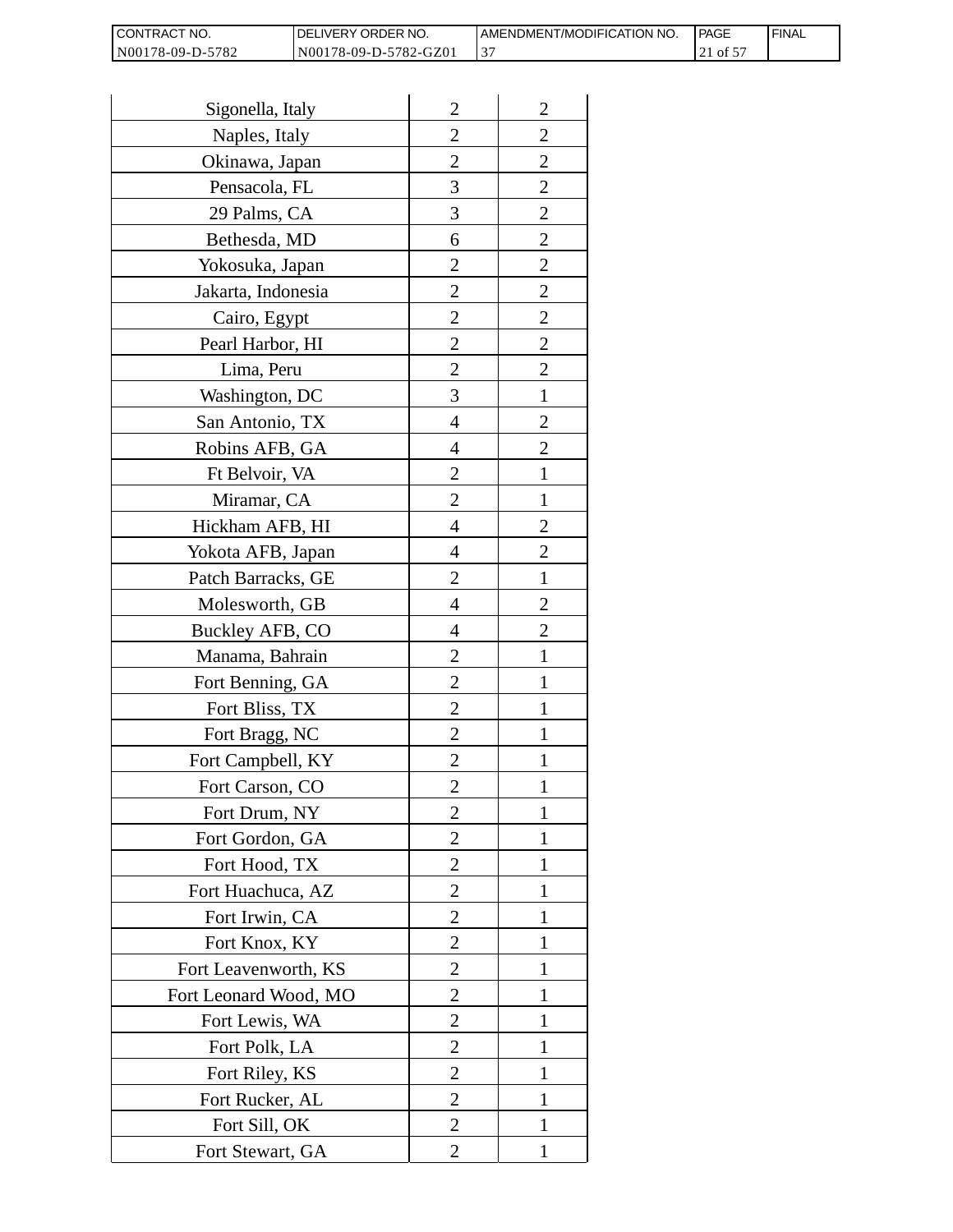| <b>CONTRACT</b><br>™ NO. | <b>IDELIVERY ORDER NO.</b> | AMENDMENT/MODIFICATION NO. | <b>IPAGE</b> | ' FINAL |
|--------------------------|----------------------------|----------------------------|--------------|---------|
| N00178-09-D-5782         | N00178-09-D-5782-GZ01      |                            | ' of 5<br>∠∠ |         |

| Redstone Arsenal, AL     | $\overline{2}$ | 1            |
|--------------------------|----------------|--------------|
| West Point, NY           | $\overline{2}$ | 1            |
| Seoul, South Korea       | 2              |              |
| Fort Wainwright, AK      | 2              | 1            |
| Landstuhl, Germany       | $\overline{2}$ | 1            |
| Fort Shafter, HI         | $\overline{2}$ | 1            |
| Fort Jackson, SC         | 2              | 1            |
| Fort Lee, VA             | $\overline{2}$ | I            |
| Fort Eustis, VA          | $\overline{2}$ | 1            |
| Fort Sam Houston, TX     | $\overline{2}$ | 1            |
| Camp Zama, Japan         | $\overline{2}$ | 1            |
| Langley AFB, VA          | $\overline{2}$ | 1            |
| Beale AFB, CA            | $\overline{2}$ | 1            |
| Vandenberg AFB, CA       | 2              | 1            |
| Kirtland AFB, NM         | $\overline{2}$ | 1            |
| Offutt AFB, NE           | $\overline{c}$ | 1            |
| Peterson AFB, CO         | $\overline{2}$ | 1            |
| Macdill AFB, FL          | $\overline{2}$ | 1            |
| Scott AFB, IL            | $\overline{2}$ |              |
| Wright-Patterson AFB, OH | $\overline{2}$ | 1            |
| Ramstein, Germany        | $\overline{2}$ | 1            |
| Aviano AB, Italy         | 2              |              |
| Osan AB, South Korea     | 2              | 1            |
| Fairchild AFB, WA        | $\overline{2}$ | 1            |
| Incirlik AB, Turkey      | $\overline{2}$ | 1            |
| Travis AFB, CA           | $\overline{2}$ |              |
| Mt. Home AFB, ID         | 2              |              |
| Eielson AFB, AK          | $\overline{2}$ | 1            |
| Cannon AFB, NM           | $\overline{2}$ | $\mathbf{1}$ |
| Holloman AFB, NM         | $\overline{2}$ | 1            |
| Dyess AFB, TX            | 2              | 1            |
| Goodfellow AFB, TX       | $\overline{2}$ | 1            |
| Laughlin AFB, TX         | $\overline{2}$ | 1            |
| Sheppard AFB, TX         | $\overline{2}$ | 1            |
| Altus AFB, OK            | $\overline{2}$ | 1            |
| Barksdale AB, LA         | $\overline{2}$ | 1            |
| Columbus AFB, MS         | $\overline{2}$ | 1            |
| Keesler AFB, LA          | 2              | 1            |
| Randolph AB, TX          | $\overline{2}$ | $\mathbf{1}$ |
| Shaw AFB, SC             | $\overline{2}$ | 1            |
| Seymour Johnson AFB, NC  | $\overline{2}$ | 1            |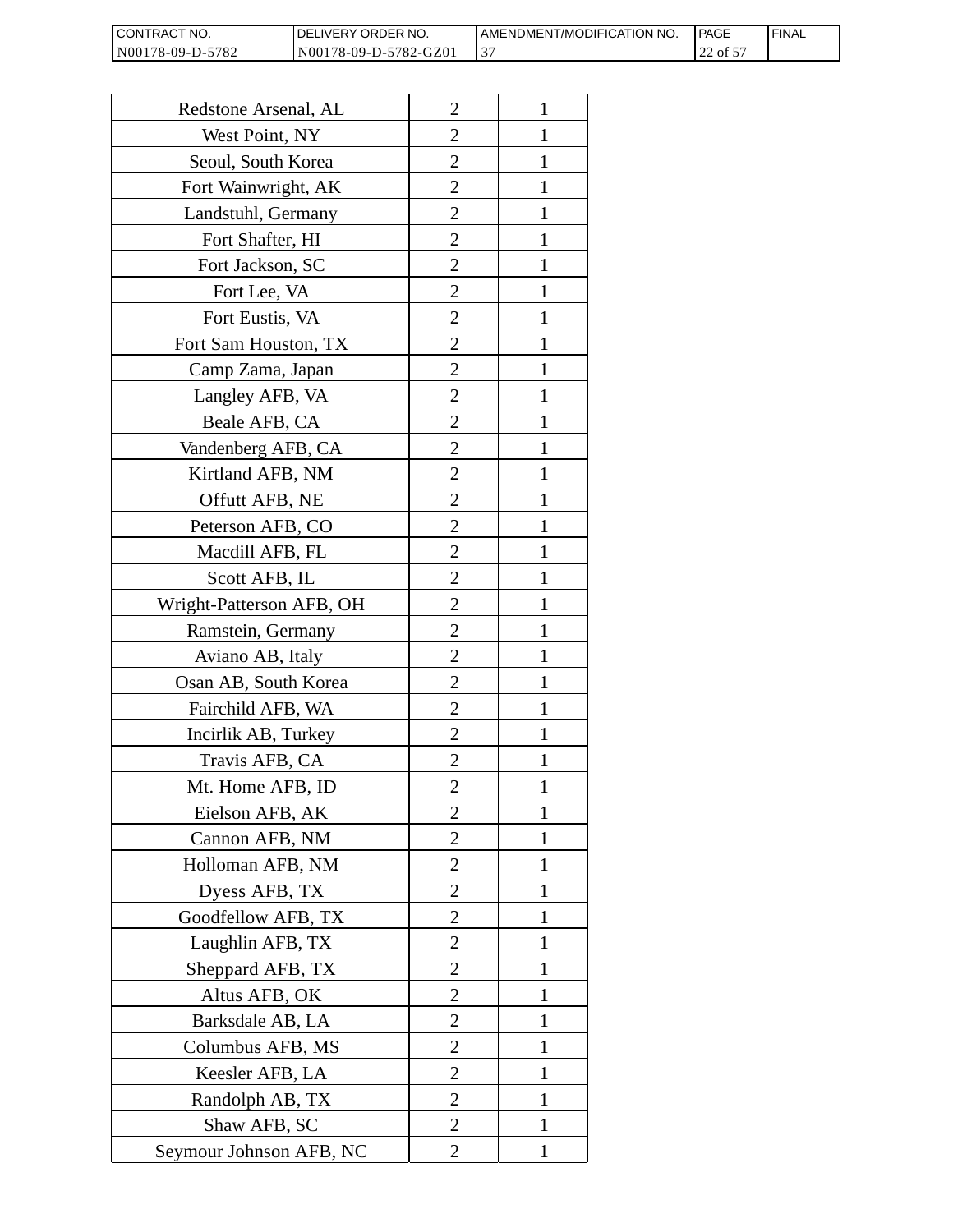| <b>CONTRACT</b><br>™ NO. | <b>IDELIVERY ORDER NO.</b> | AMENDMENT/MODIFICATION NO. | <b>IPAGE</b>  | ' FINAL |
|--------------------------|----------------------------|----------------------------|---------------|---------|
| N00178-09-D-5782         | N00178-09-D-5782-GZ01      |                            | c to '<br>ل ک |         |

| CONTRACT NO.<br>N00178-09-D-5782 | DELIVERY ORDER NO.<br>N00178-09-D-5782-GZ01 |                | AMENDMENT/MOI<br>37 |
|----------------------------------|---------------------------------------------|----------------|---------------------|
|                                  |                                             |                |                     |
| McGuire AFB, NJ                  |                                             | $\overline{2}$ | 1                   |
| Andrews AFB, DC                  |                                             | 2              | 1                   |
| Bolling AFB, DC                  |                                             | 2              | 1                   |
| Dover AFB, DE                    |                                             | $\overline{2}$ | $\mathbf{1}$        |
| Moody AFB, GA                    |                                             | $\overline{2}$ | 1                   |
| Hurlburt Field AFB, FL           |                                             | $\overline{2}$ | 1                   |
| Maxwell AFB, AL                  |                                             | $\overline{2}$ | 1                   |
| Patrick AFB, FL                  |                                             | $\overline{2}$ | 1                   |
| March AB, CA                     |                                             | $\overline{c}$ | 1                   |
| RAF Lakenheath, England          |                                             | $\overline{2}$ | $\mathbf{1}$        |
| Lajes Field, Portugal            |                                             | $\overline{2}$ | 1                   |
| Grand Forks AFB, ND              |                                             | $\overline{c}$ | 1                   |
| Minot AFB, ND                    |                                             | $\overline{2}$ | 1                   |
| Ellsworth AFB, SD                |                                             | $\overline{c}$ | 1                   |
| McConnell AFB, KS                |                                             | $\overline{c}$ | 1                   |
| Whiteman AFB, MO                 |                                             | $\overline{2}$ | 1                   |
| Tinker AFB, OK                   |                                             | $\overline{2}$ | 1                   |
| Vance AFB, OK                    |                                             | $\overline{c}$ | 1                   |
| Kunsan AB, South Korea           |                                             | $\overline{2}$ | 1                   |
| Hill AFB, UT                     |                                             | $\overline{c}$ | 1                   |
| Malmstrom AFB, MT                |                                             | $\overline{2}$ | 1                   |
| F.E. Warren AFB, WY              |                                             | $\overline{2}$ | $\mathbf{1}$        |
| AF Academy AB, CO                |                                             | $\overline{c}$ | 1                   |
| Eglin AFB, FL                    |                                             | $\overline{c}$ | $\mathbf{1}$        |
| Kansas ANG, KS                   |                                             | $\overline{c}$ |                     |
| Spangdahlem AB, Germany          |                                             | $\overline{2}$ | 1                   |
| Little Rock AFB, AR              |                                             | 2              | 1                   |
| Tyndall AFB, FL                  |                                             | $\overline{2}$ | $\mathbf{1}$        |
| Pennsylvania ANG, PA             |                                             | $\overline{2}$ | 1                   |
| Edwards AFB, CA                  |                                             | 2              | 1                   |
| Los Angeles AFB, CA              |                                             | $\overline{2}$ | 1                   |
| Nellis AFB, NV                   |                                             | 2              | 1                   |
| Davis Monthan AFB, AZ            |                                             | $\overline{2}$ | 1                   |
| Luke AFB, AZ                     |                                             | $\overline{2}$ | 1                   |
| Elemendorf AFB, AK               |                                             | $\overline{2}$ | 1                   |
| Hanscom AFB, MA                  |                                             | $\overline{2}$ | 1                   |
| Kadena AB, Japan                 |                                             | 2              | 1                   |
| Misawa, Japan                    |                                             | $\overline{2}$ | 1                   |
| Atlanta, GA                      |                                             | $\overline{2}$ | 1                   |
| 15.0<br><b>DELIVERABLES</b>      |                                             |                |                     |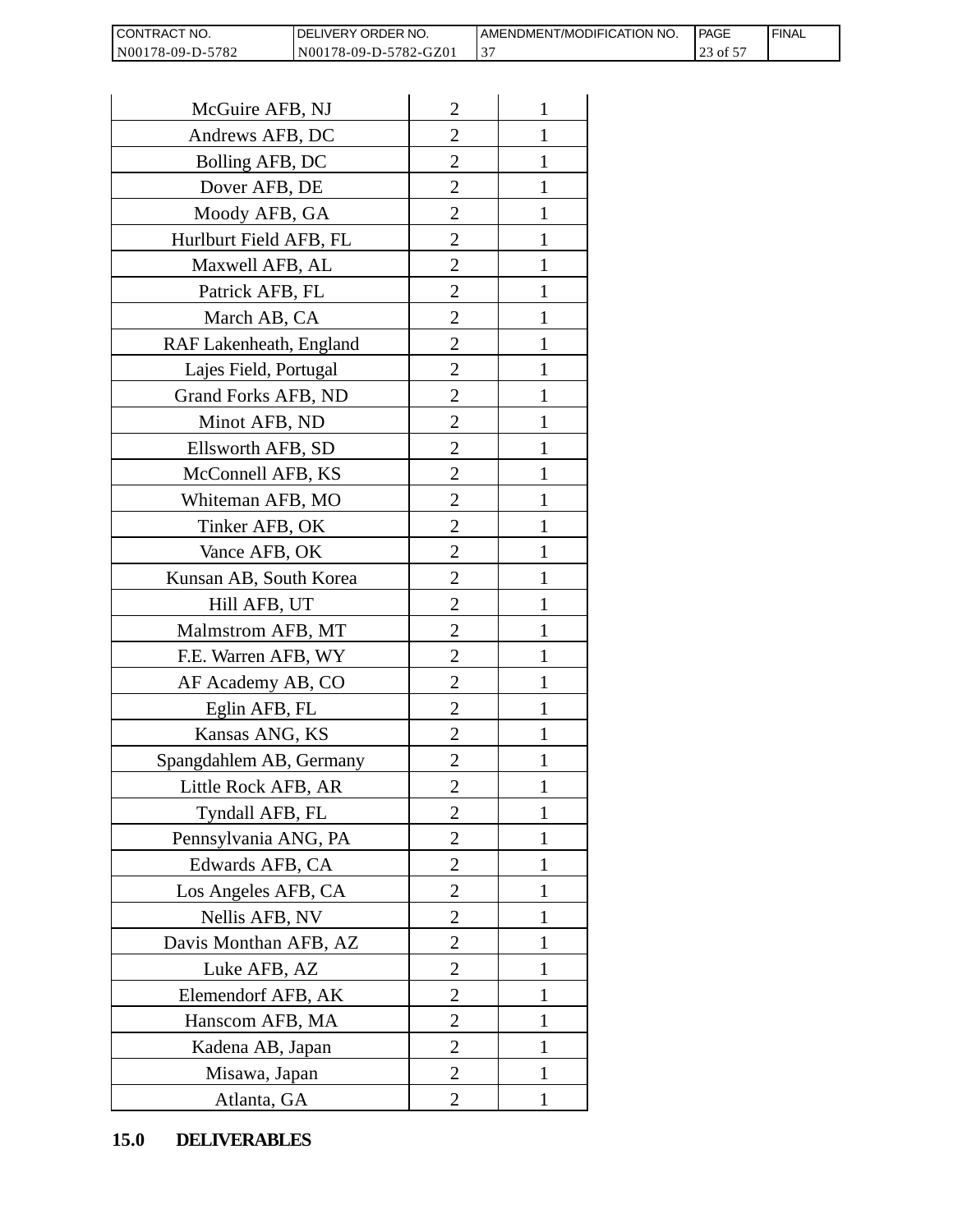| <b>I CONTRACT NO.</b> | `NO.<br>DELIVERY ORDER | AMENDMENT/MODIFICATION NO. | l PAGE     | 'FINAL |
|-----------------------|------------------------|----------------------------|------------|--------|
| N00178-09-D-5782      | N00178-09-D-5782-GZ01  | ້                          | 24<br>of 5 |        |

- Conference, Meeting Minutes and Presentation Reports as required CDRL A001
- Technical Reports as required CDRL A002
- Monthly Status Reports CDRL A003
- $\bullet$  Monthly Financial Reports CDRL A004
- Weekly Activity Reports (WAR) CDRL A005
- White Papers CDRL A006
- NOC Operations CDRL A007
- Network Architecture Analysis Design as required CDRL A008

#### **Type of Technical Reports – A002**

NOC Operations

Network Architecture Analysis Design

Mitigation Reports

SSAA Gap Analysis

#### **16.0 WORKLOAD ESTIMATE**

The following workload data is provided for informational purposes only to assist you in estimating the price of this Contract.

Number of man-hours: 121,408 per year

Other Direct Costs: \$300,000 per year

#### *C-313 SECURITY REQUIREMENTS (DEC 1999)*

The work to be performed under this contract as delineated in the DD Form 254, Attachment No. 2 [Contracting officer insert attachment number] involves access to and handling of classified material up to and including Secret.

In addition to the requirements of the FAR 52.204-2 "Security Requirements" clause, the Contractor shall appoint a Security Officer, who shall (1) be responsible for all security aspects of the work performed under this contract, (2) assure compliance with the National Industry Security Program Operating Manual (DODINST 5220.22M), and (3) assure compliance with any written instructions from the Security Officer Code OA1, SPAWAR Systems Center Charleston, P.O. Box 190022, North Charleston, SC 29419-9022.

#### *C-315 WORKWEEK (DEC 1999)*

(a) All or a portion of the effort under this contract will be performed on a Government installation. The normal workweek for Government employees at SPAWAR Systems Center Charleston and its Detachments is Monday through Friday 0730 to 1600. Work at this Government installation, shall be performed by the contractor within the normal workweek unless differing hours are specified on the individual task orders. Following is a list of holidays observed by the Government:

Name of Holiday Time of Observance

New Year's Day 1 January

Martin Luther King Jr. Day Third Monday in January

President's Day Third Monday in February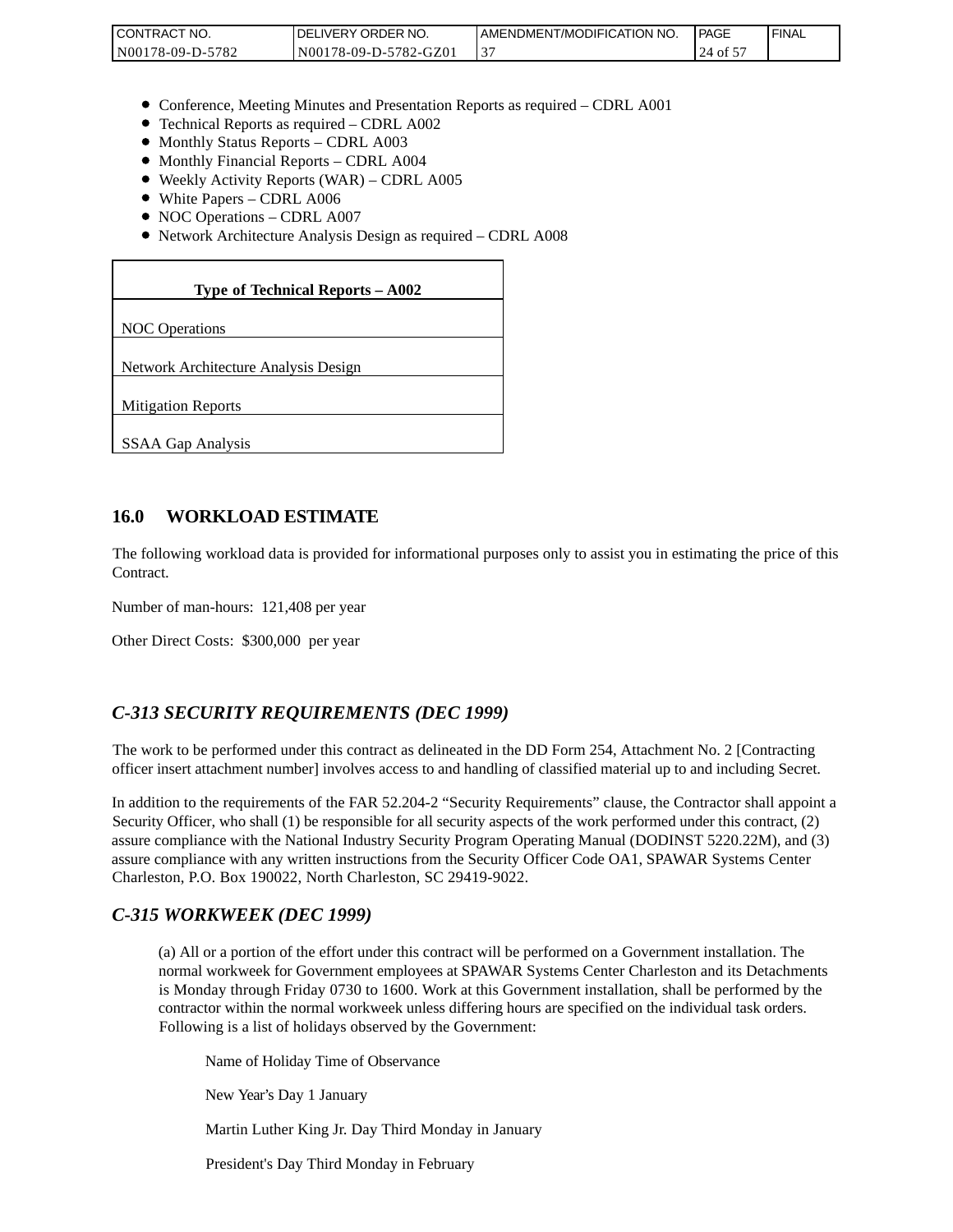| CONTRACT NO.     | <b>IDELIVERY ORDER NO.</b> | <b>I AMENDMENT/MODIFICATION NO.</b> | <b>PAGE</b> | ' FINAL |
|------------------|----------------------------|-------------------------------------|-------------|---------|
| N00178-09-D-5782 | N00178-09-D-5782-GZ01      |                                     | ヽot ゝ       |         |

Memorial Day Last Monday in May

Independence Day 4 July

Labor Day First Monday in September

Columbus Day Second Monday in October

Veteran's Day 11 November

Thanksgiving Day Fourth Thursday in November

Christmas Day 25 December

(b) If any of the above holidays occur on a Saturday or a Sunday, then such holiday shall be observed by the Contractor in accordance with the practice as observed by the assigned Government employees at the using activity.

(c) If the Contractor is prevented from performance as the result of an Executive Order or an administrative leave determination applying to the using activity, such time may be charged to the contract as direct cost provided such charges are consistent with the Contractor's accounting practices.

(d) This contract does not allow for payment of overtime during the normal workweek for employees who are not exempted from the Fair Labor Standards Act unless expressly authorized by the Ordering Officer. Under Federal regulations the payment of overtime is required only when an employee works more than 40 hours in a normal week period.

# *C-317 NOTICE TO CONTRACTOR OF CERTAIN DRUG DETECTION PROCEDURES (DEC 1999)*

(a) Pursuant to Navy policy applicable to both Government and contractor personnel, measures will be taken to prevent the introduction and utilization of illegal drugs and related paraphernalia into Government Work areas.

(b) In furtherance of the Navy's drug control program, unannounced periodic inspections of the following nature may be conducted by installation security authorities:

(1) Routine inspection of contractor occupied work spaces.

(2) Random inspections of vehicles on entry or exit, with drug detection dog teams as available, to eliminate them as a safe haven for storage of or trafficking in illegal drugs.

(3) Random inspections of personnel possessions on entry or exit from the installation.

(c) When there is probable cause to believe that a contractor employee on board a naval installation has been engaged in use, possession or trafficking of drugs, the installation authorities may detain said employee until the employee can be removed from the installation, or can be released to the local authorities having jurisdiction. CONTRACT NO.<br>
Note (Figure Source Note The Source Contract Maximum (Source The Provisions of this contract<br>
Note T3.609-D-5782-CONTRACT May<br>
Memorial Day Last Monday in Nay<br>
Independence Day 4 July<br>
Labor Day First Monday

(d) Trafficking in illegal drug and drug paraphernalia by contract employees while on a military vessel/installation may lead to possible withdrawal or downgrading of security clearance, and/or referral for prosecution by appropriate law enforcement authorities.

(e) The contractor is responsible for the conduct of employees performing work under this contract and is, therefore, responsible to assure that employees are notified of these provisions prior to assignment.

(f) The removal of contractor personnel from a Government vessel or installation as a result of the drug offenses shall not be cause for excusable delay, nor shall such action be deemed a basis for an equitable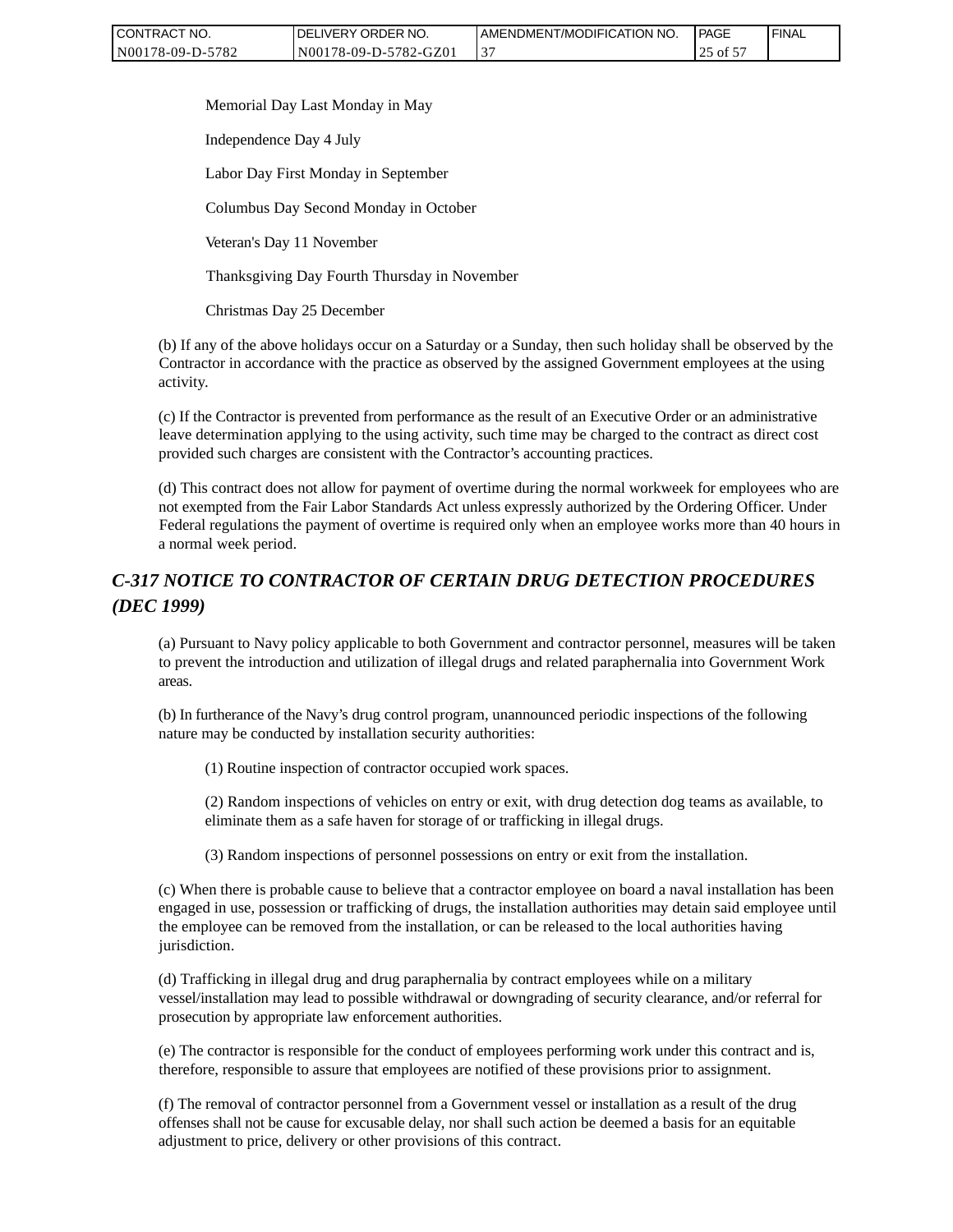| CONTRACT NO.     | DELIVERY ORDER NO.    | AMENDMENT/MODIFICATION NO. | PAGE      | ' FINAL |
|------------------|-----------------------|----------------------------|-----------|---------|
| N00178-09-D-5782 | N00178-09-D-5782-GZ01 |                            | $26$ of 5 |         |

# *C-718 ACCESSIBILITY OF ELECTRONIC AND INFORMATION TECHNOLOGY (JUN 2001)*

(a) Each Electronic and Information Technology (EIT) supply or service provided under this contract shall comply with the EIT Accessibility Standards listed below:

[The Contracting Officer shall consult with the program office to determine which standards listed in subsection (a) apply and shall check all applicable standards prior to issuing the solicitation.]

\_\_36 C.F.R. § 1194.21 (Software Applications and operating systems

\_\_36 C.F.R. § 1194.22 (Web-based and internet information and applications)

\_\_36 C.F.R. § 1194.23 (Telecommunications products)

\_\_36 C.F.R. § 1194.24 (Video and multimedia products)

\_\_36 C.F.R. § 1194.25 (Self contained, closed products)

\_\_36 C.F.R. § 1194.26 (Desktop and portable computers)

In addition, each EIT supply or service provided under this contract shall comply with 36 C.F.R. § 1194.31 (Functional performance criteria) and 36 C.F.R. § 1194.41 (Information, documentation, and support).

(b) If the Contracting Officer determines that any supply or service delivered under this contract does not comply with the EIT Accessibility Standards, the Contracting Officer will notify the Contractor in writing accordingly. If the Contractor fails to promptly correct or replace the nonconforming products or services with conforming products or services within the delivery schedule contained in the contract, the Government will have the rights and remedies contained in the contract.

*(End of specification)*

# *C-719 EXEMPTION FROM ELECTRONIC AND INFORMATION TECHNOLOGY ACCESSIBILITY REQUIREMENTS (JUN 2001)*

(a) The Government has determined that the following exemption(s) to the Electronic and Information Technology (EIT) Accessibility Standards (36 C.F.R. § 1194) are applicable to this procurement:

\_\_\_\_ The EIT to be provided under this contract has been designated as a National Security System.

\_\_\_\_ The EIT acquired by the contractor is incidental to this contract.

\_\_\_\_ The EIT to be provided under this contract would require a fundamental alteration in the nature of the product or its components in order to comply with the EIT Accessibility Standards.

\_\_\_\_ The EIT to be provided under this contract will be located in spaces frequented only by service personnel for maintenance, repair, or occasional monitoring of equipment.

\_\_\_\_ Compliance with the EIT Accessibility Standards would impose an undue burden on the agency.

\_\_\_\_ The EIT to be provided under this contract is purchased in accordance with FAR Subpart 13.2 prior to January 1, 2003.

(b) Notwithstanding that an exemption exists, the Contractor may furnish supplies or services provided under this contract that comply with the EIT Accessibility Standards (36 C.F.R. § 1194).

# *C-720 PERFORMANCE BASED REVIEW AND ACCEPTANCE PROCEDURES*

This is a performance based order, as defined in FAR Part 37.6. Contractor performance will be reviewed in accordance with the Quality Assurance Plan as follows:

#### *QUALITY ASSURANCE PLAN*

(1) Objective: The purpose of this plan is to provide a quality assurance plan for the services contracted under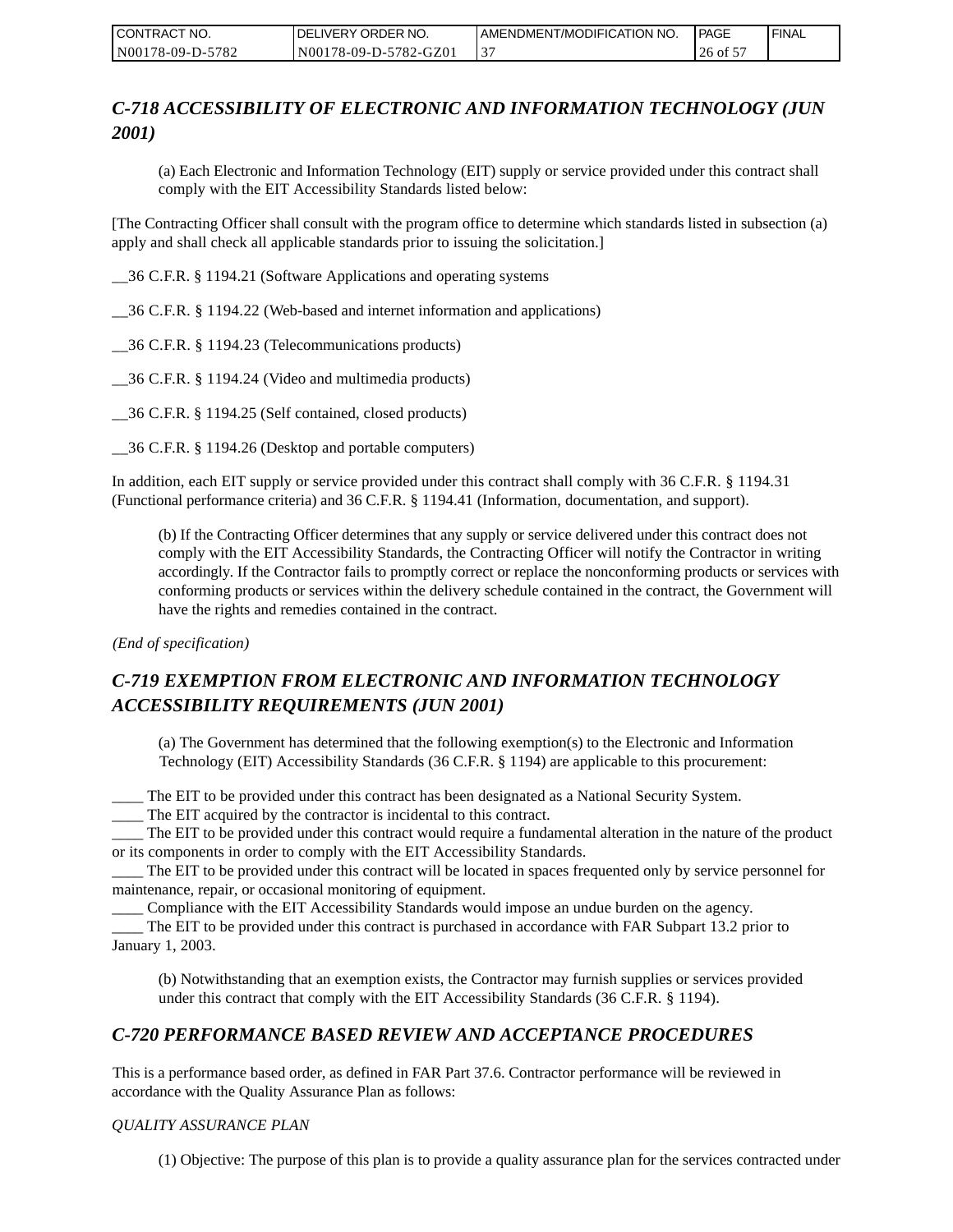| <b>CONTRACT</b><br>T NO. | ' ORDER NO.<br><b>DELIVERY</b> | AMENDMENT/MODIFICATION NO. | PAGE                         | ' FINAL |
|--------------------------|--------------------------------|----------------------------|------------------------------|---------|
| N00178-09-D-5782         | N00178-09-D-5782-GZ01          |                            | $\sim$ $\sim$ $\sim$<br>of 5 |         |

this Task Order. This plan provides a basis for the Task Order Manager (TOM) to evaluate the quality of the contractor's performance. The oversight provided for in this plan, and the remedy established, will help ensure that service levels are of high quality throughout the task order term.

(2) Performance Standards:

a. The deliverables under this task order will be consistently technically accurate.

b. The services delivered under this task order will be consistently of high quality.

c. The contractor's cost control efforts under this task order will be consistently effective (applicable to cost reimbursement task orders).

d. The contractor will be consistently responsive to Government customers in its performance of this task order.

e. For the purposes of this plan, "consistently" is defined as "generally holding true", "persistently over time", and/or "overall uniformly".

(3) Evaluation Methods: The TOM will conduct performance evaluations based on the standards in paragraph 2 above using the following technique:

a. During the performance period of the task order, the TOM will continually and proactively monitor contractor efforts and obtain input from other Government personnel with performance oversight functions to ascertain the level of compliance with the Performance Standards.

b. Every 12 months after the effective date of the task order, the TOM will prepare a Task Order Performance Evaluation (TOPE) documenting the results of the efforts performed under paragraph 3.a. above.

c. The TOM will upload the TOPE to the SeaPort Portal.

(4) Remedy

a. If the annual Performance Evaluation indicates that the contractor has not met one or more of the Performance Standards, the following negative remedy becomes effective: the TOM will submit a negative TOPE on the SeaPort Portal for the applicable Performance Standard.

b. This is a significant negative remedy as the TOPE is a key part of the Performance Monitoring process which:

i. Provides input to the annual Contractor Performance Assessment Report (CPAR); and

ii. Determines the contractor's ability to earn term extensions to its basic SeaPort-e contract in accordance with the Award Term provisions contained therein.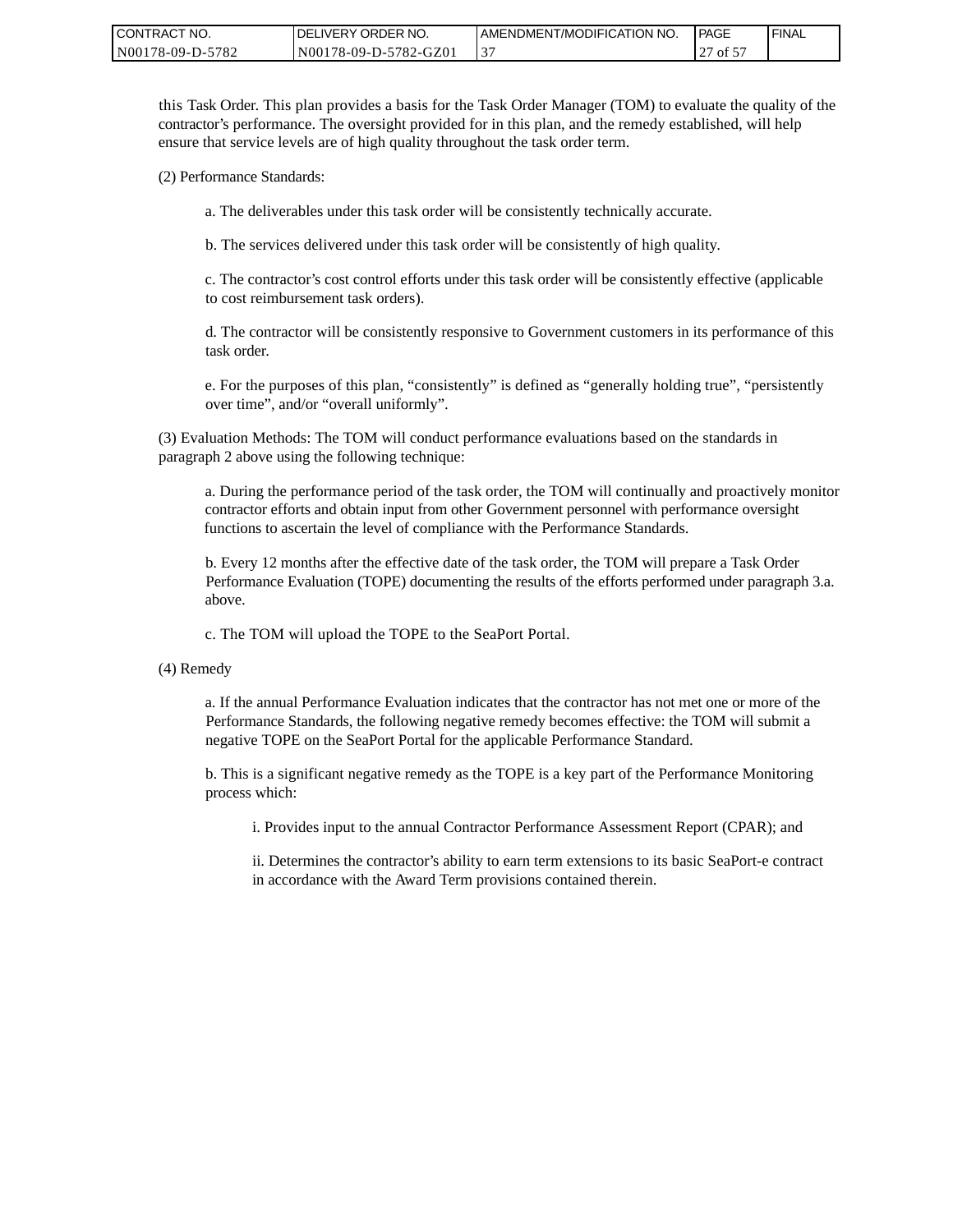| CONTRACT NO.     | `NO.<br><b>DELIVERY ORDER</b> | AMENDMENT/MODIFICATION NO. | <b>PAGE</b> | ' FINAL |
|------------------|-------------------------------|----------------------------|-------------|---------|
| N00178-09-D-5782 | N00178-09-D-5782-GZ01         | ້                          | 28<br>of 5  |         |

# **SECTION D PACKAGING AND MARKING**

SHIP TO INFORMATION:

See Section G - Task Order Manager

Packaging and Marking shall be in accordance with Section D of the SeaPort-e Multiple Award IDIQ contract.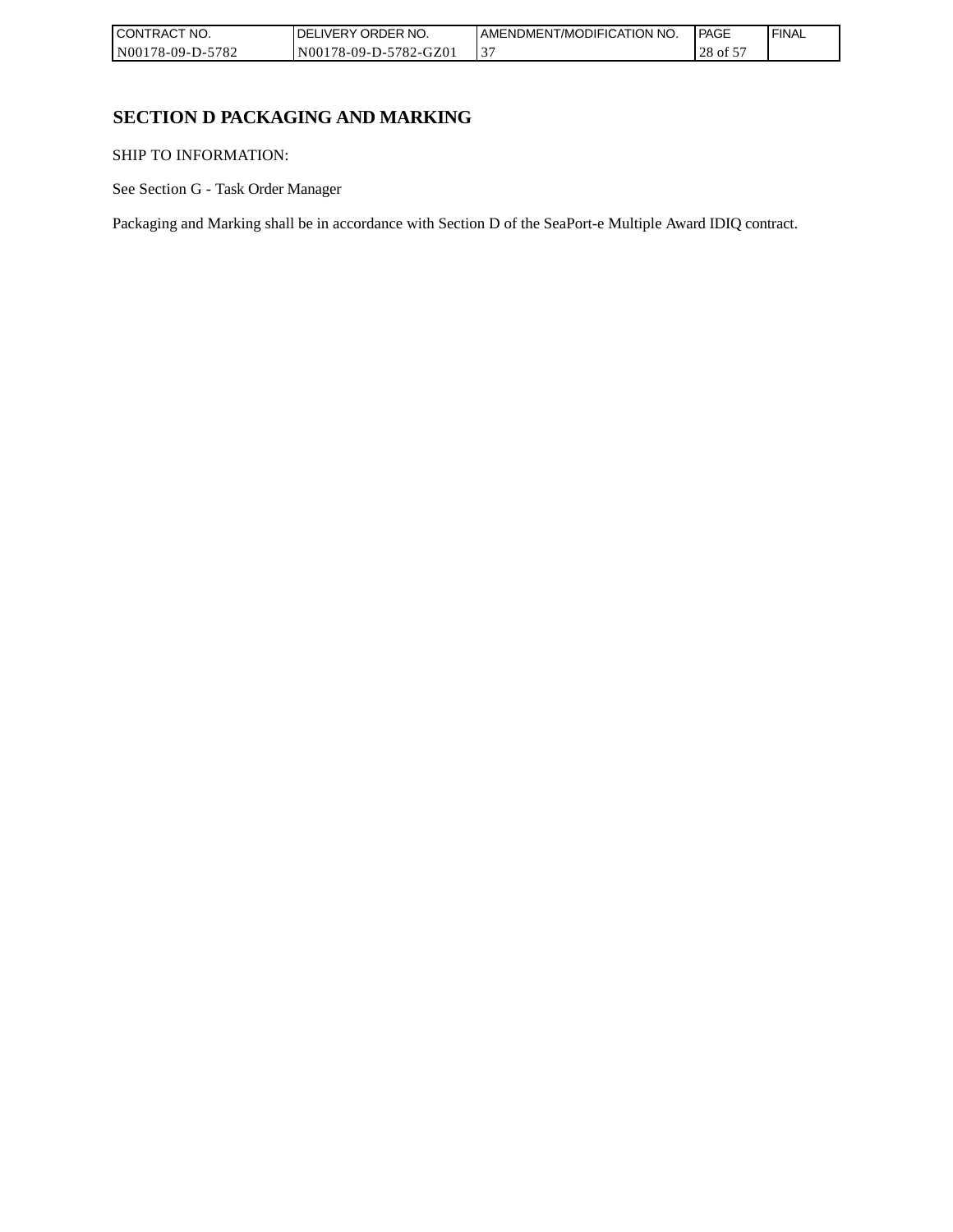| CONTRACT NO.     | DELIVERY ORDER NO.    | I AMENDMENT/MODIFICATION NO. | l PAGE                          | 'FINAL |
|------------------|-----------------------|------------------------------|---------------------------------|--------|
| N00178-09-D-5782 | N00178-09-D-5782-GZ01 | ້                            | 20<br>$\cdot$ of $\cdot$<br>ر ب |        |

# **SECTION E INSPECTION AND ACCEPTANCE**

E-303 INSPECTION AND ACCEPTANCE- - DESTINATION (JAN 2002)

Inspection and acceptance of the services to be furnished hereunder shall be made at destination by the Task Order Manager or his duly authorized representative.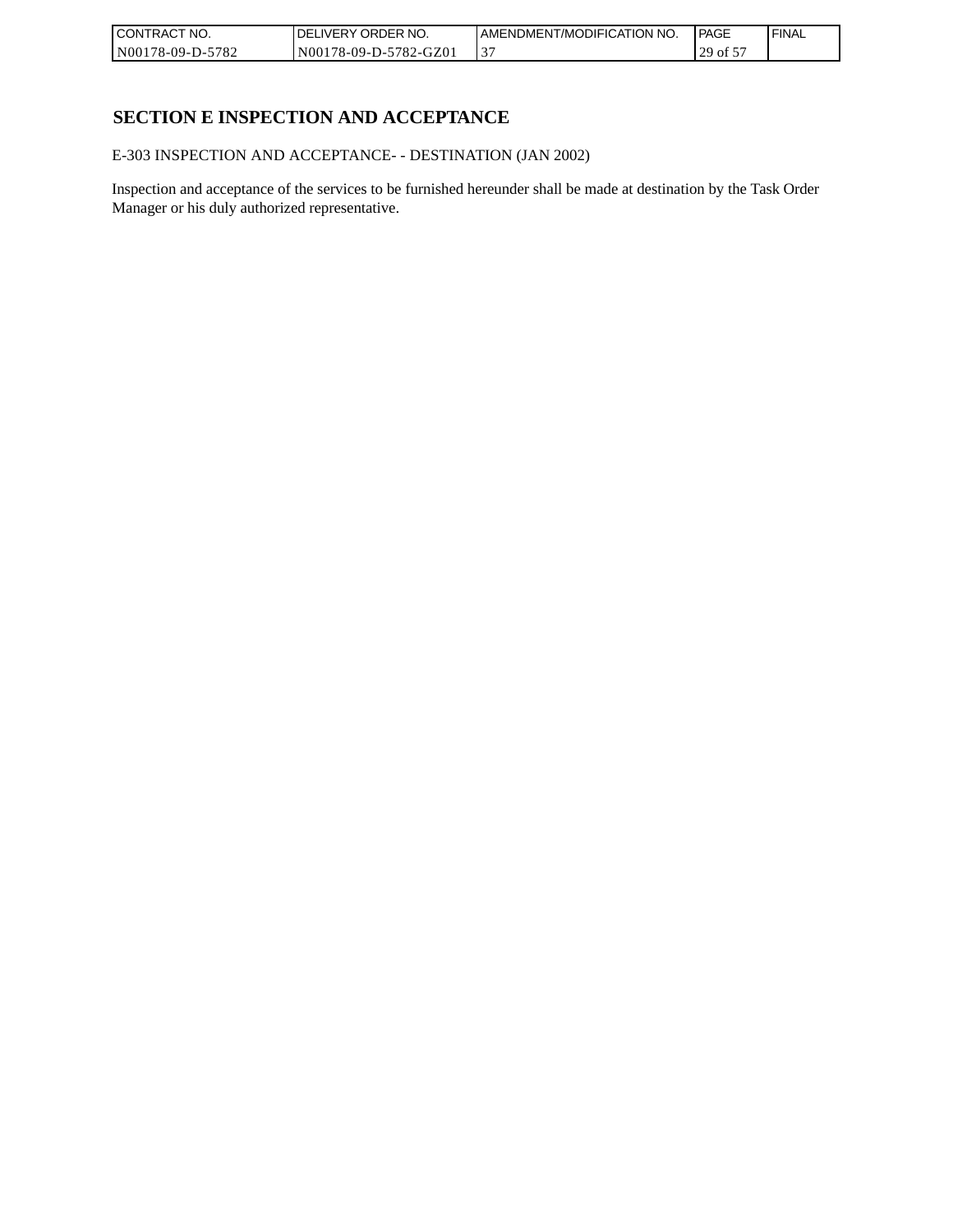| CONTRACT NO.     | <b>IDELIVERY ORDER NO.</b> | I AMENDMENT/MODIFICATION NO. | <b>PAGE</b> | ' FINAL |
|------------------|----------------------------|------------------------------|-------------|---------|
| N00178-09-D-5782 | N00178-09-D-5782-GZ01      |                              | 30 of 5     |         |

# **SECTION F DELIVERABLES OR PERFORMANCE**

The periods of performance for the following Items are as follows:

| 4001   | 1/11/2012 - 1/10/2013   |
|--------|-------------------------|
| 4002   | $9/11/2012 - 9/10/2013$ |
| 4003   | $9/11/2013 - 9/10/2014$ |
| 4004   | $9/11/2014 - 9/10/2015$ |
| 4005   | $9/11/2015 - 7/10/2017$ |
| 4006   | $9/11/2015 - 7/10/2017$ |
| 410601 | $9/15/2016 - 7/10/2017$ |
| 420601 | $9/15/2016 - 7/10/2017$ |
| 6001   | 1/11/2012 - 1/10/2013   |
| 6002   | $9/11/2012 - 9/10/2013$ |
| 6003   | $9/11/2013 - 9/10/2014$ |
| 6004   | $9/11/2014 - 9/10/2015$ |
| 6005   | $9/11/2015 - 7/10/2017$ |
| 6006   | $9/11/2015 - 7/10/2017$ |
| 610601 | $9/15/2016 - 7/10/2017$ |
| 620601 | $9/15/2016 - 7/10/2017$ |

The periods of performance for the following Items are as follows:

| 4001 | $1/11/2012 - 1/10/2013$ |
|------|-------------------------|
| 4002 | $9/11/2012 - 9/10/2013$ |
| 4003 | $9/11/2013 - 9/10/2014$ |
| 4004 | $9/11/2014 - 9/10/2015$ |
| 4005 | $9/11/2015 - 9/12/2016$ |
| 6001 | 1/11/2012 - 1/10/2013   |
| 6002 | $9/11/2012 - 9/10/2013$ |
| 6003 | $9/11/2013 - 9/10/2014$ |
| 6004 | $9/11/2014 - 9/10/2015$ |
| 6005 | $9/11/2015 - 9/10/2016$ |
|      |                         |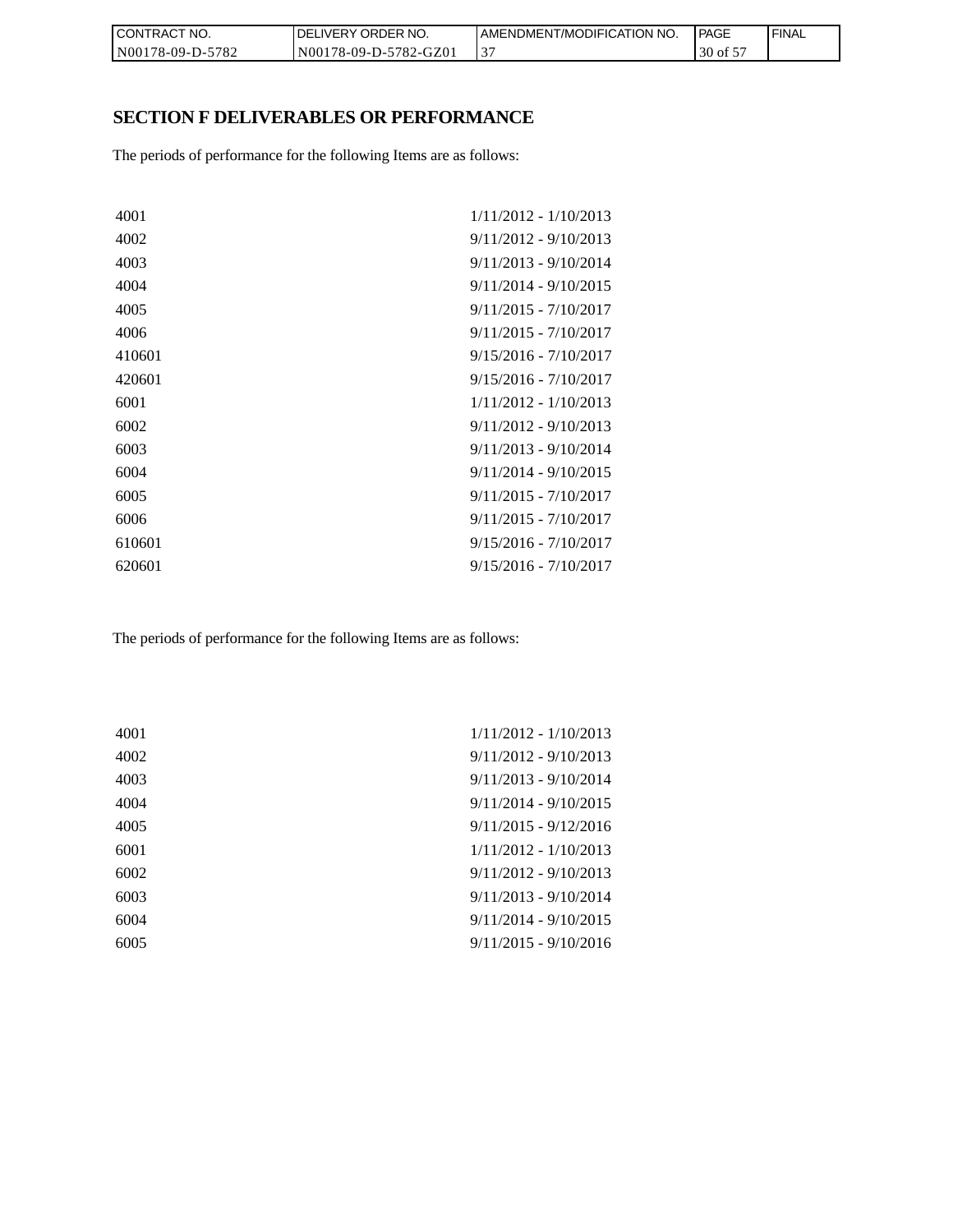| I CONTRACT NO.   | <b>IDELIVERY ORDER NO.</b> | AMENDMENT/MODIFICATION NO. | l PAGE      | ' FINAL |
|------------------|----------------------------|----------------------------|-------------|---------|
| N00178-09-D-5782 | N00178-09-D-5782-GZ01      |                            | $\sim$ to t |         |

# **SECTION G CONTRACT ADMINISTRATION DATA**

COR

Michael R. Morris, Code 59320, P. O. Box 19022 North Charleston, SC 29419-9022 [michael.r.morris1@navy.mil,](mailto:Michael.r.morris1@navy.mil) 843-218-5758

G-314 TYPE OF CONTRACT (DEC 1999)

This is a CPFF task order.

# **G-317 INVOICING INSTRUCTIONS FOR SERVICES USING WIDE AREA WORK FLOW (WAWF) (JAN 2007)**

(a) Invoices for services rendered under this task order shall be submitted electronically through the Wide Area Work Flow-Receipt and Acceptance (WAWF). The contractor shall submit invoices for payment per contract terms. The Government shall process invoices for payment per contract terms.

(b) The vendor shall have their CAGE Code activated by calling 1-866-618-5988. Once activated, the vendor shall self-register at the WAWF website at [https://wawf.eb.mil.](https://wawf.eb.mil/) Vendor training is available on the internet at [https://wawftraining.eb.mil.](https://wawftraining.eb.mil/) Additional support can be accessed by calling the Navy WAWF Assistance Line at 1-800-559-9293.

(c) Back-up documentation can be included and attached to the invoice in WAWF. Attachments created with any Microsoft Office product, or Adobe (.pdf files), is attachable to the invoice in WAWF.

(d) A separate invoice will be prepared no more frequently than every two weeks. Do not combine the payment claims for services provided under this contract.

| Invoice<br>Type        | Cost Vouchers                     |
|------------------------|-----------------------------------|
| Issued by $N65236$     |                                   |
| Admin<br>by            | S2404A DCMA MANASSAS              |
| <b>DCAA</b><br>Auditor | HAA47F DCAA Fairfax Branch Office |
| Service<br>[Approxer]  | S2404A DCMA MANASSAS              |
| Pay by                 | HQ0338 DFAS COLUMBUS CENTER       |

(e) The following information is provided for completion of the invoice in WAWF:

Pursuant to the requirement at DFARS PGI 204.7108, Payment Instructions (d) (12) none of the standard payment instructions identified in paragraphs  $(d)(1)$  through  $(11)$  of this section are appropriate, the Payment instructions below provide a significantly better reflection of how funds will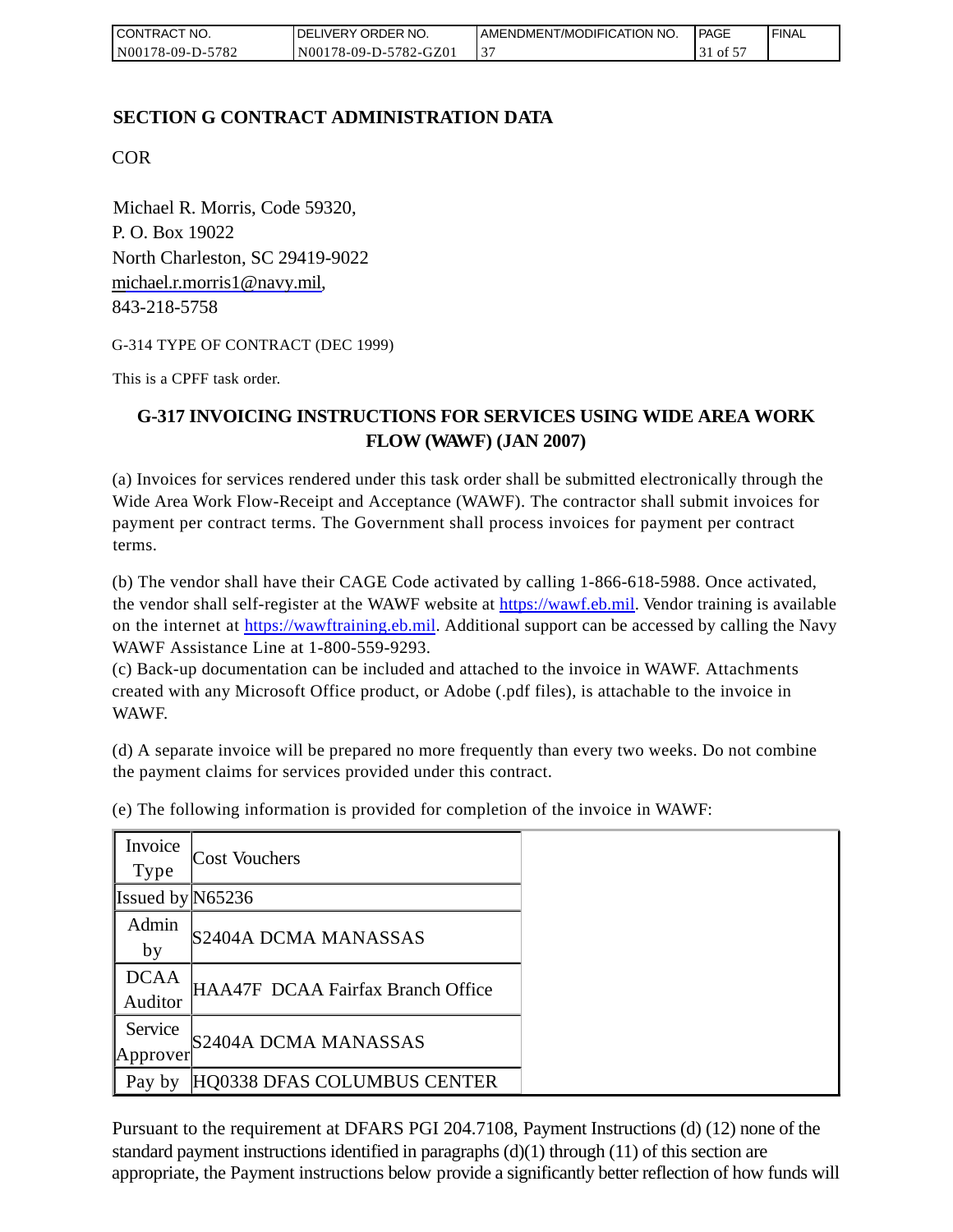| I CONTRACT NO.   | I DELIVERY ORDER NO.  | LAMENDMENT/MODIFICATION NO. | <b>I PAGE</b> | <b>FINAL</b> |
|------------------|-----------------------|-----------------------------|---------------|--------------|
| N00178-09-D-5782 | N00178-09-D-5782-GZ01 |                             | 32 of 5       |              |

be expended in support of contract performance.

# **INVOICING AND PAYMENT INSTRUCTIONS FOR MULTIPLE ACCOUNTING CLASSIFICATION CITATIONS**

Consistent with task order clause 5252.232-9206, Segregation of Costs, the contractor shall segregate and accumulate costs for the performance of this task order by the appropriate Accounting Classification Reference Number (ACRN). The contractor's invoice shall identify the appropriate Contract and Task Order numbers. For the work performed, invoiced costs shall be associated to the Contract Line Item Number (CLIN), the Contract Subline Item (SLIN), and the specific ACRN. Invoices submitted to the paying office that do not comply with this requirement will be returned to the contractor for resubmission. The contractor shall provide an electronic copy of each invoice to the Task Order Manager at the time of submission to DCAA/DFAS. The paying office will disburse funds in strict compliance with the amounts invoiced by CLIN/SLIN/ACRN.

# **SPAWAR ATLANTIC OMBUDSMAN**

The SPAWAR Ombudsman for this Task Order is: Steve Harnig- 843-218-4560

Address: PO Box 190022, N. Charleston, SC 29419

Accounting Data

SLINID PR Number Amount -------- -------------------------------------------------- --------------------- 400101 1300239279 25000.00  $T.T.A$  : AA 970130.1212D 2012 010 1 010400807793-1 884 257.22 DRAM 26316 044226 Standard Number: DRAM 26316/AA NWA: 100000579665 0060 ALL TASKS IN THE PWS BASE Funding 25000.00 Cumulative Funding 25000.00 MOD 01 400102 1300286595 270000.00 LLA : AB 9720130 1212 201 2 010 1 010100 80 7700-1 884 257.31 P RM 22085 Standard Number: PRM 22085/AA NWA: 100000579674 0060 ALL TASKS 600101 1300286595 10000.00 LLA : AB 9720130 1212 201 2 010 1 010100 80 7700-1 884 257.31 P RM 22085 Standard Number: PRM 22085/AA NWA: 100000579674 0060 ODCS MOD 01 Funding 280000.00 Cumulative Funding 305000.00 MOD 02 400201 1300298860 1865000.00  $T.T.A$  : AC 9720130.18P2 252 46896 0 068688 2D JTF42 468962 1H303Q Standard Number: N4689612MPJTF42/AA NWA: 100000742221 0060 TASK MCIS CNDSP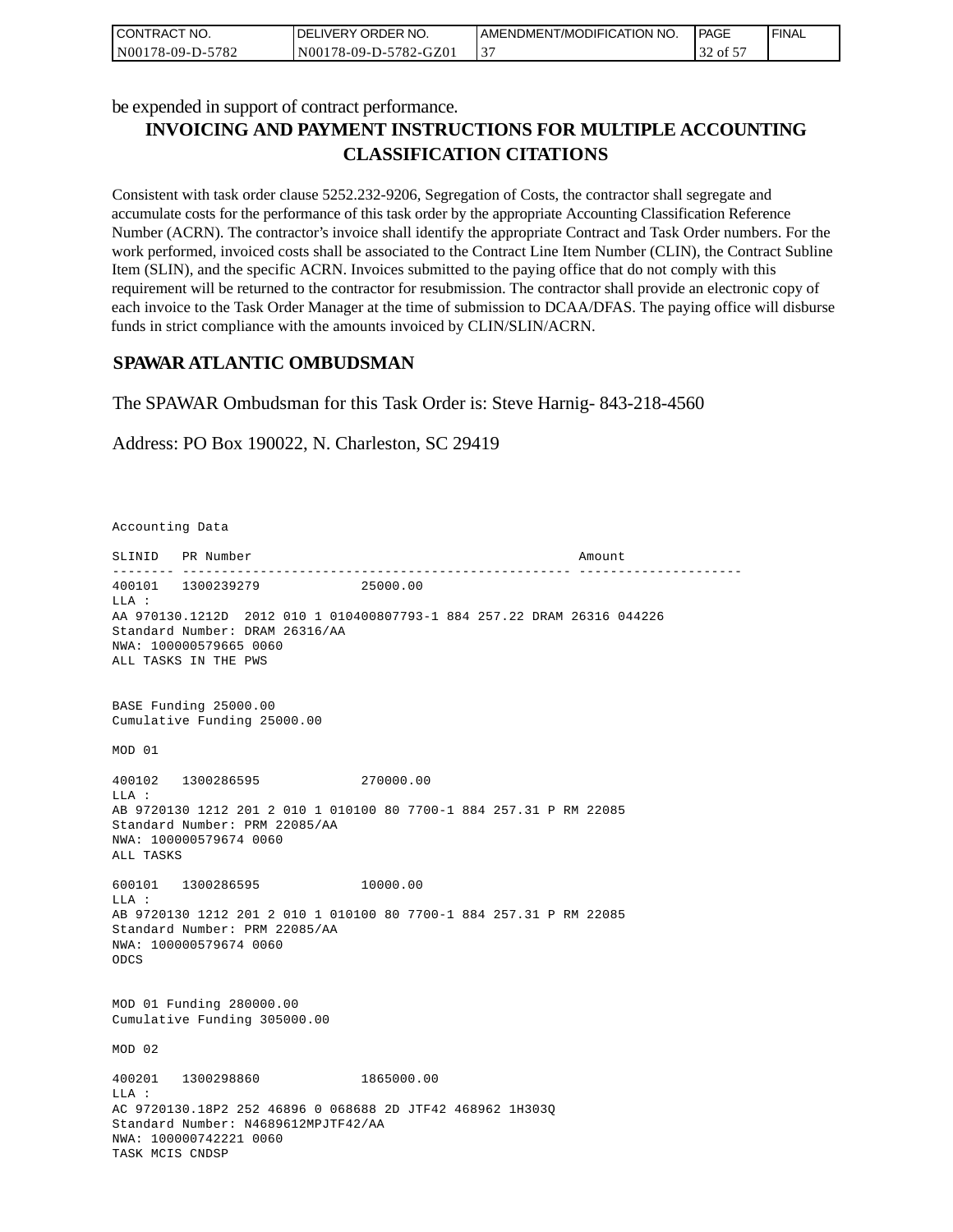600201 1300298860 20000.00  $T.T.A$  : AC 9720130.18P2 252 46896 0 068688 2D JTF42 468962 1H303Q Standard Number: N4689612MPJTF42/AA NWA: 100000742221 0060 ODCS TASK MCIS CNDSP MOD 02 Funding 1885000.00 Cumulative Funding 2190000.00 MOD 03 400202 1300319971 272477.34 LLA : AD 970130.1313D 2013 0101010400807793-1884 257.31 PRM 3347 044226 Standard Number: PRM 33474 NWA: 100000773020 0060 MOD 03 Funding 272477.34 Cumulative Funding 2462477.34 MOD 04 400203 1300332147 185367.00 LLA : AE 9730130 1884 201 3 010 1 010400 80 7793-1 884 257.31 P RM 34293 044226 Standard Number: PRM 34293 NWA: 100000809878 0060 TASK MCIS NETTOPS MOD 04 Funding 185367.00 Cumulative Funding 2647844.34 MOD 05 Funding 0.00 Cumulative Funding 2647844.34 MOD 06 400204 1300354996 150000.00 LLA : AG 970130.1313D 2013 0101010400807793-1884 275.31 PRM35086 044226 Standard Number: PMR 35086 NWA:100000832927-0060 TASK MCIS NETTOPS 400205 1300354996 125000.00 LLA : AH 970130.1313D 2013 0101010400807793-1884 275.31 PRM35050 044226 Standard Number: PRM 35050 NWA: 100000832928-0060 TASK MCIS NETTOPS 600202 1300354996 5000.00 LLA : AH 970130.1313D 2013 0101010400807793-1884 275.31 PRM35050 044226 Standard Number: PRM 35050 NWA: 100000832928-0060 ODCS MCIS NETTOPS MOD 06 Funding 280000.00 Cumulative Funding 2927844.34 MOD 07 Funding 0.00 Cumulative Funding 2927844.34 CONTRACT NO. N00178-09-D-5782 DELIVERY ORDER NO. N00178-09-D-5782-GZ01 AMENDMENT/MODIFICATION NO. 37 **PAGE**  33 of 57 FINAL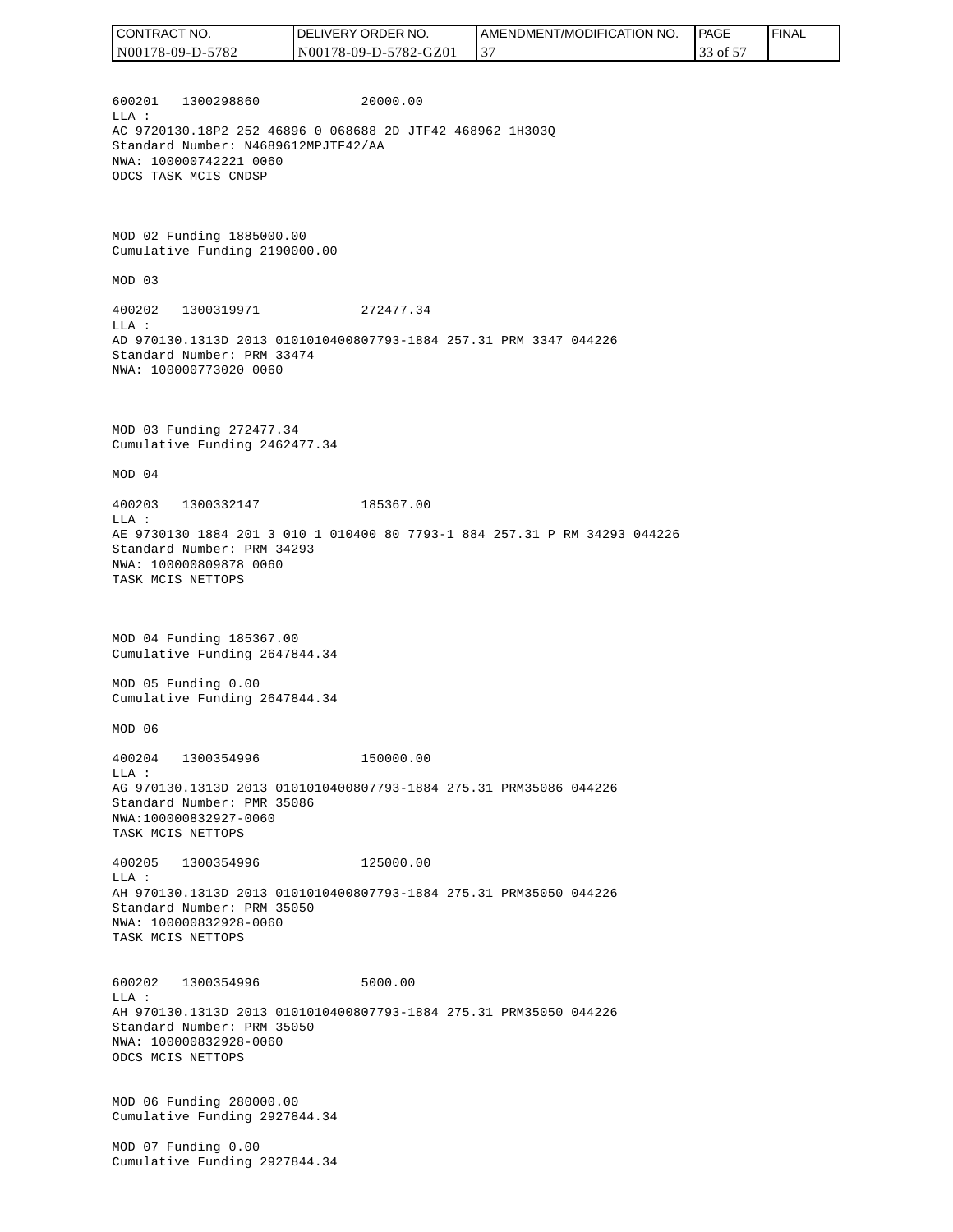| I CONTRACT NO.   | <b>IDELIVERY ORDER NO.</b> | I AMENDMENT/MODIFICATION NO. | <b>PAGE</b> | 'FINAL |
|------------------|----------------------------|------------------------------|-------------|--------|
| N00178-09-D-5782 | N00178-09-D-5782-GZ01      |                              | 34 of 5     |        |

MOD 08 400301 1300373150 1700000.00 LLA : AJ 9730130 18P2 253 46896 0 068688 2D PJTF38 4689631H304Q Standard Number: N4689613MPJTF38 NWA: 100000831524-0060 MCIS NETTOPS 400302 1300373150 180000.00 LLA : AK 9730130 1884 010 10104 0 080779 3 257.31 PRM36219 044226 Standard Number: PRM 36219 NWA: 100000852592-0060 MCIS NETTOPS 400303 1300373150 50000.00 LLA : AL 9730130 1884 010 10104 0 080779 3 257.31 PRM36229 044226 Standard Number: PRM 36229 NWA: 100000852590-0060 MCIS NETTOPS 600301 1300373150 9215.99  $T.T.A$  : AJ 9730130 18P2 253 46896 0 068688 2D PJTF38 4689631H304Q MOD 08 Funding 1939215.99 Cumulative Funding 4867060.33 MOD 09 Funding 0.00 Cumulative Funding 2927844.34 MOD 10 Funding 0.00 Cumulative Funding 4867060.33 MOD 11 400304 1300394554 150000.00 LLA : AM 970130.1414D 1884 0101010400807793 257.31 PRM46252 044226 Standard Number: PRM 46252 NWA: 100000876563 0060 TASK MCIS NETTOPS MOD 11 Funding 150000.00 Cumulative Funding 5017060.33 MOD 12 Funding 0.00 Cumulative Funding 5017060.33 MOD 13 400305 1300415544 450000.00  $L.L.A$  : AN 970130.1414D 1884 0101010400807793 257.31 PRM47234 044226 Standard Number: PRM47234 NWA: 100000876217 0060 MCIS NETTOPS MOD 13 Funding 450000.00 Cumulative Funding 5467060.33 MOD 14 400306 1300436371 432000.00 LLA : AP 970130 1414D 1884 010 10104 0 080779 3 257.31 PRM47625 044226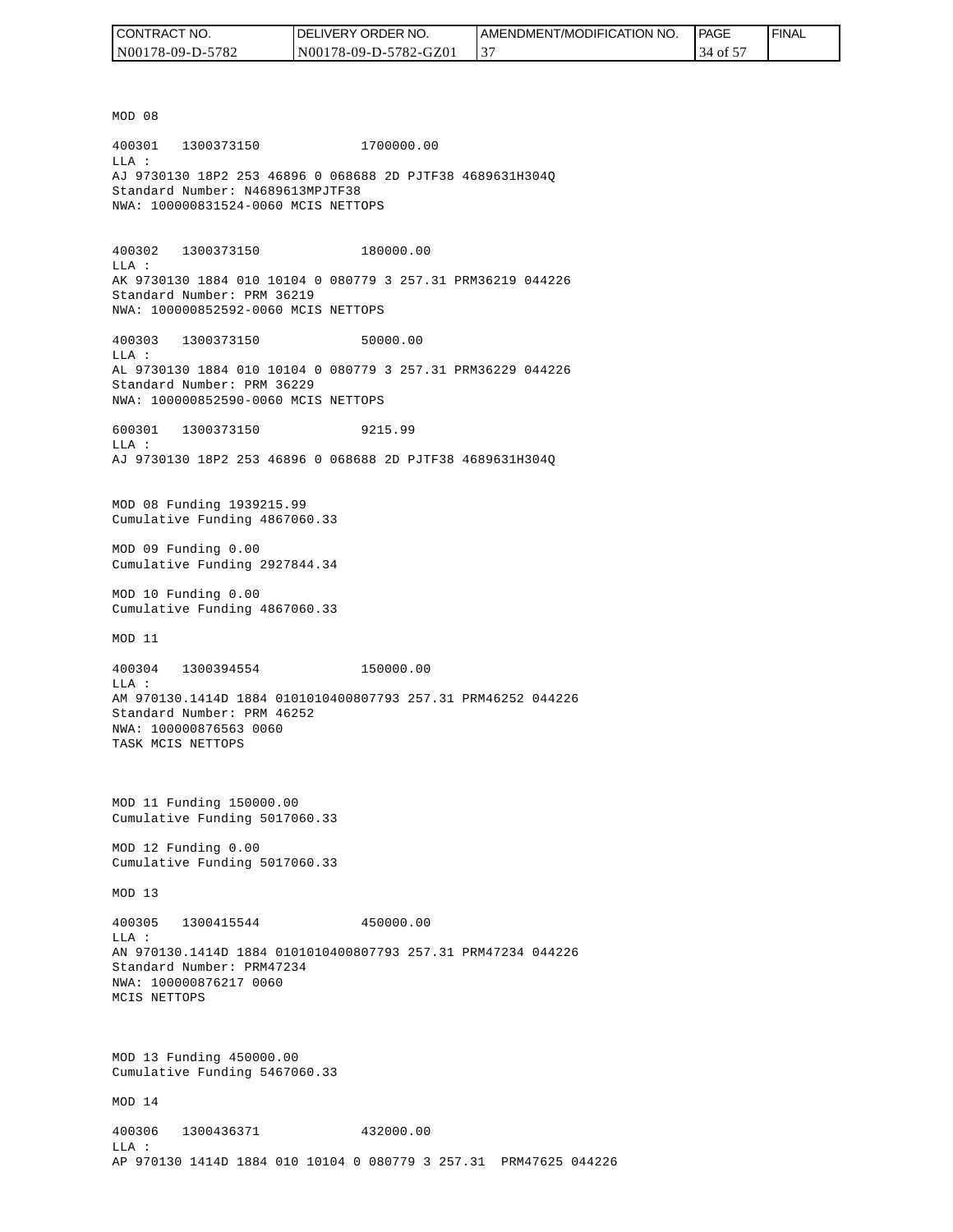CONTRACT NO. DELIVERY ORDER NO. AMENDMENT/MODIFICATION NO. PAGE FINALCONTRACT NO.<br>NO0178-09-D-5<br>Standard Numk<br>NWA: 1000087<br>IA CNDSP SUPP<br>400307 1300<br>400307 1300<br>400307 1300<br>MLA: 2000087<br>NET CNDSP SUPPC<br>600302 1300<br>NET TOPS SUPPC<br>600302 1300<br>LLA: AP 970130 141<br>Standard Numk<br>NWA: 10000087<br>MAD N00178-09-D-5782 N00178-09-D-5782-GZ01 37 35 of 57 Standard Number: PRM 47625 NWA: 100000876218 0060 IA CNDSP SUPPORT 400307 1300436371 100000.00 LLA : AQ 970130 1414D 1884 010 10104 0 080779 3 257.31 PRM47236 044226 Standard Number: PRM 47236 NWA: 100000876564 0060 NETTOPS SUPPORT 600302 1300436371 1000.00 LLA : AP 970130 1414D 1884 010 10104 0 080779 3 257.31 PRM47625 044226 Standard Number: PRM 47625 NWA:100000876218 0060 ODCs IA CNDSP MOD 14 Funding 533000.00 Cumulative Funding 6000060.33 MOD 15 400401 1300443439 146506.30 LLA : AR 970130.1414D 1884 0101010400807793 257.31 PRM47246 044226 Standard Number: PRM 47246 NWA: 100000876513 0060 HAIMS SUPPORT 400402 1300443439 326566.16 LLA : AS 970130.1414D 1884 0101010400807793 257.31 PRM47632 044226 Standard Number: PRM 47632 NWA: 100000876514 0060 HAIMS SUPPORT 400403 1300443439 170045.28 LLA : AT 970130.1414D 1884 0101010400807793 257.31 PRM47629 044226 Standard Number: PRM 47629 NWA: 100000876565 0060 NET OPS 600401 1300443439 2000.00 LLA : AS 970130.1414D 1884 0101010400807793 257.31 PRM47632 044226 Standard Number: PRM 47632 NWA: 100000876514 0060 ODC HAIMS SUPPORT MOD 15 Funding 645117.74 Cumulative Funding 6645178.07 MOD 16 400403 1300443439 100.00 LLA : AT 970130.1414D 1884 0101010400807793 257.31 PRM47629 044226 Standard Number: PRM 47629 NWA: 100000876565 0060 NET OPS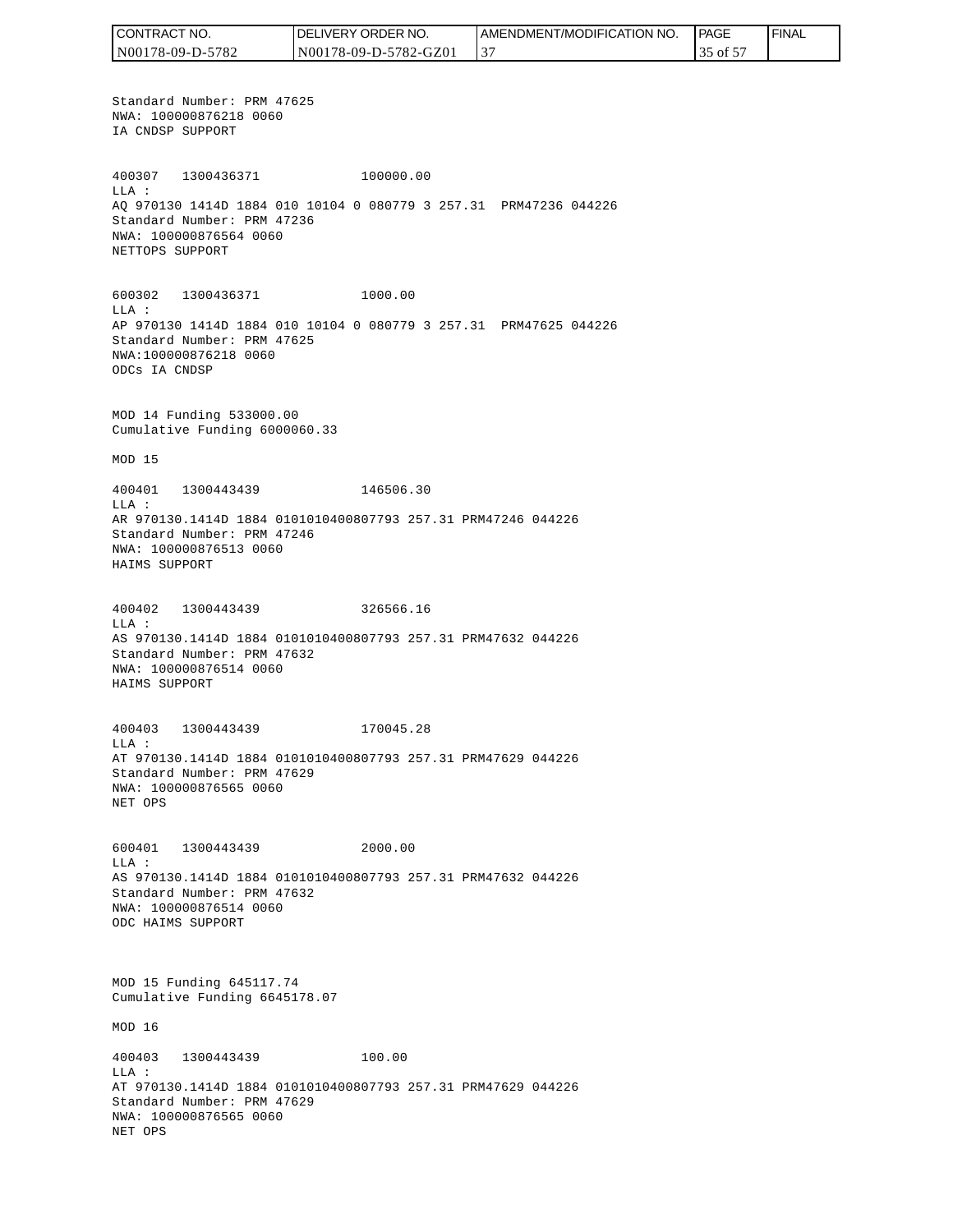| CONTRACT NO.     | <b>IDELIVERY ORDER NO.</b> | AMENDMENT/MODIFICATION NO. | PAGE    | 'FINAL |
|------------------|----------------------------|----------------------------|---------|--------|
| N00178-09-D-5782 | N00178-09-D-5782-GZ01      |                            | 36 of 5 |        |

MOD 16 Funding 100.00 Cumulative Funding 6645278.07 MOD 17 400404 1300447315 79883.00 LLA : AU 9740130.14140 1884 010 10104 0 080779 3 257.31 PRM47236 044226 Standard Number: PRM 47236 NWA#100000876564-0060 400405 1300447315 31866.63 LLA : AV 9740130.1414D 1884 010 10104 0 080779 3 257.31 PRM47625 044226 Standard Number: PRM 47625 NWA# 100000876218-0060 400406 1300447315 1700000.00 LLA : AW 9740130.1414D 1884 010 10104 0 080778 1 257.31 PRM48711 044226 Standard Number: PRM 48711 NWA# 100000961211-0060 600402 1300447315 5000.00 LLA : AW 9740130.1414D 1884 010 10104 0 080778 1 257.31 PRM48711 044226 Standard Number: PRM 48711 NWA#100000961211-0060 MOD 17 Funding 1816749.63 Cumulative Funding 8462027.70 MOD 18 400407 1300481274 175000.00 LLA : AX 970130.1515D-1884 0101010400807793 257.31 044226 PRM510087 Standard Number: PRM510087 PR 1300481274 Funding Doc PRM510087 400408 1300481274 195000.00 LLA : AY 9750130 1884 010 10104 0 080779 3 257.31 PRM58800 044226 130048127400002 Standard Number: PRM58800 PR 1300481274 Funding DOC PRM58800 400409 130048127400004 90000.00 LLA : AZ 9750130 1884 010 10104 0 080779 3 257.31 PRM58810 044226 Standard Number: PRM58810 PR 1300481274 Funding DOC PRM58810 600403 130048127400003 5000.00 LLA : BA 9750130 1884 010 10104 0 080779 3 257.31 PRM58800 044226 Standard Number: PRM58800(odc) PR 1300481274 Funding Doc PRM58800(odc) MOD 18 Funding 465000.00 Cumulative Funding 8927027.70 MOD 19 400410 130049346600001 400000.00  $L.L.A$  : BB 9750130 1884 010 10104 0 080779 3 257.31 PRM510177 044226 Standard Number: PRM510177 ACRN BB: Labor PR 1300493466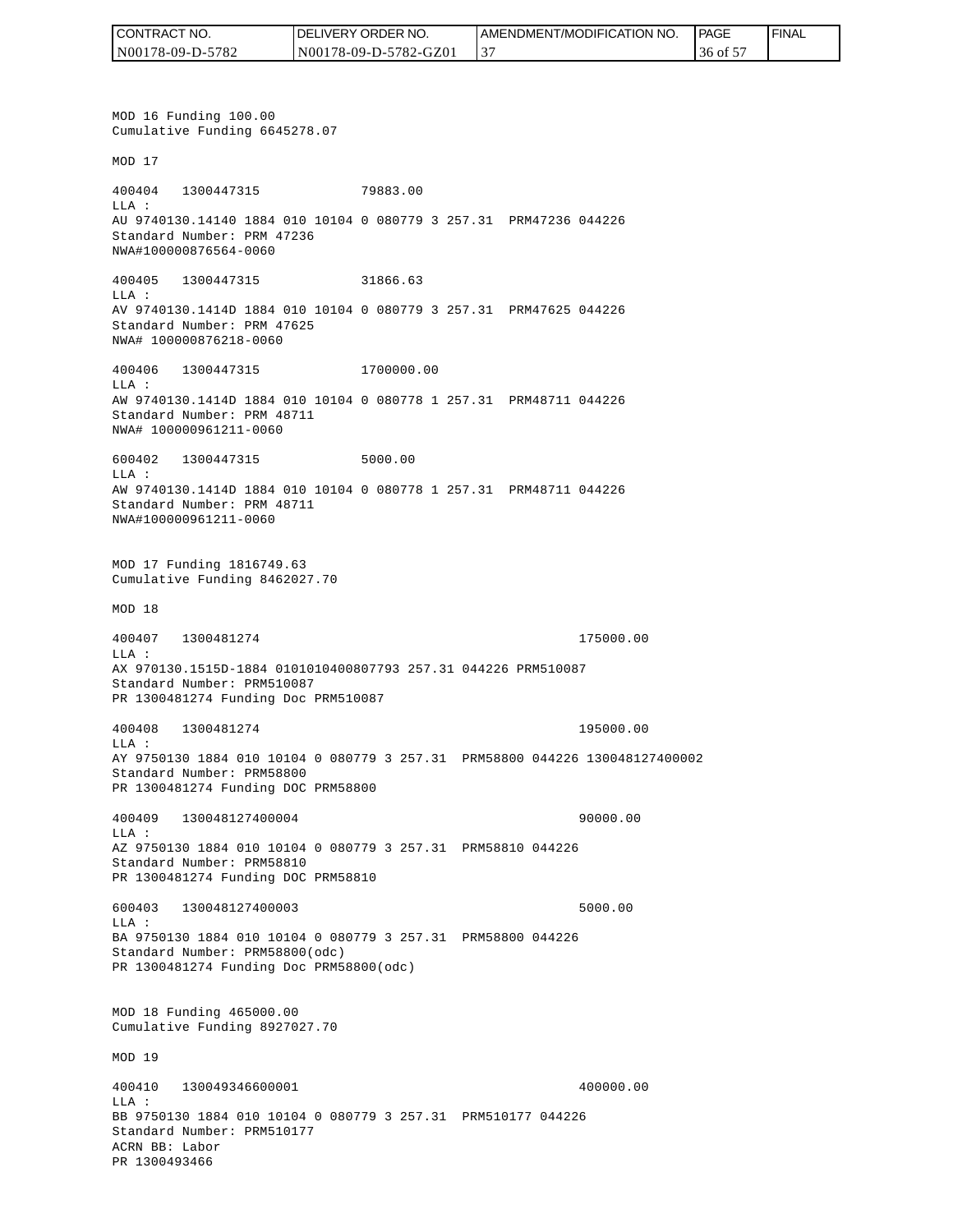DOC: PRM510177 NWA/BS# 100000986791 0060 400411 130049346600002 300000.00 LLA : BC 9750130 1884 010 10104 0 080779 3 257.31 044226 Standard Number: PRM510223 ACRN BC: Labor PR: 1300493466 DOC: PRM510223 NWA/BS# 100000986794 0060 400412 130049346600003 65000.00 LLA : BD 9750130 1884 010 10104 0 080779 3 257.31 PRM58810 044226 Standard Number: PRM58810 ACRN BD: Labor PR 1300493466 DOC NO. PRM58810 NWA/BS# 100000989199 0060 MOD 19 Funding 765000.00 Cumulative Funding 9692027.70 MOD 20 400413 130049476600001 492000.00 LLA : BE 9750130 1882 252 00018 0 068688 2D CV0003 6890151H334Q Standard Number: N6890115RCV0003 PR: 1300494766 COST CODE: 6890151H334Q FUNDING DOC: N6890115RCV0003 NWA: 100001020678 0401 600404 130049476600002 8000.00 LLA : BE 9750130 1882 252 00018 0 068688 2D CV0003 6890151H334Q Standard Number: N6890115RCV0003 PR: 1300494766 COST CODE: 6890151H334Q FUNDING DOC: N6890115RCV0003 NWA:100001020678 0401 MOD 20 Funding 500000.00 Cumulative Funding 10192027.70 MOD 21 400414 130050311200001 362806.38  $T.T.A$  : BF 9750130 1884 010 10104 0 080779 3 257.31 PRM510760 044226 Standard Number: PRM510760 ACRN BF PR1300503112 FUNDING DOC:PRM510760 NWA/BS: 100000986792 0060 EXPIRATION DATE: 9/30/2015 400415 130050311200002 137193.62 LLA : BG 9750130 1884 010 10104 0 080778 3 257.31 PRM510785 044226 Standard Number: PRM510785 ACRN BG PR1300503112 FUNDING DOC:PRM510785 NWA/BS: 100001054404 0060 EXPIRATION DATE: 9/30/2015 CONTRACT NO. N00178-09-D-5782 DELIVERY ORDER NO. N00178-09-D-5782-GZ01 AMENDMENT/MODIFICATION NO. 37 **PAGE**  37 of 57 FINAL

MOD 21 Funding 500000.00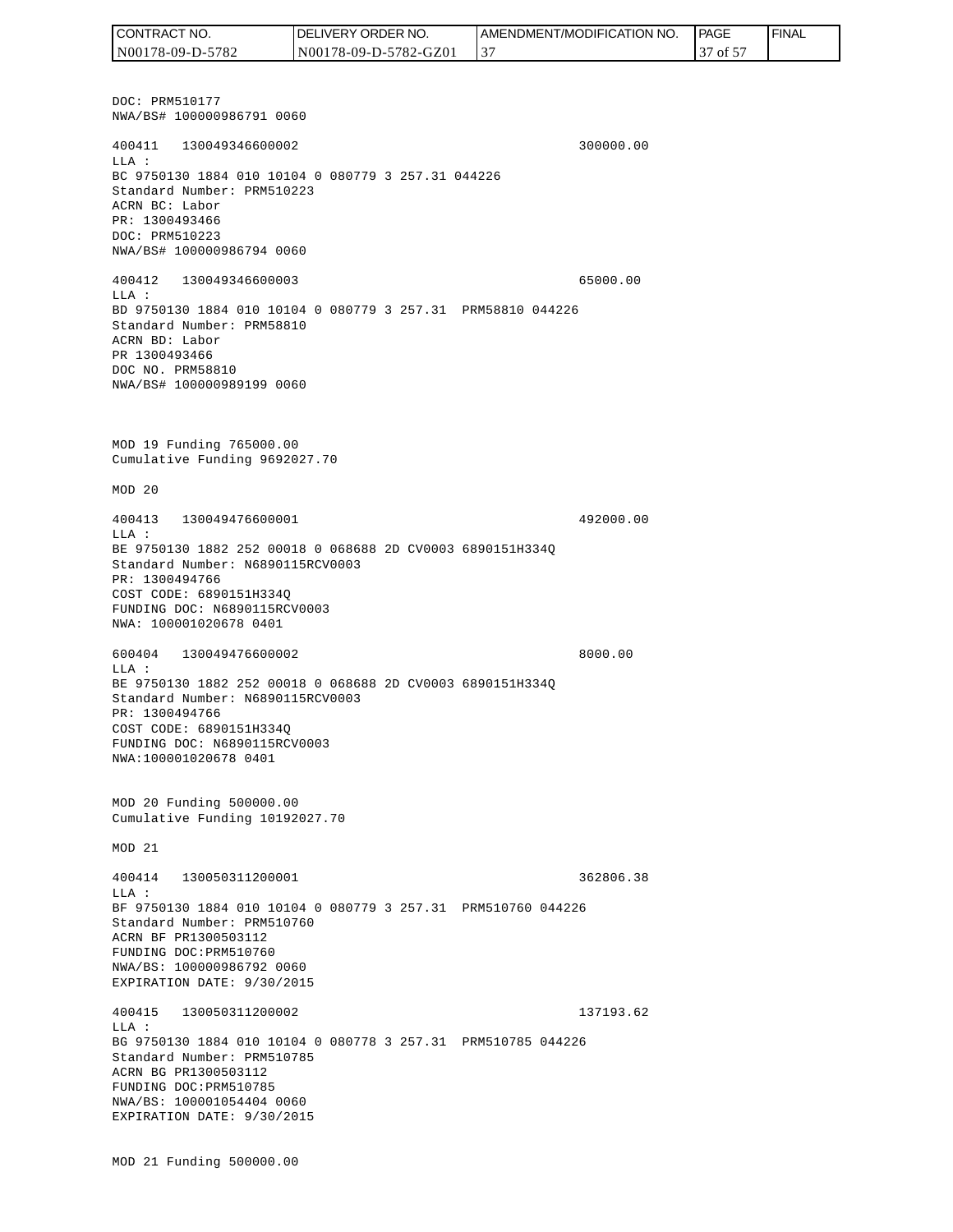| CONTRACT NO.     | <b>IDELIVERY ORDER NO.</b> | AMENDMENT/MODIFICATION NO. | PAGE    | <b>I FINAL</b> |
|------------------|----------------------------|----------------------------|---------|----------------|
| N00178-09-D-5782 | N00178-09-D-5782-GZ01      |                            | 38 of 5 |                |

Cumulative Funding 10692027.70 MOD 22 400408 1300481274 5000.00 LLA : AY 9750130 1884 010 10104 0 080779 3 257.31 PRM58800 044226 130048127400002 Standard Number: PRM58800 PR 1300481274 Funding DOC PRM58800 Realigned +\$5,000.00 from 600403 BA Originally on PR1300481274, this was as directed on PR1300513212 400416 130051321200001 275000.00 LLA : BH 9750130 1884 010 10104 0 080779 3 257.31 PRM510771 044226 Standard Number: PRM510771 ACRN:BH PR1300513212 FUNDING DOC: PRM510771 FUNDS EXPIRATION: 9/30/2015 NWA/BS: 100000989184 0060 400417 130051321200002 130000.00 LLA : BF 9750130 1884 010 10104 0 080779 3 257.31 PRM510760 044226 Standard Number: PRM510760 ACRN:BF PR1300513212 FUNDING DOC: PRM510760 FUNDS EXPIRATION: 9/30/2015 NWA/BS: 100000986792 0060 600403 130048127400003 (5000.00)  $L.L.A$  : BA 9750130 1884 010 10104 0 080779 3 257.31 PRM58800 044226 Standard Number: PRM58800(odc) PR 1300481274 Funding Doc PRM58800(odc)- Realigned to 400408 AY per PR1300513212 MOD 22 Funding 405000.00 Cumulative Funding 11097027.70 MOD 23 400501 130051857200002 20000.00  $L.L.A$  : BD 9750130 1884 010 10104 0 080779 3 257.31 PRM58810 044226 Standard Number: PRM58810 ACRN: BD PR1300518572 FUNDING DOC: PRM58810 EXPIRATION OF FUNDS: 9/30/2015 NWA/BS: 100000989199 0060 400502 130051857200003 76123.00 LLA : BJ 9750130 1884 010 10104 0 080779 3 257.31 PRM510772 044226 Standard Number: PRM510772 ACRN: BJ PR1300518572 FUNDING DOC: PRM510772 EXPIRATION OF FUNDS: 9/30/2015 NWA/BS: 100000989224 0060 400503 130051857200004 94353.76  $T.T.A$  : BF 9750130 1884 010 10104 0 080779 3 257.31 PRM510760 044226 Standard Number: PRM510760 ACRN: BF PR1300518572 FUNDING DOC: PRM510760 EXPIRATION OF FUNDS: 9/30/2015 NWA/BS: 100000986792 0060 400504 130051857200005 125000.00 LLA : BK 9750130 1884 010 10104 0 080779 3 257.31 PRM510762 044226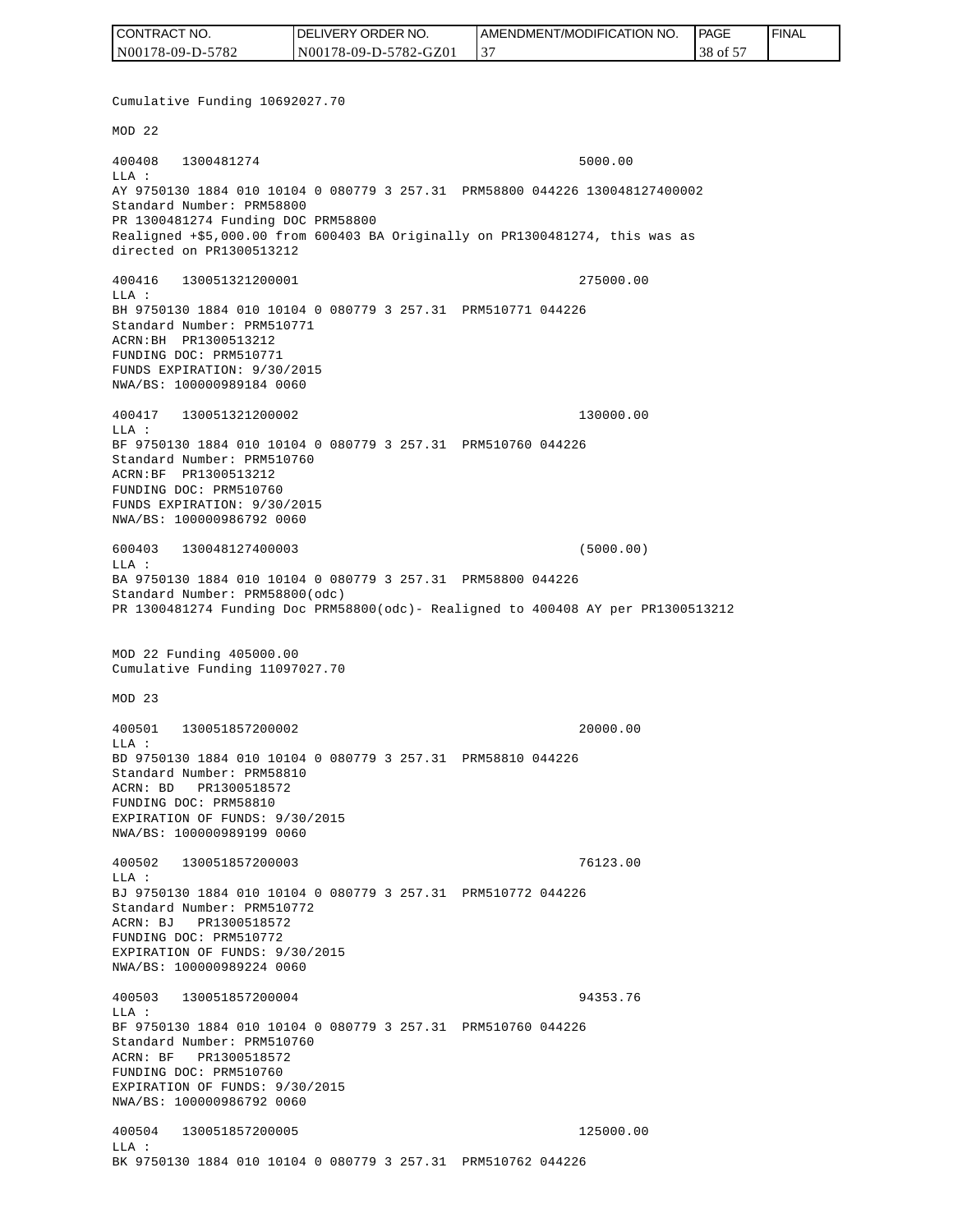| CONTRACT NO.     | <b>IDELIVERY ORDER NO.</b> | AMENDMENT/MODIFICATION NO. | <sup>1</sup> PAGE | ' FINAL |
|------------------|----------------------------|----------------------------|-------------------|---------|
| N00178-09-D-5782 | N00178-09-D-5782-GZ01      |                            | 39 of 5           |         |

Standard Number: PRM510762 ACRN: BK PR1300518572 FUNDING DOC: PRM510762 EXPIRATION OF FUNDS: 9/30/2015 NWA/BS: 100000986795 0060 400505 130051857200006 28156.00 LLA : BL 9750130 1884 010 10104 0 080779 3 257.31 PRM510768 044226 Standard Number: PRM510768 ACRN: BL PR1300518572 FUNDING DOC: PRM510768 EXPIRATION OF FUNDS: 9/30/2015 NWA/BS: 100001000323 0060 400506 130051857200007 632766.00 LLA : BM 9750130 1884 010 10104 0 080779 3 257.31 HT000351098 6 044226 Standard Number: HT0003510986 ACRN: BM PR1300518572 FUNDING DOC: HT0003510986 EXPIRATION OF FUNDS: 9/30/2015 NWA/BS: 100001060851 0060 MOD 23 Funding 976398.76 Cumulative Funding 12073426.46 MOD 24 400507 130051922900001 386143.95  $T.T.A$  : BN 9750130 1882 252 00018 0 068688 2D CV0003 6890151H334Q ACRN BN: Labor for PWS PR: 1300519229 FUNDING DOC: N6890115RCV0003 COST CODE: 6890151H334Q NWA/BS: 100001020678 0401 400508 130051922900003 38856.05 LLA : BP 9750130 1882 254 68908 0 068688 2D C09018 6156451H303Q ACRN BP: Labor for PWS PR: 1300519229 FUNDING DOC: N6156415RC09018 COST CODE: 6156451H303Q NWA/BS: 100001072719 0400 600501 130051922900002 8000.00 LLA : BN 9750130 1882 252 00018 0 068688 2D CV0003 6890151H334Q ACRN BN: ODCs PR: 1300519229 FUNDING DOC: N6890115RCV0003 COST CODE: 6890151H334Q NWA/BS: 100001020678 0401 MOD 24 Funding 433000.00 Cumulative Funding 12506426.46 MOD 25 400509 130052791900001 1440942.18 LLA : BN 9750130 1882 252 00018 0 068688 2D CV0003 6890151H334Q Standard Number: N6890115RCV0003 ACRN: BN PR1300527919 FUNDING DOC: N6890115RCV0003 FUNDS EXPIRATION: 9/30/2015 COST CODE: 6890151H334Q NWA/BS: 100001020678 0401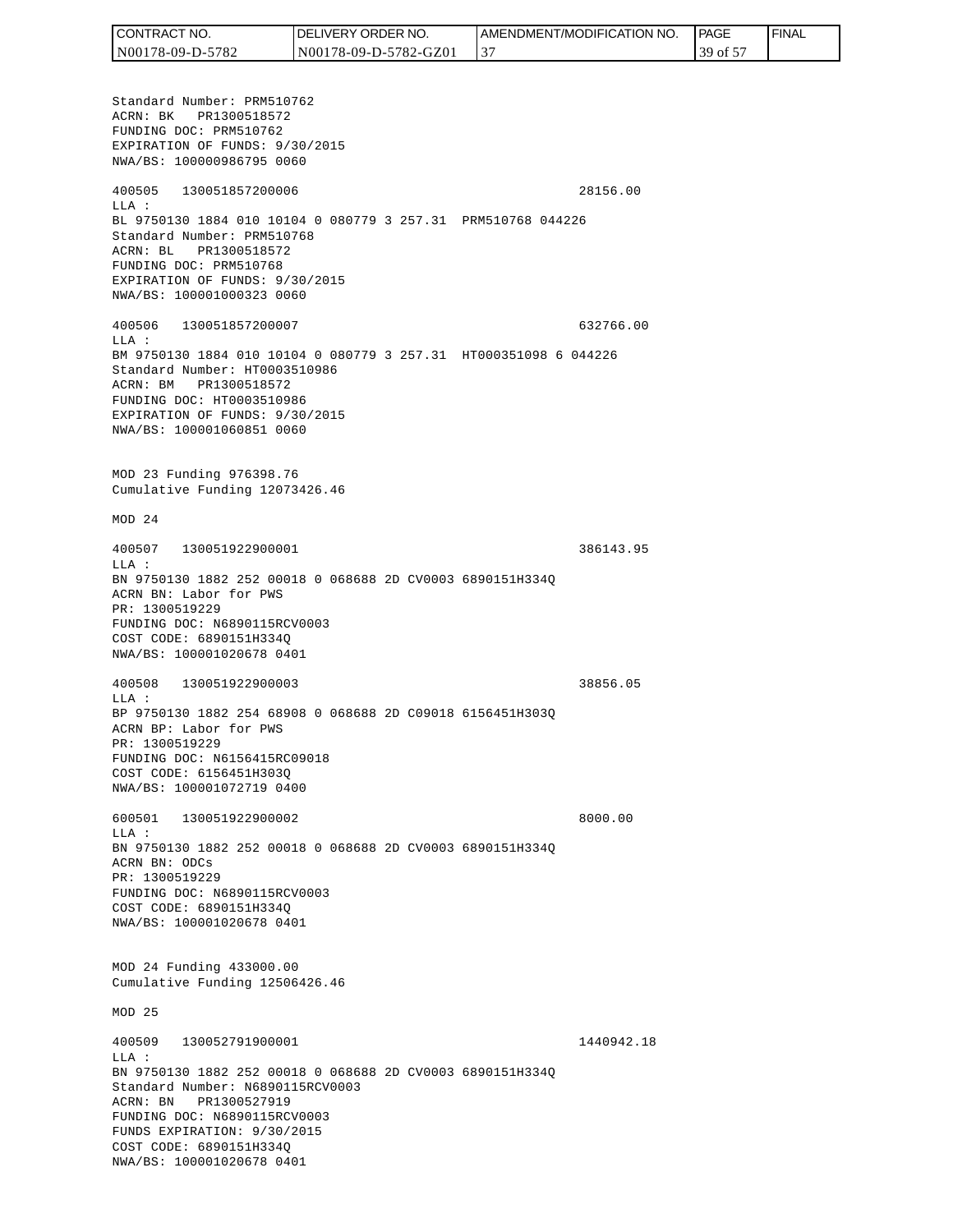| CONTRACT NO.     | <b>IDELIVERY ORDER NO.</b> | <b>I AMENDMENT/MODIFICATION NO.</b> | l PAGE          | <b>FINAL</b> |
|------------------|----------------------------|-------------------------------------|-----------------|--------------|
| N00178-09-D-5782 | N00178-09-D-5782-GZ01      |                                     | $140$ of $\Box$ |              |

MOD 25 Funding 1440942.18 Cumulative Funding 13947368.64 MOD 26 400510 130052095600001 1122505.00 LLA : BQ 9750130 1884 010 10104 0 080779 3 257.31 HT000351189 0 044226 Standard Number: HT0003511890 ACNR: BQ PR1300520956 FUNDING DOC: HT0003511890 FUNDS EXPIRATION: 9/30/2015 NWA/BS: 100000986793 0060 400511 13005209560000 533516.35 LLA : BR 9750130 1884 010 10104 0 080779 3 257.31 HT000351098 9 044226 Standard Number: HT0003510989 ACNR: BR PR1300520956 FUNDING DOC: HT0003510989 FUNDS EXPIRATION: 9/30/2015 NWA/BS: 100001060852 0060 400512 130052095600003 1550000.00 LLA : BS 9750130 1884 010 10104 0 080779 3 257.31 HT000351189 2 044226 Standard Number: HT0003511892 ACNR: BS PR1300520956 FUNDING DOC: HT0003511892 FUNDS EXPIRATION: 9/30/2015 NWA/BS: 100000986796 0060 400513 130052095600005 120000.00 LLA : BT 9750130 1884 010 10104 0 080779 3 257.33 HT000351171 3 044226 Standard Number: HT0003511713 ACNR: BT PR1300520956 FUNDING DOC: HT0003511713 FUNDS EXPIRATION: 9/30/2015 NWA/BS: 100000989225 0060 400514 130052095600007 211947.36 LLA : BU 9750130 1884 010 10104 0 080779 3 257.31 PRM510766 044226 Standard Number: PRM510766 ACNR: BU PR1300520956 FUNDING DOC: PRM510766 FUNDS EXPIRATION: 9/30/2015 NWA/BS: 100000987052 0060 400515 130052095600008 313760.00  $T.T.A$  : BV 9750130 1884 010 10104 0 080778 7 257.31 PRM510911 044226 Standard Number: PRM510911 ACNR: BV PR1300520956 FUNDING DOC: PRM510911 FUNDS EXPIRATION: 9/30/2015 NWA/BS: 100001054759 0060 400516 130052095600009 150000.00 LLA : BH 9750130 1884 010 10104 0 080779 3 257.31 PRM510771 044226 Standard Number: PRM510771 ACNR: BH PR1300520956 FUNDING DOC: PRM510771 FUNDS EXPIRATION: 9/30/2015 NWA/BS: 100000989184 0060 400517 130052095600011 1544154.27 LLA :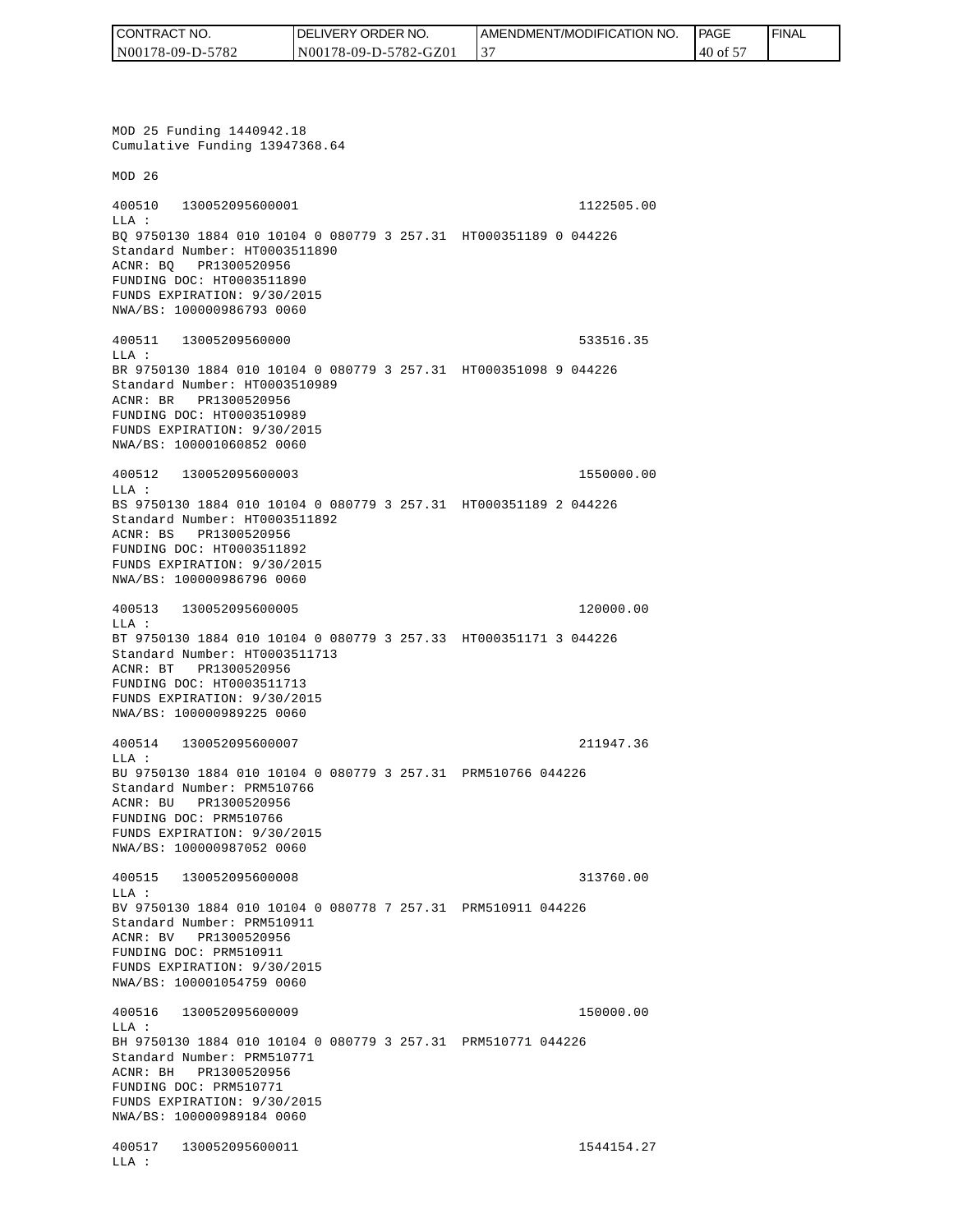CONTRACT NO. DELIVERY ORDER NO. AMENDMENT/MODIFICATION NO. **PAGE**  FINALCONTRACT NO.<br>
NO0178-09-D-5<br>
BW 9750130 18<br>
Standard Numb<br>
Standard Numb<br>
ACNR: BW PR<br>
FUNDING DOC:<br>
FUNDS EXPIRAT<br>
FUNDING DOC:<br>
TEUNDS EXPIRAT<br>
600502 1300<br>
600502 1300<br>
LLA: BX 9750130 18<br>
Standard Numb<br>
ACRR: BW PR<br>
FU N00178-09-D-5782 N00178-09-D-5782-GZ01 37 41 of 57 BW 9750130 1884 010 10104 0 080779 3 257.31 HT000351115 7 044226 Standard Number: HT0003511157 ACNR: BW PR1300520956 FUNDING DOC: HT0003511157 FUNDS EXPIRATION: 9/30/2015 NWA/BS: 100000987059 0060 600502 130052095600006 17633.00 LLA : BX 9750130 1884 010 10104 0 080779 3 257.31 PRM510225 044226 Standard Number: PRM510225 ACRN: BX PR1300520956 FUNDING DOC: PRM510225 FUNDS EXPIRATION: 9/30/2015 NWA/BS: 100000987051 0060 600503 130052095600010 75000.00  $T.T.A$  : BW 9750130 1884 010 10104 0 080779 3 257.31 HT000351115 7 044226 Standard Number: HT0003511157 ACRN: BW PR1300520956 FUNDING DOC: HT0003511157 FUNDS EXPIRATION: 9/30/2015 NWA/BS: 100000987059 0060 MOD 26 Funding 5638515.98 Cumulative Funding 19585884.62 MOD 27 400518 130054151600001 140000.00 LLA : BY 9760130 1884 IO6 596-C S -16807 79 3-2016 MEDCOI-TMA- 257-HT0003512377 044226 ACRN BY: Labor for PWS PR: 1300541516 FUNDING DOC: HT0003512377 NWA/BS: 100001091456 0060 400519 130054151600003 105000.00 LLA : BZ 9760130 1884 DHM SM003 3 \_CS\_16 80 7787-2 016 DHMSM TE ST-TMA-257 044226 ACRN BZ: Labor for PWS PR: 1300541516 FUNDING DOC: HT0003612852 NWA/BS: 100001099806 0060 400520 130054151600004 500000.00  $L.L.A$  : CA 9760130 1884 010 10104 0 080779 3 257.31 HT000351234 9 044226 ACRN CA: Labor for PWS PR: 1300541516 FUNDING DOC: HT0003512349 NWA/BS: 100001090127 0060 600504 130054151600002 55000.00  $T.T.A$  : BY 9760130 1884 IO6 596-C S -16807 79 3-2016 MEDCOI-TMA- 257-HT0003512377 044226 ACRN BY: ODCs PR: 1300541516 FUNDING DOC: HT0003512377 NWA/BS: 100001091456 0060 MOD 27 Funding 800000.00 Cumulative Funding 20385884.62 MOD 28 Funding 0.00 Cumulative Funding 20385884.62 MOD 29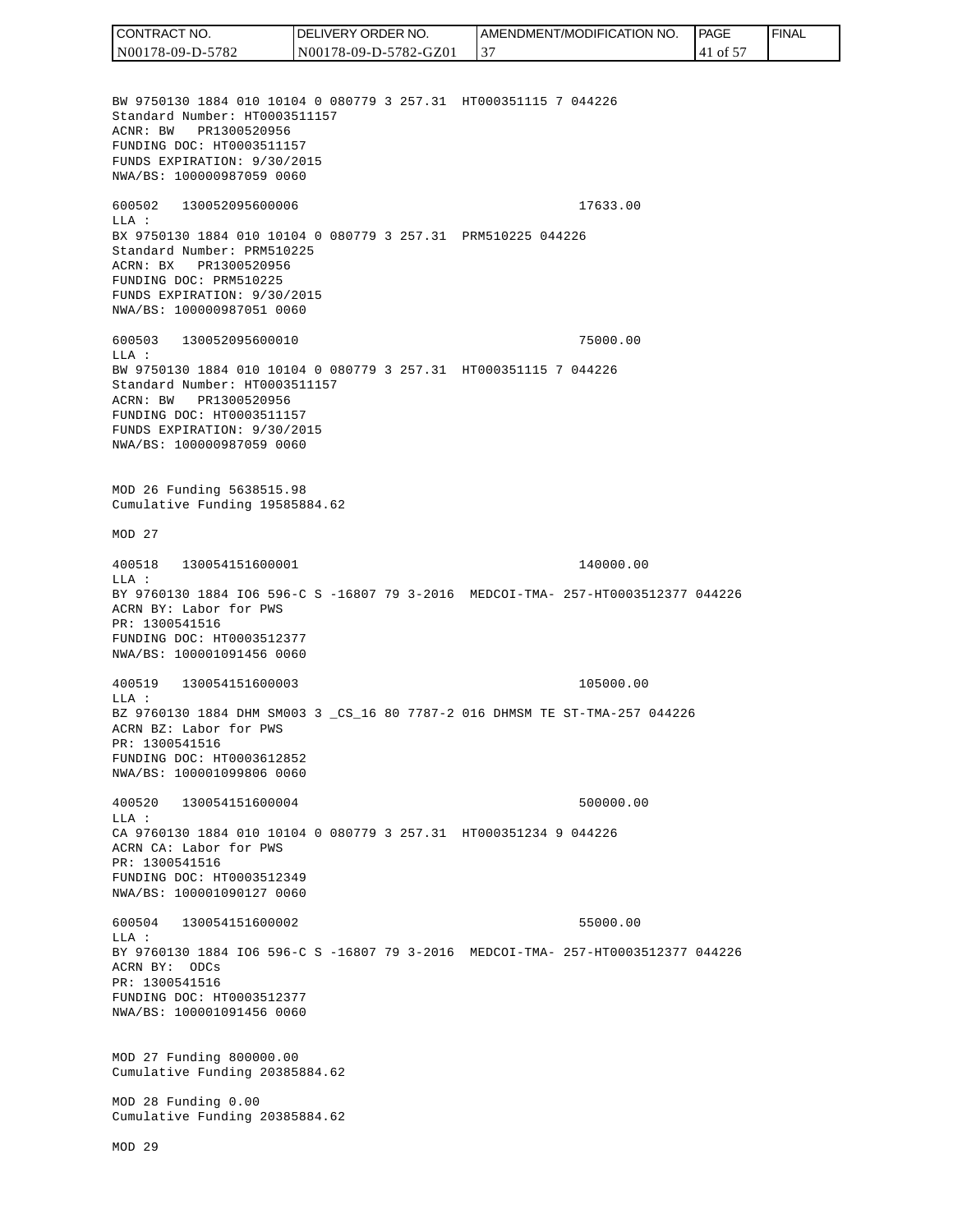400509 130052791900001 (15000.00) LLA : BN 9750130 1882 252 00018 0 068688 2D CV0003 6890151H334Q Standard Number: N6890115RCV0003 ACRN: BN PR1300527919 FUNDING DOC: N6890115RCV0003 FUNDS EXPIRATION: 9/30/2015 COST CODE: 6890151H334Q NWA/BS: 100001020678 0401 600501 130051922900002 15000.00 LLA : BN 9750130 1882 252 00018 0 068688 2D CV0003 6890151H334Q ACRN BN: ODCs PR: 1300519229 FUNDING DOC: N6890115RCV0003 COST CODE: 6890151H334Q NWA/BS: 100001020678 0401 MOD 29 Funding 0.00 Cumulative Funding 20385884.62 MOD 30 400521 130057643900004 175000.00 LLA : CB 9760130 1884 010 10104 0 080779 3 257.31 HT000351234 9 044226 Standard Number: HT0003512349 ACRN: CB - Incr. funding PR: 1300576439 CIN: 130057643900004 NWA/BS: 100001090127 0060 Type: Direct Cite Funding doc - HT0003512349 400522 130057643900001 50000.00 LLA : CC 9760130 1884 DHM SM003 3 \_CS\_16 80 7787-2 016 DHMSM TE ST-TMA-257 044226 Standard Number: HT0003612852 ACRN: CC - Incr. funding PR: 1300576439 CIN: 130057643900001 NWA/BS: 100001099806 0060 Type: Direct Cite Funding Doc - HT0003612852 400523 130057643900002: 350000.00  $L.L.A$  : CD 9760130 1884 IO6 596\_C S \_16807 79 3-2016 D2D UFR-TMA -257-HT0003613773 044226 Standard Number: HT0003613773 ACRN: CD - Incr. funding PR: 1300576439 CIN: 130057643900002 NWA/BS: 100001094073 0060 Type: Direct Cite Funding Doc - HT0003613773 400524 130057643900007 200000.00 LLA : CE 9760130 1884 IO6 596\_C S \_16807 79 3-2016 GENSPT-TMA- 257-HT0003512351 01-0 044226 Standard Number: HT0003512379 ACRN: CE - Incr. funding PR: 1300576439 CIN: 130057643900007 NWA/BS: 100001093445 0060 Type: Direct Cite Funding Doc - HT0003512379 400525 130057643900003 200000.00 LLA : CF 9760130 1884 IO6 596\_C S \_16807 79 3-2016 MHSV-TMA-25 7-HT0003512379 044226 CONTRACT NO. N00178-09-D-5782 DELIVERY ORDER NO. N00178-09-D-5782-GZ01 AMENDMENT/MODIFICATION NO. 37 **PAGE**  42 of 57 FINAL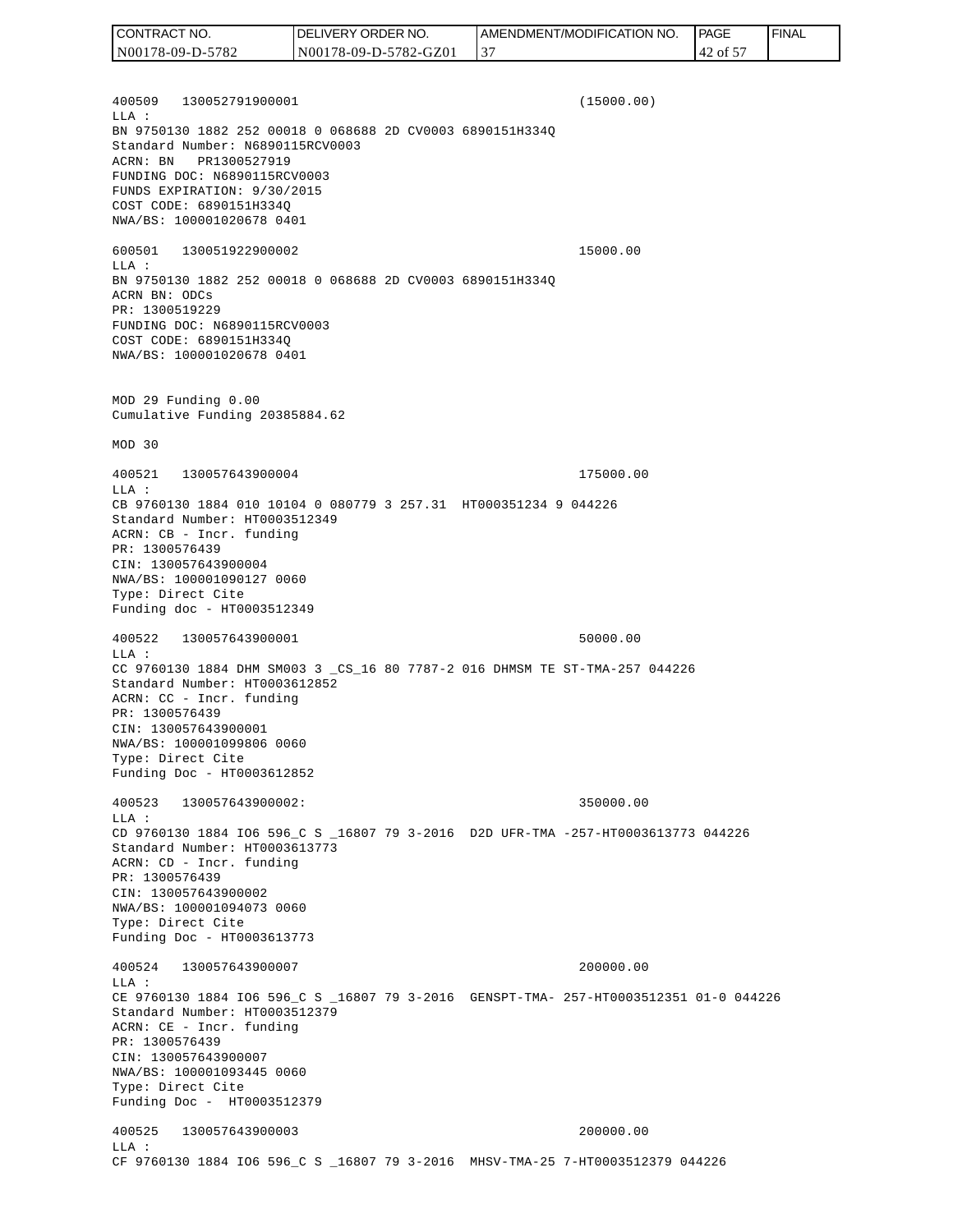| <b>CONTRACT</b><br>TNO. | 'JVERY ORDER NO.<br>DEl | <b>I AMENDMENT/MODIFICATION NO.</b> | <b>PAGE</b> | ' FINAL |
|-------------------------|-------------------------|-------------------------------------|-------------|---------|
| N00178-09-D-5782        | N00178-09-D-5782-GZ01   | $\overline{3}$                      | $43.01 -$   |         |

Standard Number: HT0003512351 ACRN: CF - Incr. funding PR: 1300576439 CIN: 130057643900003 NWA/BS: 100001091357 0060 Type: Direct Cite Funding doc - HT0003512351 400526 130057643900005 170000.00 LLA : BY 9760130 1884 IO6 596-C S -16807 79 3-2016 MEDCOI-TMA- 257-HT0003512377 044226 Standard Number: HT0003512377 ACRN: BY - Incr. funding PR: 1300576439 CIN: 130057643900005 NWA/BS: 100001091456 0060 Type: Direct Cite Funding Doc - HT0003512377 600505 130057643900006 15000.00  $T.T.A$  : BY 9760130 1884 IO6 596-C S -16807 79 3-2016 MEDCOI-TMA- 257-HT0003512377 044226 Standard Number: HT0003512377 ACRN: BY - Incr. funding PR: 1300576439 CIN: 130057643900006 NWA/BS: 100001091456 0060 Type: Direct Cite Funding Doc - HT0003512377 MOD 30 Funding 1160000.00 Cumulative Funding 21545884.62 MOD 31 400527 130058580400001 86000.00 LLA : CG 9760130 1884 IO6 596\_C S \_16807 79 3-2016 D2D UFR-TMA -257-HT0003613773 044226 Standard Number: HT0003613773 ACRN: CG PR: 1300585804 FUNDING DOC: HT0003613773 NWA: 100001094073 0060 FUNDS EXPIRATION: 09/30/2016 400528 130058580400003 23000.00 LLA : CC 9760130 1884 DHM SM003 3 \_CS\_16 80 7787-2 016 DHMSM TE ST-TMA-257 044226 Standard Number: HT0003612852 ACRN: CC PR: 1300585804 FUNDING DOC: HT0003612852 NWA: 100001099806 0060 FUNDS EXPIRATION: 09/30/2016 400529 130058580400005 33000.00 LLA : CH 9760130 1884 IO6 596-C S -16807 79 3-2016 MEDCOI-TMA- 257-HT0003512377 044226 Standard Number: HT0003512377 ACRN: CH PR: 1300585804 FUNDING DOC: HT0003512377 NWA: 100001091456 0060 FUNDS EXPIRATION: 09/30/2016 400530 130058580400007 115000.00  $L.L.A$  : CJ 9760130 1884 IO6 596\_C S \_16807 79 3-2016 GENSPT-TMA- 257-HT0003512351 01-0 044226 Standard Number: HT0003512351 ACRN: CJ PR: 1300585804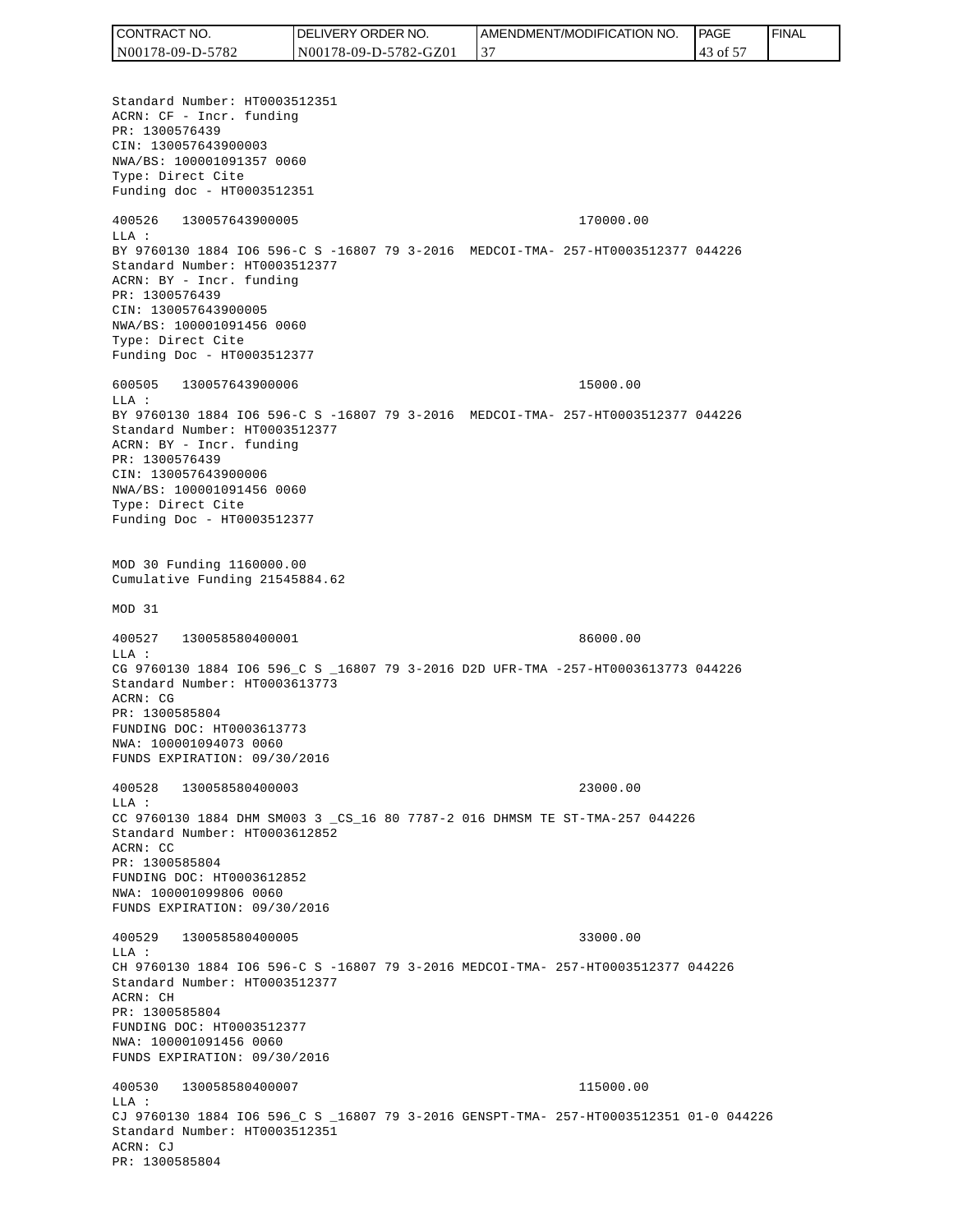FUNDING DOC: HT0003512351 NWA: 100001091357 0060 FUNDS EXPIRATION: 09/30/2016 600506 130058580400002 30000.00 LLA : CG 9760130 1884 IO6 596\_C S \_16807 79 3-2016 D2D UFR-TMA -257-HT0003613773 044226 Standard Number: HT0003613773 ACRN: CG PR: 1300585804 FUNDING DOC: HT0003613773 NWA: 100001094073 0060 FUNDS EXPIRATION: 09/30/2016 600507 130058580400004 10000.00 LLA : CK 9760130 1884 IO4 26596 \_ CS\_168 07 793-20 16 HAIM42-TM A-257-HT0003512383 044226 Standard Number: HT0003512383 ACRN: CK PR: 1300585804 FUNDING DOC: HT0003512383 NWA: 100001094141 0060 FUNDS EXPIRATION: 09/30/2016 600508 130058580400006 12000.00 LLA : CH 9760130 1884 IO6 596-C S -16807 79 3-2016 MEDCOI-TMA- 257-HT0003512377 044226 Standard Number: HT0003512377 ACRN: CH PR: 1300585804 FUNDING DOC: HT0003512377 NWA: 100001091456 0060 FUNDS EXPIRATION: 09/30/2016 MOD 31 Funding 309000.00 Cumulative Funding 21854884.62 MOD 32 400601 130058801900002 280000.00 LLA : CL 9760130 1884 IO4 26596 \_ CS\_168 07 793-20 16 HAIM42-TM A-257-HT0003512383 044226 Standard Number: HT0003512383 400602 130058801900003 252095.52 LLA : CM 9760130 1884 IO4 26596 CS 168 07 793-20 16 HAIM42-TM A-257-HT0003512383 044226 Standard Number: HT0003512383 400603 130058801900004 56756.16 LLA : CN 9760130 1884 DHM SM003 3 \_CS\_16 80 7787-2 016 DHMSM TE ST-TMA-257 044226 Standard Number: HT0003612852 400604 130058801900005 376533.00  $T.T.A$  : CP 9760130 1884 DHM SM003 3 CS 16 80 7787 2 016 DHMSM TE ST TMA 257 HT00036125 044226 Standard Number: HT0003612563 400605 130058801900006 300597.50  $T.T.A$  : CQ 9760130 1884 IO6 596\_C S \_16807 79 3-2016 D2D UFR-TMA -257-HT0003613773 044226 Standard Number: HT0003613773 400606 130058801900007 120000.00 LLA : CF 9760130 1884 IO6 596\_C S \_16807 79 3-2016 MHSV-TMA-25 7-HT0003512379 044226 Standard Number: HT0003512379 400607 130058801900008 435000.00 LLA : CONTRACT NO. N00178-09-D-5782 DELIVERY ORDER NO. N00178-09-D-5782-GZ01 AMENDMENT/MODIFICATION NO. 37 **PAGE**  44 of 57 FINAL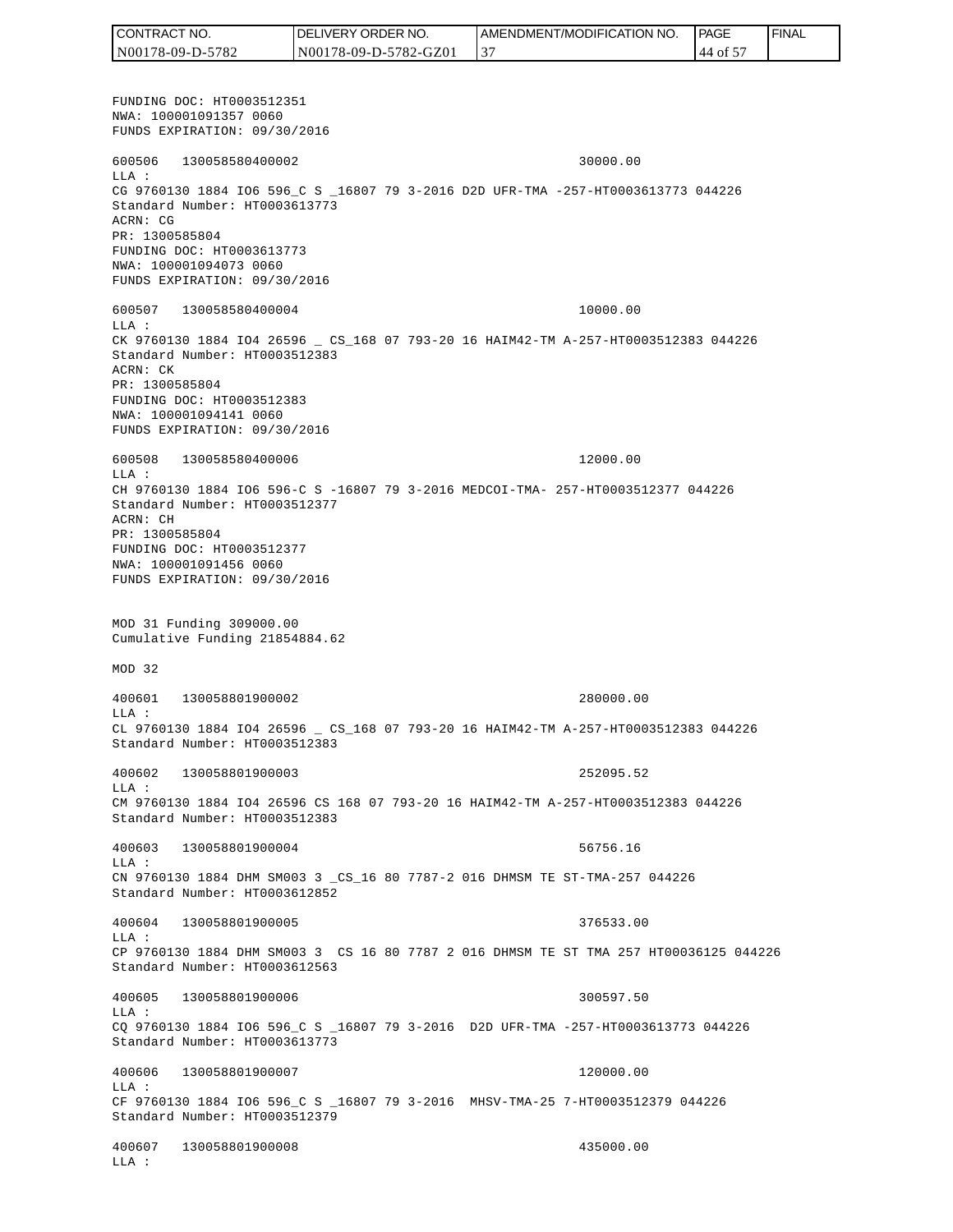CR 9760130 1884 IO6 596-C S -16807 79 3-2016 MEDCOI-TMA- 257-HT0003512377 044226 Standard Number: HT30003512377 400608 130058801900009 1600000.00 LLA : CE 9760130 1884 IO6 596 C S 16807 79 3-2016 GENSPT-TMA- 257-HT0003512351 01-0 044226 Standard Number: HT0003512351 400609 130058801900010 1219104.38 LLA : CS 9760130 1884 010 10104 0 080779 3 257.31 HT000351234 9 044226 Standard Number: HT0003512349 400610 130058801900014 726000.00 LLA : CT 9760130 1884 IAG EN\_CS \_ 16DHA8 07 793-20 16 IA-TMA-25 7-HT0003613478 044226 Standard Number: HT0003613478 ACRN: CT - Incr. funding PR: 1300588019 CIN: 130058801900014 NWA/BS: 100001134304 0060 Appropriation: 976130 Funding Doc: HT0003613478 400611 130058801900016 945000.00 LLA : CU 9760130 1884 IO6 596CS \_ 168077 93 -2016 JAD-TMA-257- HT0003612940 01-010-1 044226 Standard Number: HT0003612940 400612 130058801900018 115438.76 LLA : CV 9760130 1884 010 10104 0 080779 3 257.31 HT000361294 1 044226 Standard Number: HT0003612941 400613 130058801900019 57771.24 LLA : CW 9760130 1884 HIT \_CIO\_ C S\_1680 77 93-201 6 PFMCR-TMA- 257-HT0003613325 044226 Standard Number: HT0003613325 600601 130058801900011 60000.00 LLA : CL 9760130 1884 IO4 26596 \_ CS\_168 07 793-20 16 HAIM42-TM A-257-HT0003512383 044226 Standard Number: HT0003512383 600602 130058801900012 60000.00 LLA : CQ 9760130 1884 IO6 596\_C S \_16807 79 3-2016 D2D UFR-TMA -257-HT0003613773 044226 Standard Number: HT0003613773 600603 130058801900013 65000.00  $T.T.A$  : CR 9760130 1884 IO6 596-C S -16807 79 3-2016 MEDCOI-TMA- 257-HT0003512377 044226 Standard Number: HT0003512377 600604 130058801900015 20000.00 LLA : CT 9760130 1884 IAG EN\_CS \_ 16DHA8 07 793-20 16 IA-TMA-25 7-HT0003613478 044226 Standard Number: HT0003613478 ACRN: CT - Incr. funding PR: 1300588019 CIN: 130058801900015 NWA/BS: 100001134304 0060 Funding doc: HT0003613478 Appropriation: 976130 600605 130058801900017 30000.00 LLA : CU 9760130 1884 IO6 596CS \_ 168077 93 -2016 JAD-TMA-257- HT0003612940 01-010-1 044226 Standard Number: HY0003612940 CONTRACT NO. N00178-09-D-5782 DELIVERY ORDER NO. N00178-09-D-5782-GZ01 AMENDMENT/MODIFICATION NO. 37 **PAGE**  45 of 57 FINAL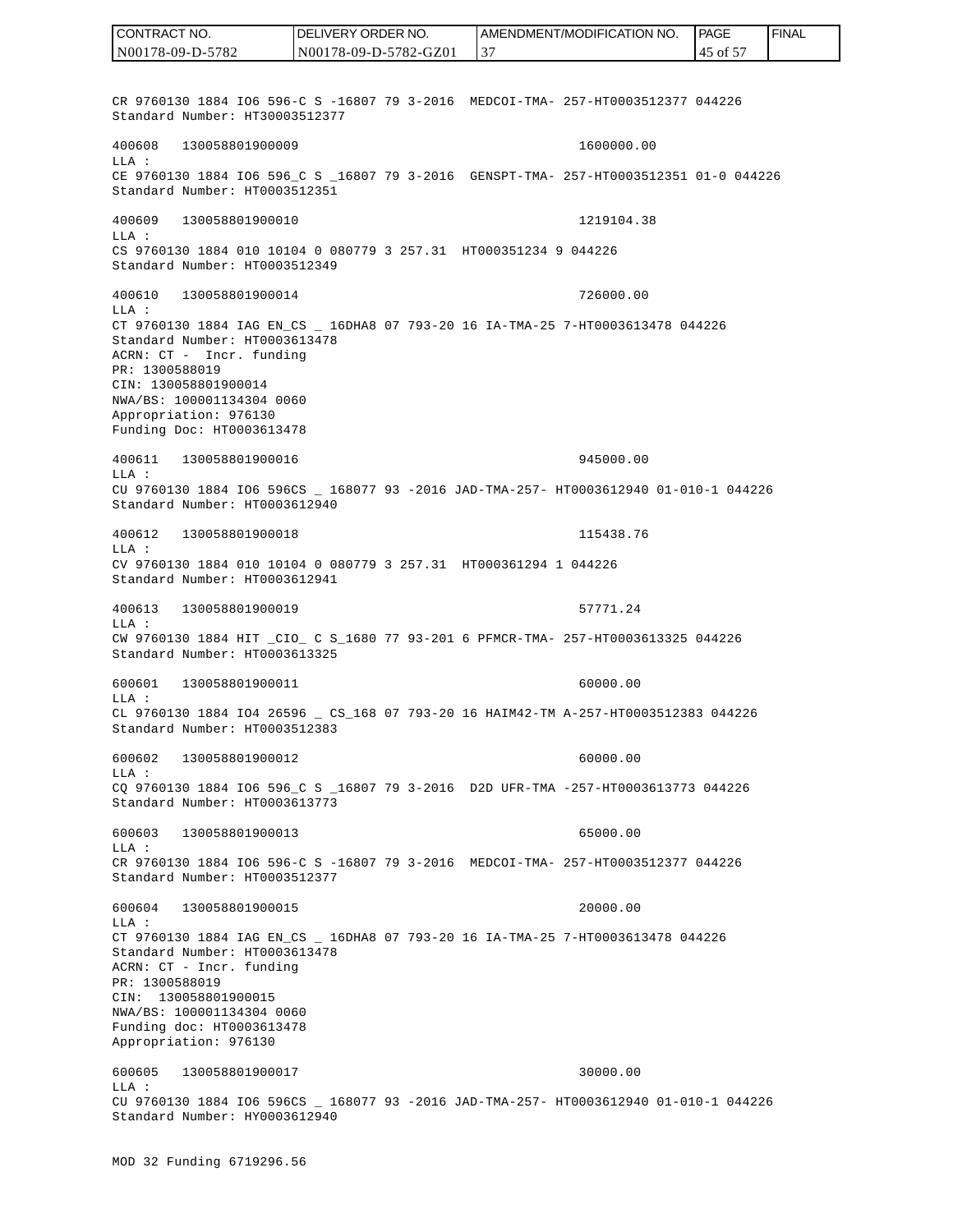| CONTRACT NO.     | DELIVERY ORDER NO.    | I AMENDMENT/MODIFICATION NO. | <b>IPAGE</b>      | ' FINAL |
|------------------|-----------------------|------------------------------|-------------------|---------|
| N00178-09-D-5782 | N00178-09-D-5782-GZ01 |                              | $-146$ of $\circ$ |         |

Cumulative Funding 28574181.18 MOD 33 400614 130059019600003 87011.70 LLA : CX 9760130 1884 CS\_ IHC\_1 6 DHA807 70 0-2016 CQM-TMA-257 -HT0003614581 044226 Standard Number: HT0003614581 ACRN: CX - Incr Funding PR:1300590196 CIN: 130059019600003 NWA/BS: 100001176498 0401 Type: Direct Cite Appropriation: 9760130 400615 130059019600001 400000.00 LLA : CQ 9760130 1884 IO6 596\_C S \_16807 79 3-2016 D2D UFR-TMA -257-HT0003613773 044226 Standard Number: HT0003613773 ACRN: CQ - Incr. funding PR: 1300590196 CIN: 130059019600001 NWA/BS: 100001094073 0060 Funding Doc: HT0003613773 Type: Direct Cite Appropriation: 9760130 400616 130059019600002 248988.30 LLA : CU 9760130 1884 IO6 596CS \_ 168077 93 -2016 JAD-TMA-257- HT0003612940 01-010-1 044226 Standard Number: HT0003612940 ACRN: CU - Incr. funding PR: 1300590196 CIN: 130059019600002 NWA/BS: 100001094679 0401 Type: Direct Cite Appropriation: 9760130 MOD 33 Funding 736000.00 Cumulative Funding 29310181.18 MOD 34 Funding 0.00 Cumulative Funding 29310181.18 MOD 35 400617 130061251100001 725000.00  $L.L.A$  : CY 9770130 1884 HIT \_CIO\_ C S\_1780 77 93-201 7 HIT STAF-T MA-257-HT0003615445 0 044226 Standard Number: HT0003615445 600606 130061251100002 25000.00  $T.T.A$  : CZ 9770130 1884 HIT \_CIO\_ C S\_1780 77 93-201 7 HIT STAF-T MA-257-HT0003615445 0 044226 Standard Number: HT0003615445 MOD 35 Funding 750000.00 Cumulative Funding 30060181.18 MOD 36 400618 130061576500002 1497500.00 LLA : DA 9770130 1884 HIT \_CIO\_ C S\_1780 77 93-201 7 HIT STAF-T MA-257-HT0003614712 044226 Standard Number: HT0003614712 ACRN DA: Incremental Funding DOC: HT0003614712 CIN: 130061576500002<br>NWA/BS: 100001198980 0060 CONTRACT NO. 5000178-09-D-5782<br>
NO00178-09-D-5782<br>
Cumulative Funding 2857418<br>
NOD 33<br>
Cumulative Funding 2857418<br>
NOD 33<br>
LLA:<br>
XX 9760130 1884 CS\_IEC\_1<br>
EXA:<br>
XX 9760130 1884 CS\_IEC\_1<br>
DRR: 130059019600003<br>
DRR: 13005901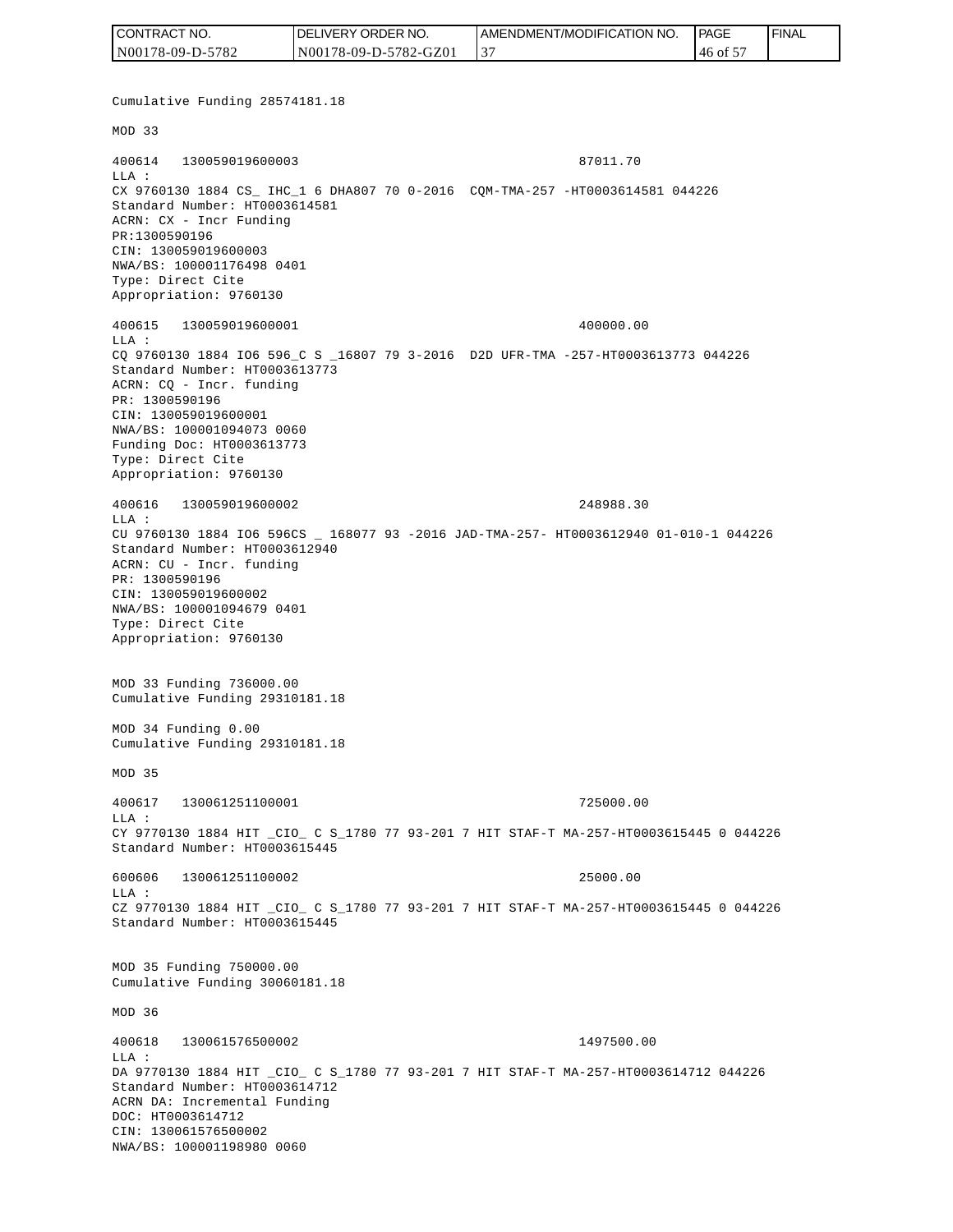400619 130061576500004 269628.00  $T.T.A$  : DB 9770130 1884 HIT \_CIO\_ C S\_1780 77 93-201 7 HIT STAF-T MA-257-HT0003614714 044226 Standard Number: HT0003614714 ACRN DB: Incremental Funding DOC: HT0003614714 CIN: 130061576500004 NWA/BS: 100001199625 0060 400620 130061576500003 180000.00 LLA : DC 9770130 1884 HIT \_CIO\_ C S\_1780 77 93-201 7 HIT STAF-T MA-257-HT0003614758 044226 Standard Number: HT0003614758 ACRN DC: Incremental Funding DOC: HT0003614758 CIN: 130061576500003 NWA/BS: 100001199792 0060 400621 130061576500006 431506.85 LLA : DD 9770130 1884 HIT \_CIO\_ C S\_1780 77 93-201 7 HIT STAF-T MA-257-HT0003614865 044226 Standard Number: HT0003614865 ACRN DD: Incremental Funding DOC: HT0003614865 CIN: 130061576500006 NWA/BS: 100001188337 0060 600607 130061576500005 23178.44  $T.T.A$  : DE 9770130 1884 HIT \_CIO\_ C S\_1780 77 93-201 7 HIT STAF-T MA-257-HT0003614753 044226 Standard Number: HT0003614753 ACRN DE: Incremental Funding DOC: HT0003614753 CIN: 130061576500005 NWA/BS: 100001199728 0060 MOD 36 Funding 2401813.29 Cumulative Funding 32461994.47 MOD 37 400622 130062328100002 30000.00 LLA : DF 9770130 1884 010 10104 0 080778 8 257.31 HT000371570 7 044226 Standard Number: HT0003715707 ACRN: DF - Inc. Funding PR:1300623281 CIN: 130062328100002 NWA/BS: 100001226249 0040 Type: DC-1 Appropriation: 970130 PSC: D310 400623 130062328100009 600000.00 LLA : DA 9770130 1884 HIT \_CIO\_ C S\_1780 77 93-201 7 HIT STAF-T MA-257-HT0003614712 044226 Standard Number: HT0003614712 ACRN: DA - Incr. Funding PR: 1300623281 CIN: 130062328100009 NWA/BS: 100001198980 0060 Funding Doc: HT0003614712 Type: DC-1 Appropriation: 970130 400624 130062328100010 250000.00  $T.T.A$  : DB 9770130 1884 HIT \_CIO\_ C S\_1780 77 93-201 7 HIT STAF-T MA-257-HT0003614714 044226 Standard Number: HT0003614714 ACRN: DB - Incr. Funding PR: 1300623281 CONTRACT NO. N00178-09-D-5782 DELIVERY ORDER NO. N00178-09-D-5782-GZ01 AMENDMENT/MODIFICATION NO. 37 **PAGE**  47 of 57 FINAL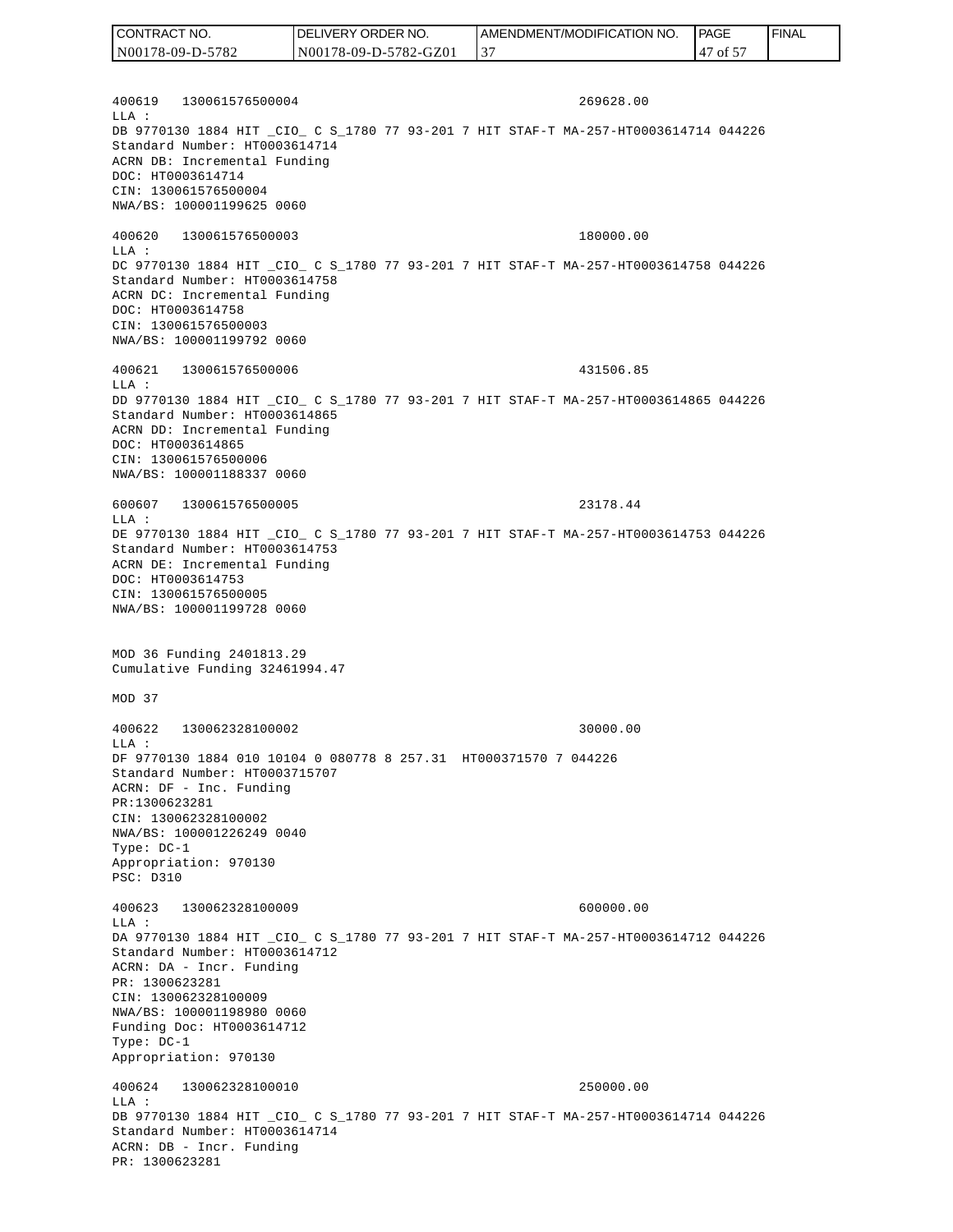CONTRACT NO. N00178-09-D-5782 DELIVERY ORDER NO. N00178-09-D-5782-GZ01 AMENDMENT/MODIFICATION NO. 37 **PAGE**  48 of 57 FINAL

CIN: 130062328100010 NWA/BS: 100001199625 0060 Funding Doc: HT0003614714 Type: DC-1 Appropriation: 970130 400625 130062328100011 180000.00 LLA : DH 9770130 1884 HIT \_CIO\_ C S\_1780 77 93-201 7 HIT STAF-T MA-257-HT0003614753 044226 Standard Number: HT0003614753 ACRN: DH - Incr. Funding. PR: 1300623281 CIN: 130062328100011 NWA/BS: 100001199728 0060 Funding Doc: HT0003614753 Type: DC-1 Appropriation: 970130 400626 130062328100013 230521.28 LLA : DJ 9770130 1884 IO6 596\_C S \_17807 79 3-2017 JAD-TMA-257 -HT0003715901 044226 Standard Number: HT0003715901 ACRN: DJ - Incr. Funding PR: 1300623281 CIN: 130062328100013 NWA/BS: 100001188784 0401 Funding Doc: HT0003715901 Type: DC-1 Appropriation: 970130 400627 130062328100015 103000.00  $T.T.A$  : DK 9770130 1884 IO6 596\_C S \_17807 79 3-2017 JAD-TMA-257 -HT0003715902 044226 Standard Number: HT0003715902 ACRN: DK - Incr. funding PR: 1300623281 CIN: HT0003715902 NWA/BS: 100001188787 0401 Funding Doc: HT0003715902 Type: DC-1 Appropriation: 970130 410601 130062328100004 42414.00  $L.L.A$  : DN 9760130 1834 DHM SM003 3 \_16483 60 5026-2 016 DHMSM TE ST-TMA-251 044226 Standard Number: HT0003715840 ACRN: DN - Incr. funding PR: 1300623281 CIN: 130062328100004 NWA/BS: 100001233992 0040 Funding Doc: HT0003715840 Type: DC-1 Appropriation: 970130 420601 130062328100006 9000.00 LLA : DP 97X4930 NH3S 257 77777 0 050120 2F 000000 Standard Number: N0003917WX01318 ACRN: DP - Fully Funded PR: 1300623281 CIN: 130062328100006 NWA/BS: 100001231847 0030 Funding Doc: N0003917X01318 Type: R-Re Appropriation: 1771804 600608 130062328100003 5000.00  $L.L.A$  : DF 9770130 1884 010 10104 0 080778 8 257.31 HT000371570 7 044226 Standard Number: HT0003715707 ACRN: DF - Incr. funding PR: 1300623281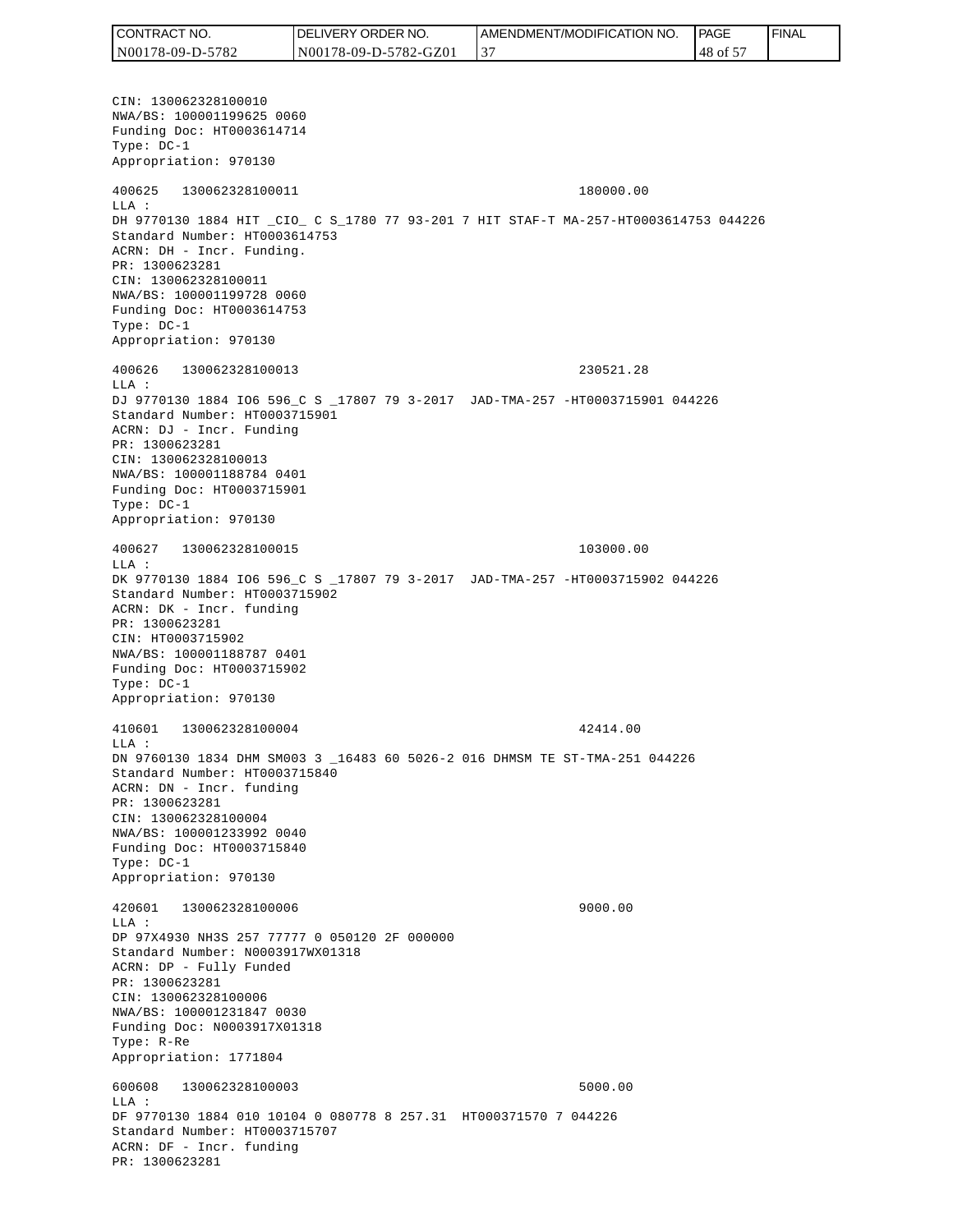CONTRACT NO. N00178-09-D-5782 DELIVERY ORDER NO. N00178-09-D-5782-GZ01 AMENDMENT/MODIFICATION NO. 37 **PAGE**  49 of 57 FINAL

CIN:130062328100003 NWA/BS: 100001226249 0040 Funding Doc: HT0003715707 Type: DC-1 Appropriation: 970130 600609 130062328100012 10000.00 LLA : DH 9770130 1884 HIT \_CIO\_ C S\_1780 77 93-201 7 HIT STAF-T MA-257-HT0003614753 044226 Standard Number: HT0003614753 ACRN: DH - Incr. funding PR: 1300623281 CIN: 130062328100012 NWA/BS: 100001199728 0060 Funding Doc: HT0003614753 Type: DC-1 Appropriation: 970130 600610 130062328100008 15000.00 LLA : DM 9770130 1884 HIT \_CIO\_ C S\_1780 77 93-201 7 HIT STAF-T MA-257-HT0003614758 044226 Standard Number: HT0003614758 ACRN: DM - Incr. funding PR: 1300623281 CIN: 130062328100008 NWA/BS: 100001199792 0060 Funding Doc: HT0003614758 Type: DC-1 Appropriation: 970130 600611 130062328100014 36000.00  $T.T.A$  : DJ 9770130 1884 IO6 596\_C S \_17807 79 3-2017 JAD-TMA-257 -HT0003715901 044226 Standard Number: HT0003715901 ACRN: DJ - Incr. funding PR: 1300623281 CIN: 130062328100014 NWA/BS: 100001188784 0401 Funding Doc: HT0003715901 Type: DC-1 Appropriation: 970130 610601 130062328100005 5000.00  $L.L.A$  : DN 9760130 1834 DHM SM003 3 \_16483 60 5026-2 016 DHMSM TE ST-TMA-251 044226 Standard Number: HT0003715840 ACRN: DN - Fully funded PR: 1300623281 CIN: 130062328100005 NWA/BS: 100001233992 0040 Funding Doc: HT0003715840 Type: DC-1 Appropriation: 970130 620601 130062328100007 3000.00 LLA : DP 97X4930 NH3S 257 77777 0 050120 2F 000000 Standard Number: N000391WX01318 ACRN: DP - Fully funded PR: 1300623281 CIN: 130062328100007 NWA/BS: 100001231847 Funding Doc: N000391WX01318 Type: R-Re Appropriation: 1771804 MOD 37 Funding 1518935.28 Cumulative Funding 33980929.75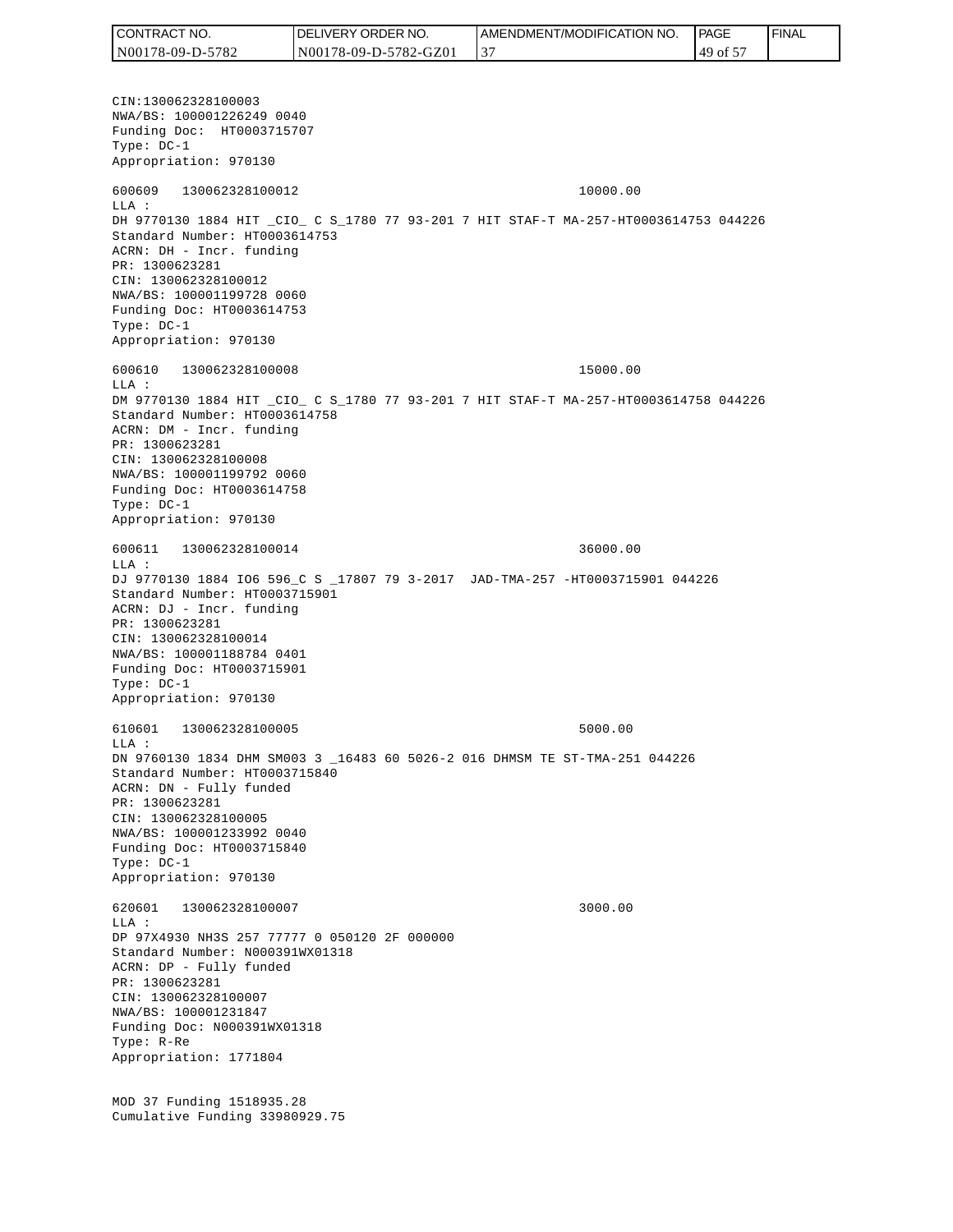| <b>CONTRACT</b><br>" NO. | `NO.<br>DELIVERY ORDER | AMENDMENT/MODIFICATION NO. | <b>PAGE</b> | ' FINAL |
|--------------------------|------------------------|----------------------------|-------------|---------|
| N00178-09-D-5782         | N00178-09-D-5782-GZ01  |                            | $50$ of $5$ |         |

# **SECTION H SPECIAL CONTRACT REQUIREMENTS**

#### 5252.232-9206 SEGREGATION OF COSTS (DEC 2003)

(a) The Contractor agrees to segregate costs incurred under this task order at the lowest level of performance, either task or subtask, rather than on a total task order basis, and to submit invoices reflecting costs incurred at that level. Invoices shall contain summaries of work charged during the period covered, as well as overall cumulative summaries by labor category for all work invoiced to date (if applicable), by line item, task or subtask.

(b) Where multiple lines of accounting are present, the ACRN preceding the accounting citation will be found in Section B and/or Section G. Payment of Contractor invoices shall be accomplished only by charging the ACRN that corresponds to the work invoiced.

(c) Except when payment requests are submitted electronically as specified in the clause at DFARS 252.232-7003, Electronic Submission of Payment Requests, one copy of each invoice or voucher will be provided, at the time of submission to DCAA, to the Task Order Manager.

#### H-350 REIMBURSEMENT OF TRAVEL COSTS (NOV 2005)

(a) Contractor Request and Government Approval of Travel

Any travel under this contract must be specifically requested in writing, by the contractor prior to incurring any travel costs. If this contract is a definite or indefinite delivery contract, then the written Government authorization will be by task/delivery orders issued by the Ordering Officer or by a modification to an issued task/delivery order. If this contract is not a definite or indefinite delivery contract, then the written Government authorization will be by written notice of approval from the Contracting Officer's Representative (COR). The request shall include as a minimum, the following:

- (1) Contract number
- (2) Date, time, and place of proposed travel
- (3) Purpose of travel and how it relates to the contract
- (4) Contractor's estimated cost of travel
- (5) Name(s) of individual(s) traveling and;
- (6) A breakdown of estimated travel and per diem charges.
- (b) General

(1) The costs for travel, subsistence, and lodging shall be reimbursed to the contractor only to the extent that it is necessary and authorized for performance of the work under this contract. The costs for travel, subsistence, and lodging shall be reimbursed to the contractor in accordance with the Federal Acquisition Regulation (FAR) 31.205-46, which is incorporated by reference into this contract. As specified in FAR 31.205-46(a) (2), reimbursement for the costs incurred for lodging, meals and incidental expenses (as defined in the travel regulations cited subparagraphs  $(b)(1)(i)$  through  $(b)(1)(iii)$  below) shall be considered to be reasonable and allowable only to the extent that they do not exceed on a daily basis the maximum per diem rates in effect at the time of travel as set forth in the following:

(i) Federal Travel Regulation prescribed by the General Services Administration for travel in the contiguous 48 United States;

(ii) Joint Travel Regulation, Volume 2, DoD Civilian Personnel, Appendix A, prescribed by the Department of Defense for travel in Alaska, Hawaii, The Commonwealth of Puerto Rico, and the territories and possessions of the United States; or

(iii) Standardized Regulations, (Government Civilians, Foreign Areas), Section 925, "Maximum Travel Per Diem Allowances in Foreign Areas" prescribed by the Department of State, for travel in areas not covered in the travel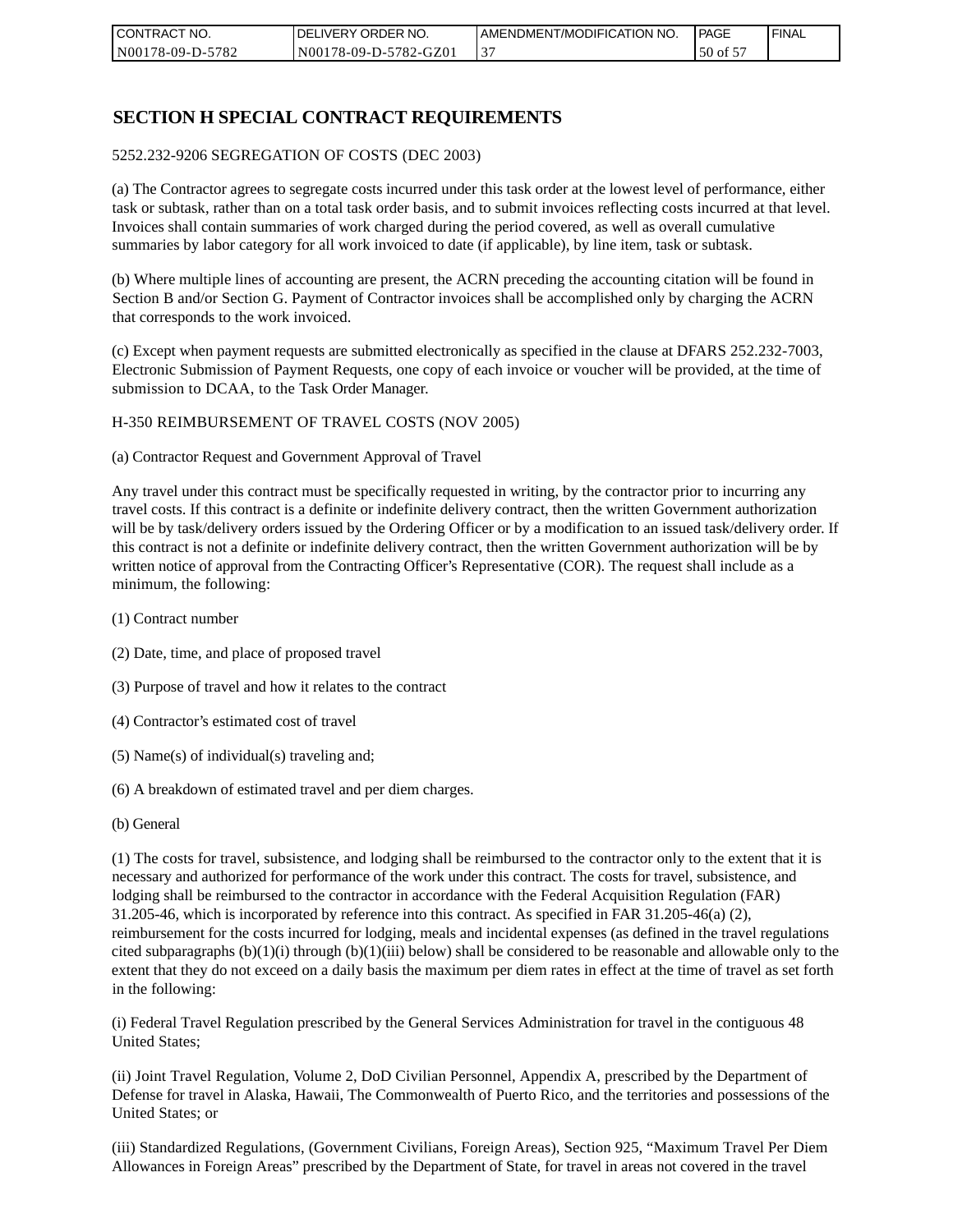| CONTRACT NO.     | <b>IDELIVERY ORDER NO.</b> | I AMENDMENT/MODIFICATION NO. | <b>PAGE</b>                                          | <b>I FINAL</b> |
|------------------|----------------------------|------------------------------|------------------------------------------------------|----------------|
| N00178-09-D-5782 | N00178-09-D-5782-GZ01      | ◡                            | $\overline{\phantom{0}}$ of $\overline{\phantom{0}}$ |                |

regulations cited in subparagraphs  $(b)(1)(i)$  and  $(b)(1)(ii)$  above.

(2) Personnel in travel status from and to the contractor's place of business and designated work site or vice versa, shall be considered to be performing work under the contract, and contractor shall bill such travel time at the straight (regular) time rate; however, such billing shall not exceed eight hours per person for any one person while in travel status during one calendar day.

(c) Per Diem

(1) The contractor shall not be paid per diem for contractor personnel who reside in the metropolitan area in which the tasks are being performed. Per diem shall not be paid on services performed at contractor's home facility and at any facility required by the contract, or at any location within a radius of 50 miles from the contractor's home facility and any facility required by this contract.

(2) Costs for subsistence and lodging shall be paid to the contractor only to the extent that overnight stay is necessary and authorized in writing by the Government for performance of the work under this contract per paragraph (a). When authorized, per diem shall be paid by the contractor to its employees at a rate not to exceed the rate specified in the travel regulations cited in FAR 31.205-46(a)(2) and authorized in writing by the Government. The authorized per diem rate shall be the same as the prevailing locality per diem rate.

(3) Reimbursement to the contractor for per diem shall be limited to payments to employees not to exceed the authorized per diem and as authorized in writing by the Government per paragraph (a). Fractional parts of a day shall be payable on a prorated basis for purposes of billing for per diem charges attributed to subsistence on days of travel. The departure day from the Permanent Duty Station (PDS) and return day to the PDS shall be 75% of the applicable per diem rate. The contractor shall retain supporting documentation for per diem paid to employees as evidence of actual payments, as required by the FAR 52.216-7 "Allowable Cost and Payment" clause of the contract.

#### (d) Transportation

(1) The contractor shall be paid on the basis of actual amounts paid to the extent that such transportation is necessary for the performance of work under the contract and is authorized in writing by the Government per paragraph (a).

(2) The contractor agrees, in the performance of necessary travel, to use the lowest cost mode commensurate with the requirements of the mission and in accordance with good traffic management principles. When it is necessary to use air or rail travel, the contractor agrees to use coach, tourist class or similar accommodations to the extent consistent with the successful and economical accomplishment of the mission for which the travel is being performed. Documentation must be provided to substantiate non-availability of coach or tourist if business or first class is proposed to accomplish travel requirements.

(3) When transportation by privately owned conveyance (POC) is authorized, the contractor shall be paid on a mileage basis not to exceed the applicable Government transportation rate specified in the travel regulations cited in FAR 31.205-46(a)(2) and is authorized in writing by the Government per paragraph (a).

(4) When transportation by privately owned (motor) vehicle (POV) is authorized, required travel of contractor personnel, that is not commuting travel, may be paid to the extent that it exceeds the normal commuting mileage of such employee. When an employee's POV is used for travel between an employee's residence or the Permanent Duty Station and one or more alternate work sites within the local area, the employee shall be paid mileage for the distance that exceeds the employee's commuting distance.

(5) When transportation by a rental automobile, other special conveyance or public conveyance is authorized, the contractor shall be paid the rental and/or hiring charge and operating expenses incurred on official business (if not included in the rental or hiring charge). When the operating expenses are included in the rental or hiring charge, there should be a record of those expenses available to submit with the receipt. Examples of such operating expenses include: hiring charge (bus, streetcar or subway fares), gasoline and oil, parking, and tunnel tolls.

#### (6) Definitions:

(i) "Permanent Duty Station" (PDS) is the location of the employee's permanent work assignment (i.e., the building or other place where the employee regularly reports for work.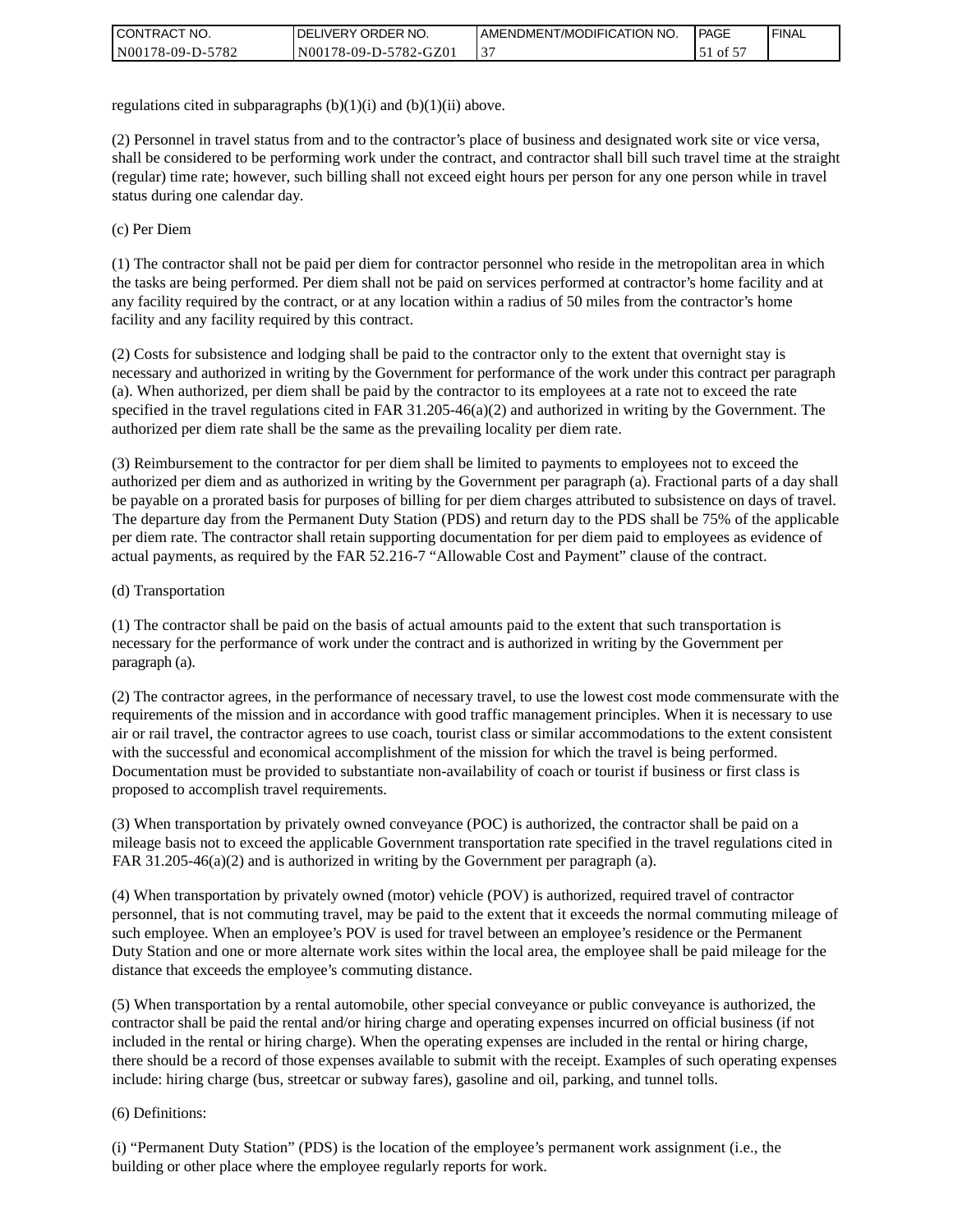| I CONTRACT NO.   | DELIVERY ORDER NO.    | <b>LAMENDMENT/MODIFICATION NO.</b> | PAGE    | l FINAL |
|------------------|-----------------------|------------------------------------|---------|---------|
| N00178-09-D-5782 | N00178-09-D-5782-GZ01 |                                    | . of 57 |         |

(ii) "Privately Owned Conveyance" (POC) is any transportation mode used for the movement of persons from place to place, other than a Government conveyance or common carrier, including a conveyance loaned for a charge to, or rented at personal expense by, an employee for transportation while on travel when such rental conveyance has not been authorized/approved as a Special Conveyance.

(iii) "Privately Owned (Motor) Vehicle (POV)" is any motor vehicle (including an automobile, light truck, van or pickup truck) owned by, or on a long-term lease (12 or more months) to, an employee or that employee's dependent for the primary purpose of providing personal transportation, that:

(a) is self-propelled and licensed to travel on the public highways;

(b) is designed to carry passengers or goods; and

(c) has four or more wheels or is a motorcycle or moped.

(iv) "Special Conveyance" is commercially rented or hired vehicles other than a POC and other than those owned or under contract to an agency.

(v) "Public Conveyance" is local public transportation (e.g., bus, streetcar, subway, etc) or taxicab.

(iv) "Residence" is the fixed or permanent domicile of a person that can be reasonably justified as a bona fide residence.

EXAMPLE 1: Employee's one way commuting distance to regular place of work is 7 miles. Employee drives from residence to an alternate work site, a distance of 18 miles. Upon completion of work, employee returns to residence, a distance of 18 miles.

In this case, the employee is entitled to be reimbursed for the distance that exceeds the normal round trip commuting distance (14 miles). The employee is reimbursed for 22 miles (18 + 18 - 14 = 22).

EXAMPLE 2: Employee's one way commuting distance to regular place of work is 15 miles. Employee drives from residence to an alternate work site, a distance of 5 miles. Upon completion of work, employee returns to residence, a distance of 5 miles.

In this case, the employee is not entitled to be reimbursed for the travel performed (10 miles), since the distance traveled is less than the commuting distance (30 miles) to the regular place of work.

EXAMPLE 3: Employee's one way commuting distance to regular place of work is 15 miles. Employee drives to regular place of work. Employee is required to travel to an alternate work site, a distance of 30 miles. Upon completion of work, employee returns to residence, a distance of 15 miles.

In this case, the employee is entitled to be reimbursed for the distance that exceeds the normal round trip commuting distance (30 miles). The employee is reimbursed for 30 miles  $(15 + 30 + 15 - 30 = 30)$ .

EXAMPLE 4: Employee's one way commuting distance to regular place of work is 12 miles. In the morning the employee drives to an alternate work site (45 miles). In the afternoon the employee returns to the regular place of work (67 miles). After completion of work, employee returns to residence, a distance of 12 miles.

In this case, the employee is entitled to be reimbursed for the distance that exceeds the normal round trip commuting distance (24 miles). The employee is reimbursed for 100 miles  $(45 + 67 + 12 - 24 = 100)$ .

EXAMPLE 5: Employee's one way commuting distance to regular place of work is 35 miles. Employee drives to the regular place of work (35 miles). Later, the employee drives to alternate work site #1 (50 miles) and then to alternate work site #2 (25 miles). Employee then drives to residence (10 miles).

In this case, the employee is entitled to be reimbursed for the distance that exceeds the normal commuting distance (70 miles). The employee is reimbursed for 50 miles  $(35 + 50 + 25 + 10 - 70 = 50)$ .

EXAMPLE 6: Employee's one way commuting distance to regular place of work is 20 miles. Employee drives to the regular place of work (20 miles). Later, the employee drives to alternate work site #1 (10 miles) and then to alternate work site #2 (5 miles). Employee then drives to residence (2 miles).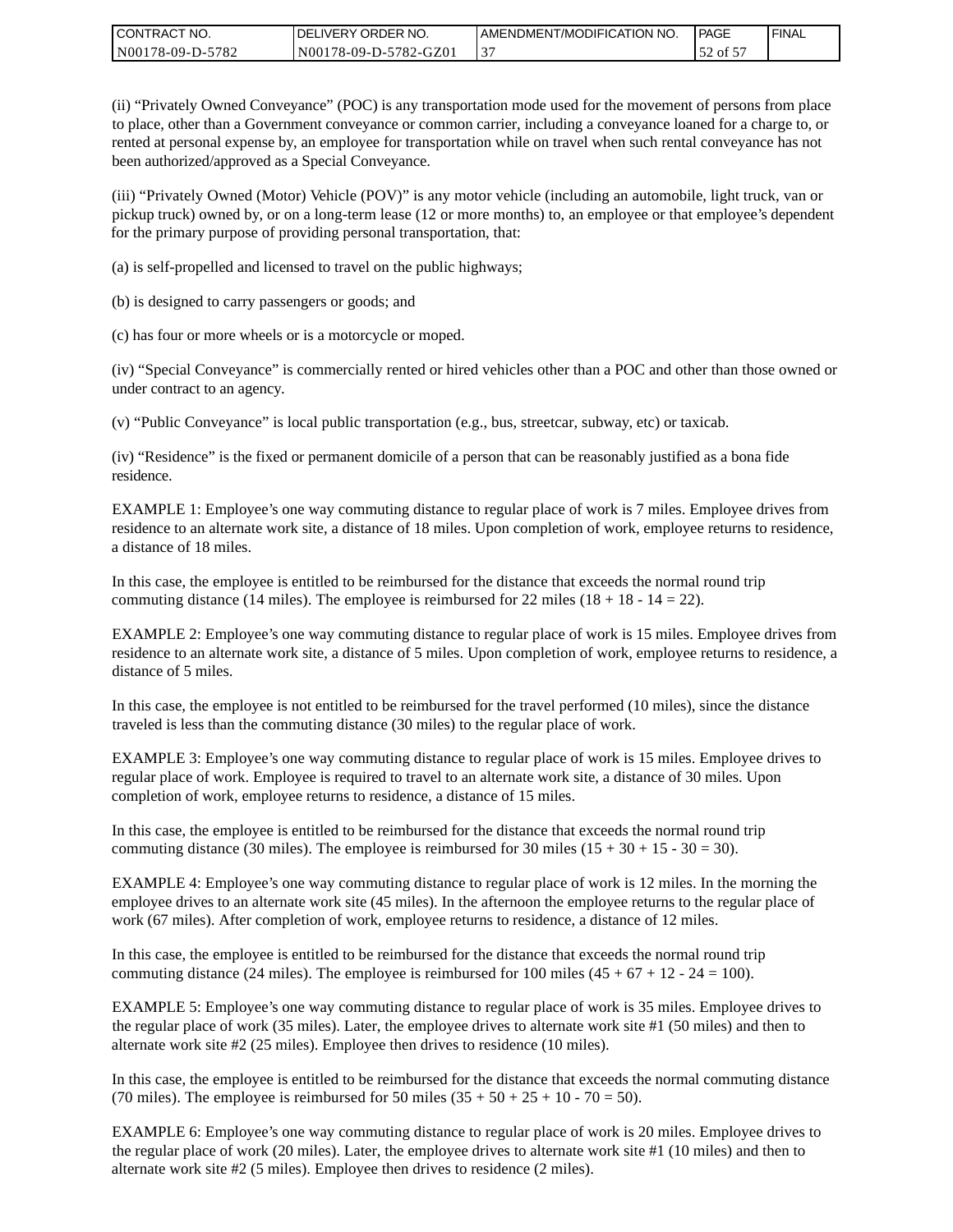| I CONTRACT NO.   | DELIVERY ORDER NO.    | I AMENDMENT/MODIFICATION NO. | PAGE    | ' FINAL |
|------------------|-----------------------|------------------------------|---------|---------|
| N00178-09-D-5782 | N00178-09-D-5782-GZ01 |                              | 53 of 5 |         |

In this case, the employee is not entitled to be reimbursed for the travel performed (37 miles), since the distance traveled is less than the commuting distance (40 miles) to the regular place of work.

H-355 CONTRACTOR IDENTIFICATION (DEC 1999)

(a) Contractor employees must be clearly identifiable while on Government property by wearing appropriate badges.

(b) Contractor employees are required to clearly identify themselves and the company they work for whenever making contact with Government personnel by telephone or other electronic means.

H-359 LIMITED RELEASE OF CONTRACTOR CONFIDENTIAL BUSINESS INFORMATION (CBI) (NOV 2003)

#### (a) Definition.

"Confidential business information," as used in this clause, is defined as all forms and types of financial, business, scientific, technical, economic, or engineering information, including patterns, plans, compilations, program devices, formulas, designs, prototypes, methods, techniques, processes, procedures, programs, or codes, whether tangible or intangible, and whether or how stored, compiled, or memorialized physically, electronically, graphically, photographically, or in writing if -- (1) the owner thereof has taken reasonable measures to keep such information secret, and (2) the information derives independent economic value, actual or potential from not being generally known to, and not being readily ascertainable through proper means by, the public. Confidential business information may include technical data as that term is defined in DFARS  $\S$ § 252.227-7013(a)(14),  $252.227-7015(a)(4)$ , and  $252.227-7018(a)(19)$ . It may also include computer software as that term is defined in DFARS §§ 252.227-7014(a)(4) and 252.227-7018(a)(4).

(b) The Space and Naval Warfare Systems Command (SPAWAR) may release to individuals employed by SPAWAR support contractors and their subcontractors confidential business information submitted by the contractor or its subcontractors pursuant to the provisions of this contract. Business information that would ordinarily be entitled to confidential treatment may be included in the information released to these individuals. Accordingly, by submission of a proposal or execution of this contract, the offeror or contractor and its subcontractors consent to a limited release of its confidential business information.

(c) Circumstances where SPAWAR may release the contractor's or subcontractors' confidential business information include the following:

(1) To other SPAWAR contractors and subcontractors, and their employees tasked with assisting SPAWAR in handling and processing information and documents in the administration of SPAWAR contracts, such as file room management and contract closeout.

(2) To SPAWAR contractors and subcontractors, and their employees tasked with assisting SPAWAR in accounting support services, including access to cost-reimbursement vouchers.

(3) To SPAWAR contractors and subcontractors, and their employees tasked with assisting SPAWAR in crafting performance work statements, assisting with the evaluation of task order cost/technical proposals and assembling performance metrics information.

(d) SPAWAR recognizes its obligation to protect the contractor and its subcontractors from competitive harm that could result from the release of such information. SPAWAR will permit the limited release of confidential business information under paragraphs  $(c)(1)$ ,  $(c)(2)$  and  $(c)(3)$  only under the following conditions:

(1) SPAWAR determines that access is required by other SPAWAR contractors and their subcontractors to perform the tasks described in paragraphs  $(c)(1)$ ,  $(c)(2)$  and  $(c)(3)$ ,

(2) Access to confidential business information is restricted to individuals with a bona fide need to possess,

(3) Contractors, their subcontractors, and their employees who are granted access to confidential business information have signed an appropriate non-disclosure agreement requiring them to provide the same level of protection to confidential business information that would be provided by SPAWAR employees,

(4) Contractors and their subcontractors having access to confidential business information have agreed under their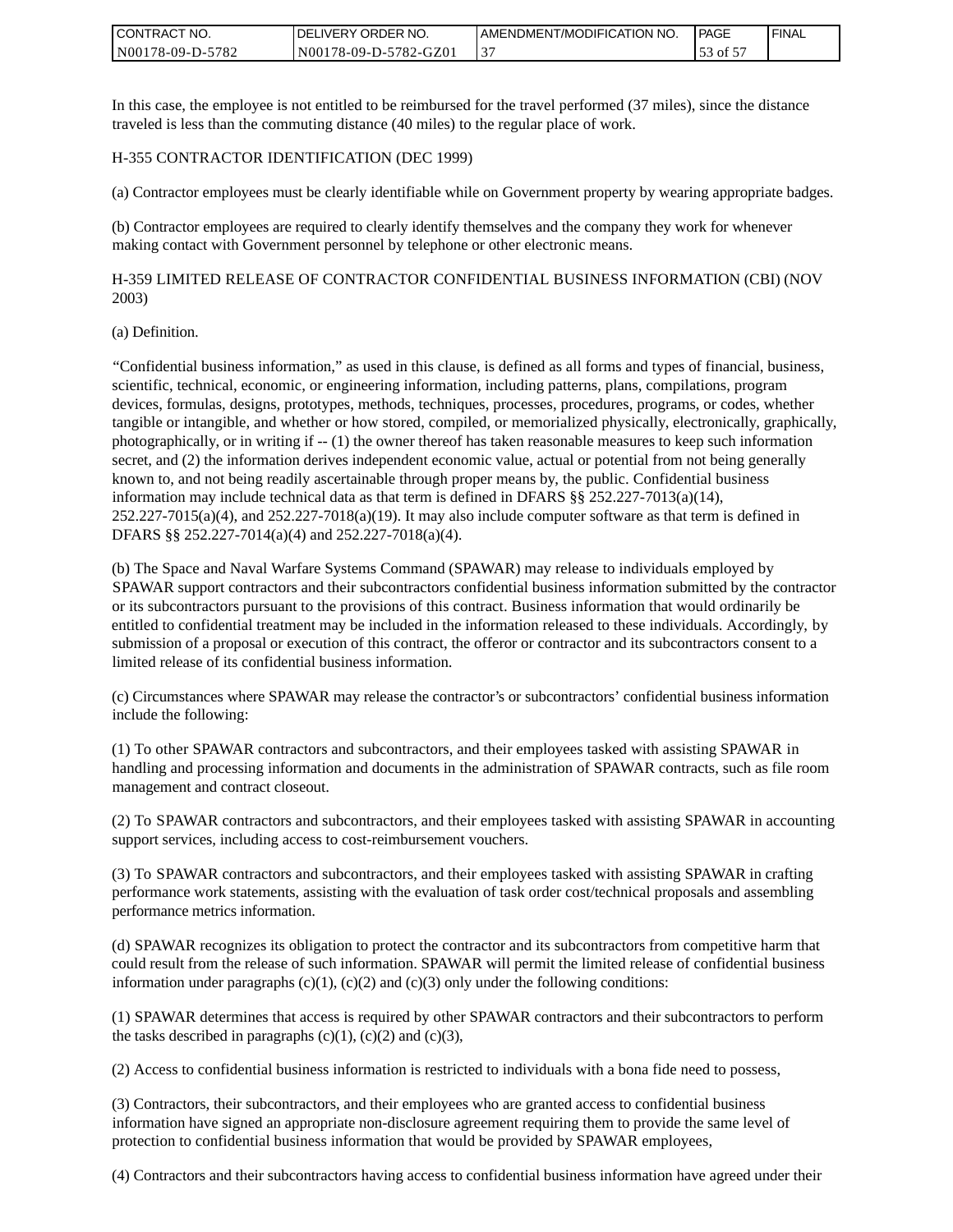| I CONTRACT NO.   | NO. י<br>DELIVERY ORDER | AMENDMENT/MODIFICATION NO. | PAGE       | 'FINAL |
|------------------|-------------------------|----------------------------|------------|--------|
| N00178-09-D-5782 | N00178-09-D-5782-GZ01   | ້                          | of 5<br>54 |        |

contract or a separate corporate non-disclosure agreement to provide the same level of protection to confidential business information that would be provided by SPAWAR employees, and

(5) SPAWAR contractors and their subcontractors performing the tasks described in paragraphs  $(c)(1)$ ,  $(c)(2)$  or  $(c)(3)$ have agreed under their contract or a separate non-disclosure agreement to not use confidential business information for any purpose other than performing the tasks described in paragraphs  $(c)(1)$ ,  $(c)(2)$  and  $(c)(3)$ .

(e) SPAWAR's responsibilities under the Freedom of Information Act are not affected by this clause.

(f) If SPAWAR satisfies the conditions listed in paragraph (d), the contractor and its subcontractors agree to indemnify and hold harmless the Government, its agents, and employees from every claim or liability, including attorneys fees, court costs, and expenses, arising out of, or in any way related to, the misuse or unauthorized modification, reproduction, release, display, or disclosure of confidential business information provided by the contractor to the Government.

(g) The contractor agrees to include, and require inclusion of, this clause in all subcontracts at any tier that requires the furnishing of confidential business information.

#### ORGANIZATIONAL CONFLICT OF INTEREST (NAVSEA) (JUL 2000) (RESTATED FROM BASIC CONTRACT)

(a) "Organizational Conflict of Interest" means that because of other activities or relationships with other persons, a person is unable or potentially unable to render impartial assistance or advice to the Government, or the person's objectivity in performing the contract work is or might be otherwise impaired, or a person has an unfair competitive advantage. "Person" as used herein includes Corporations, Partnerships, Joint Ventures, and other business enterprises.

(b) The Contractor warrants that to the best of its knowledge and belief, and except as otherwise set forth in the contract, the Contractor does not have any organizational conflict of interest(s) as defined in paragraph (a).

(c) It is recognized that the effort to be performed by the Contractor under this contract may create a potential organizational conflict of interest on the instant contract or on a future acquisition. In order to avoid this potential conflict of interest, and at the same time to avoid prejudicing the best interest of the Government, the right of the Contractor to participate in future procurement of equipment and/or services that are the subject of any work under this contract shall be limited as described below in accordance with the requirements of FAR 9.5.

(d) (1) The Contractor agrees that it shall not release, disclose, or use in any way that would permit or result in disclosure to any party outside the Government any information provided to the Contractor by the Government during or as a result of performance of this contract. Such information includes, but is not limited to, information submitted to the Government on a confidential basis by other persons. Further, the prohibition against release of Government provided information extends to cover such information whether or not in its original form, e.g., where the information has been included in Contractor generated work or where it is discernible from materials incorporating or based upon such information. This prohibition shall not expire after a given period of time.

(2) The Contractor agrees that it shall not release, disclose, or use in any way that would permit or result in disclosure to any party outside the Government any information generated or derived during or as a result of performance of this contract. This prohibition shall expire after a period of three years after completion of performance of this contract.

(3) The prohibitions contained in subparagraphs  $(d)(1)$  and  $(d)(2)$  shall apply with equal force to any affiliate of the Contractor, any subcontractor, consultant, or employee of the Contractor, any joint venture involving the Contractor, any entity into or with which it may merge or affiliate, or any successor or assign of the Contractor. The terms of paragraph (f) of this Special Contract Requirement relating to notification shall apply to any release of information in contravention of this paragraph (d).

(e) The Contractor further agrees that, during the performance of this contract and for a period of three years after completion of performance of this contract, the Contractor, any affiliate of the Contractor, any subcontractor, consultant, or employee of the Contractor, any joint venture involving the Contractor, any entity into or with which it may subsequently merge or affiliate, or any other successor or assign of the Contractor, shall not furnish to the United States Government, either as a prime contractor or as a subcontractor, or as a consultant to a prime contractor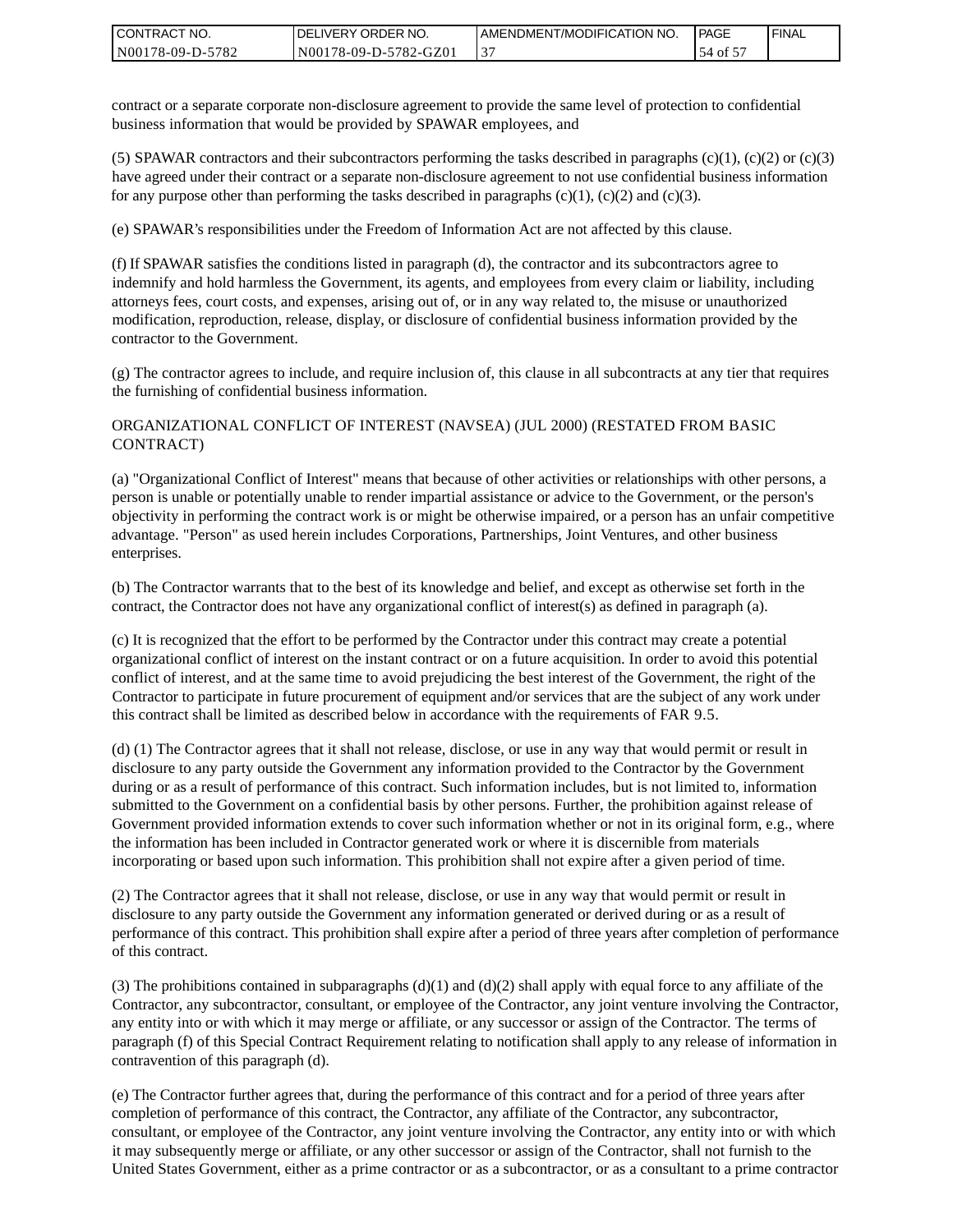| CONTRACT<br>" NO. | `NO.<br>DELIVERY ORDER | AMENDMENT/MODIFICATION NO. | <b>PAGE</b>      | ' FINAL |
|-------------------|------------------------|----------------------------|------------------|---------|
| N00178-09-D-5782  | N00178-09-D-5782-GZ01  |                            | $\sim$ of $\sim$ |         |

or subcontractor, any system, component or services which is the subject of the work to be performed under this contract. This exclusion does not apply to any recompetition for those systems, components or services furnished pursuant to this contract. As provided in FAR 9.505-2, if the Government procures the system, component, or services on the basis of work statements growing out of the effort performed under this contract, from a source other than the contractor, subcontractor, affiliate, or assign of either, during the course of performance of this contract or before the three year period following completion of this contract has lapsed, the Contractor may, with the authorization of the SeaPort/Task Order Contracting Officer, participate in a subsequent procurement for the same system, component, or service. In other words, the Contractor may be authorized to compete for procurement(s) for systems, components or services subsequent to an intervening procurement.

(f) The Contractor agrees that, if after award, it discovers an actual or potential organizational conflict of interest, it shall make immediate and full disclosure in writing to the SeaPort/Task Order Contracting Officer. The notification shall include a description of the actual or potential organizational conflict of interest, a description of the action which the Contractor has taken or proposes to take to avoid, mitigate, or neutralize the conflict, and any other relevant information that would assist the SeaPort/Task Order Contracting Officer in making a determination on this matter. Notwithstanding this notification, the Government may terminate the contract/Task Orders for the convenience of the Government if determined to be in the best interest of the Government.

(g) Notwithstanding paragraph (f) above, if the Contractor was aware, or should have been aware, of an organizational conflict of interest prior to the award of this contract or becomes, or should become, aware of an organizational conflict of interest after award of this contract and does not make an immediate and full disclosure in writing to the SeaPort/Task Order Contracting Officer, the Government may terminate this contract/task orders for default.

(h) If the Contractor takes any action prohibited by this requirement or fails to take action required by this requirement, the Government may terminate this contract for default.

(i) The SeaPort/Task Order's Contracting Officer's decision as to the existence or nonexistence of an actual or potential organizational conflict of interest shall be final.

(j) Nothing in this requirement is intended to prohibit or preclude the Contractor from marketing or selling to the United States Government its product lines in existence on the effective date of this contract; nor, shall this requirement preclude the Contractor from participating in any research and development or delivering any design development model or prototype of any such equipment. Additionally, sale of catalog or standard commercial items are exempt from this requirement.

(k) The Contractor shall promptly notify the Contracting Officer, in writing, if it has been tasked to evaluate or advise the Government concerning its own products or activities or those of a competitor in order to ensure proper safeguards exist to guarantee objectivity and to protect the Government's interest.

(l) The Contractor shall include this requirement in subcontracts of any tier which involve access to information or situations/conditions covered by the preceding paragraphs, substituting "subcontractor" for "contractor" where appropriate.

(m) The rights and remedies described herein shall not be exclusive and are in addition to other rights and remedies provided by law or elsewhere included in the basic contract or this task order.

(n) Compliance with this requirement is a material requirement of the basic contract and this task order.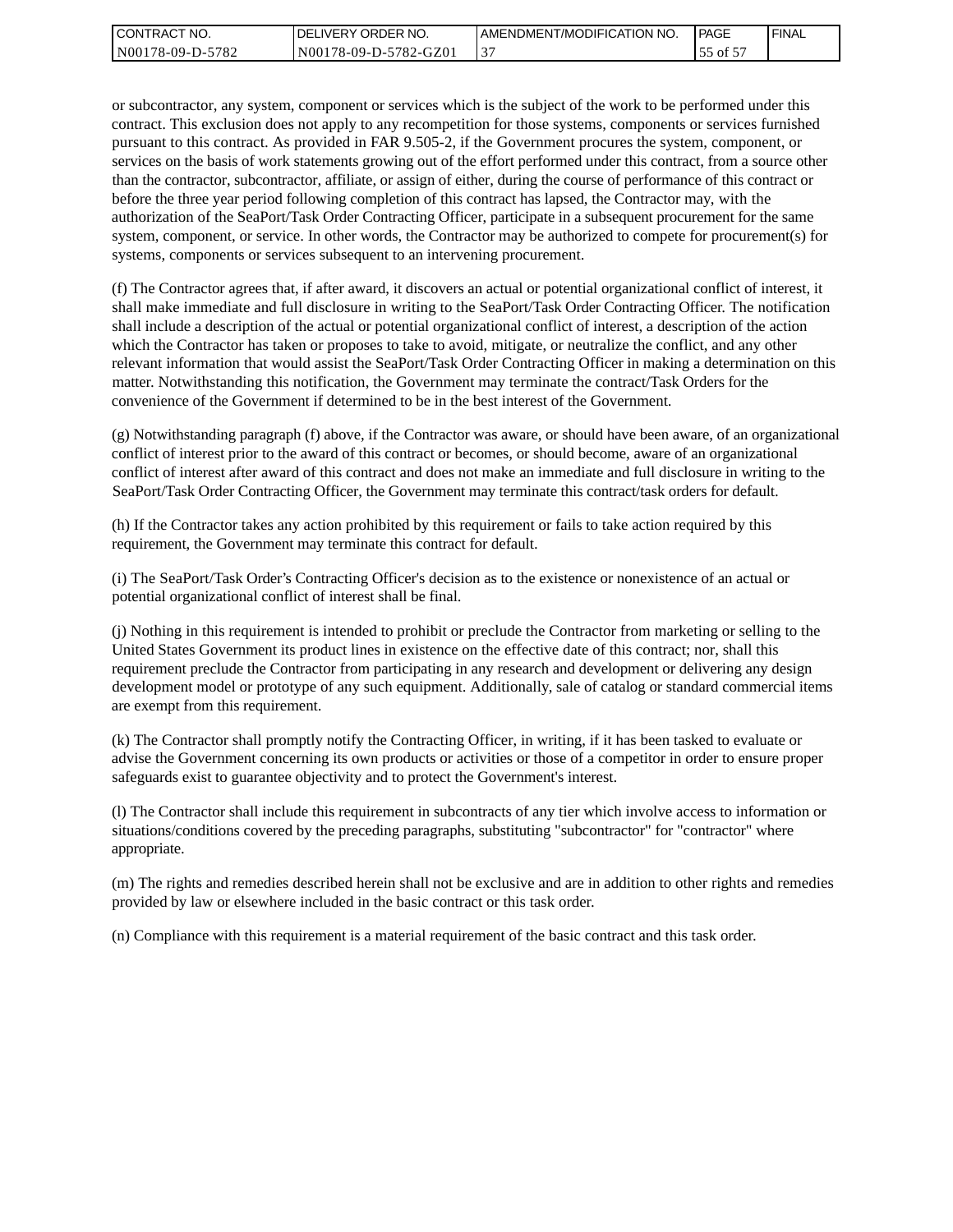| " NO.<br><b>CONTRACT</b> | DELIVERY ORDER NO.    | I AMENDMENT/MODIFICATION NO. | <b>PAGE</b> | ' FINAL |
|--------------------------|-----------------------|------------------------------|-------------|---------|
| N00178-09-D-5782         | N00178-09-D-5782-GZ01 | ◡                            | 56 of       |         |

# **SECTION I CONTRACT CLAUSES**

52.217-8 Option to Extend Services. (NOV 1999)

The Government may require continued performance of any services within the limits and at the rates specified in the contract. These rates may be adjusted only as a result of revisions to prevailing labor rates provided by the Secretary of Labor. The option provision may be exercised more than once, but the total extension of performance hereunder shall not exceed 6 months. The Contracting Officer may exercise the option by written notice to the Contractor within 60 days.

#### 52.217-9 OPTION TO EXTEND THE TERM OF THE CONTRACT (MAR 2000)

(a) The Government may extend the term of this task order by written notice to the Contractor on or before the expiration of the task order; provided, that the Government gives the Contractor a preliminary written notice of its intent to extend at least 60 days before the task order expires. The preliminary notice does not commit the Government to an extension.

(b) If the Government exercises this option, the extended task order shall be considered to include this option clause.

(c) The total duration of this task order, including the exercise of any options under this clause, shall not exceed five years.

#### 52.219-14 LIMITATIONS OF SUBCONTRACTING (DEC 1996)

Authorized subcontractors:

Nortel Government Solutions, Inc

Mandex, Inc.

Planned Systems International, Inc.

Dependable global Solutions, Inc

Cyber Squared, Inc.